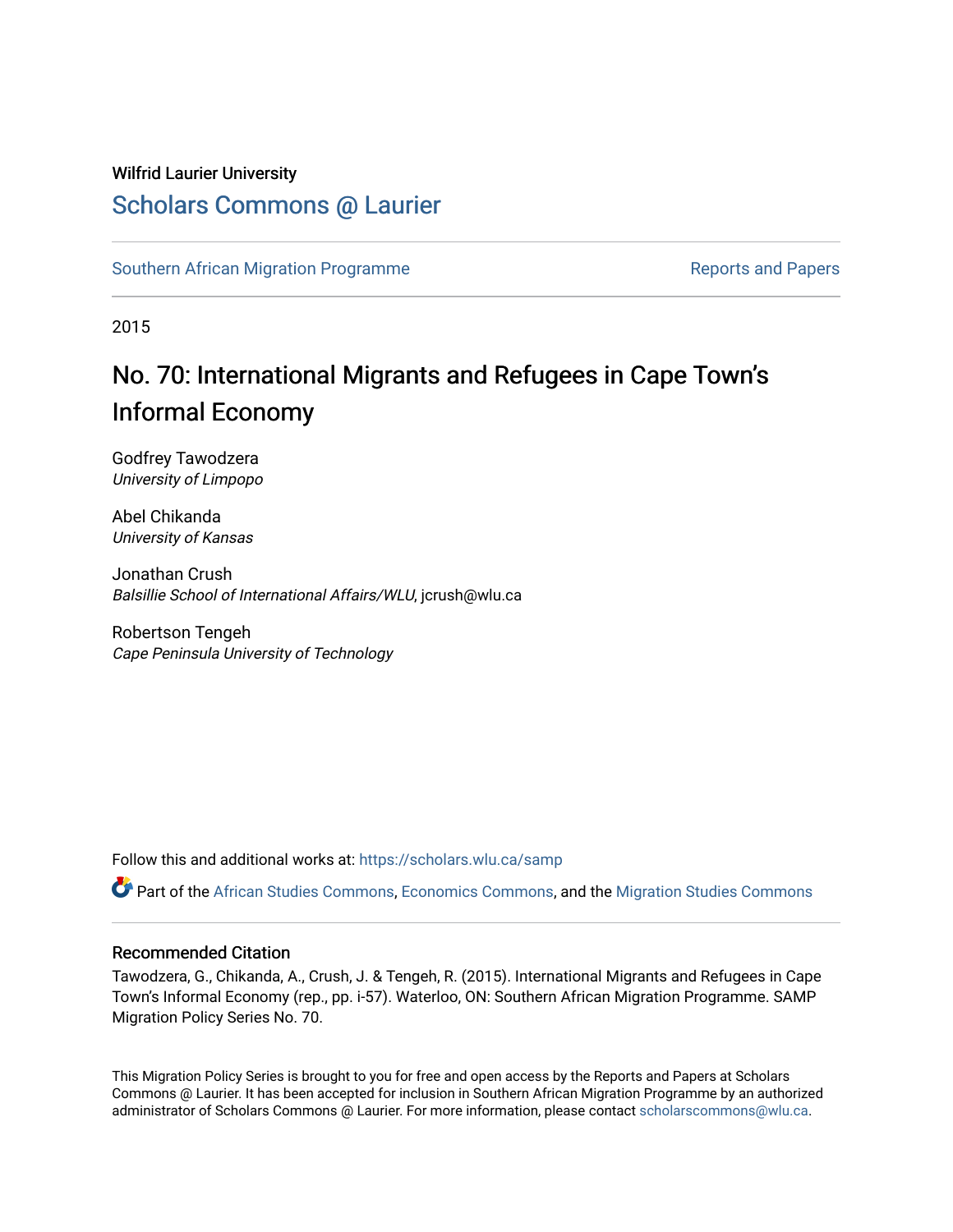# **International Migrants and Refugees in Cape Town's Informal Economy**



# **SAMP MIGRATION POLICY SERIES 70**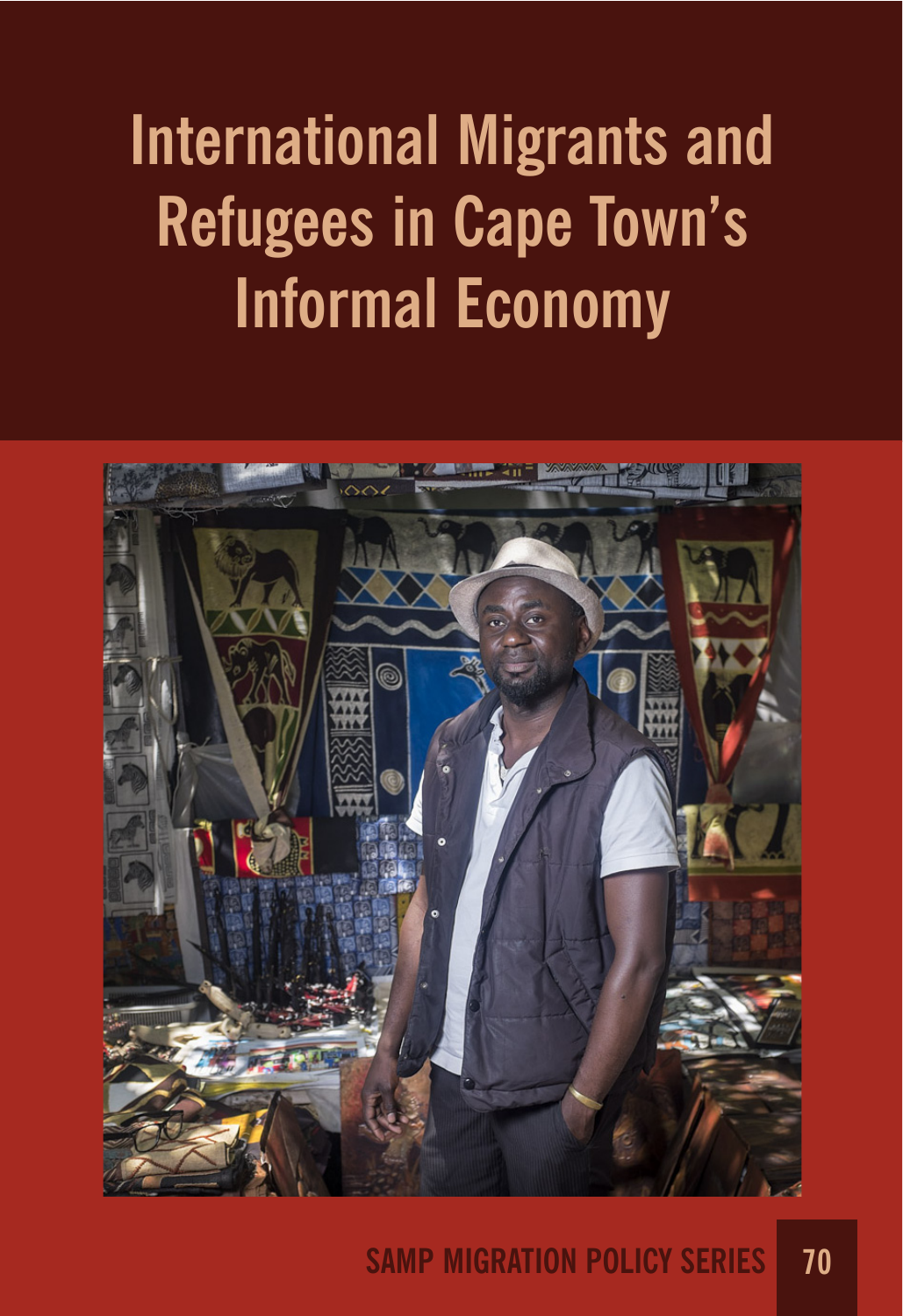# **International Migrants and Refugees in Cape Town's Informal Economy**

#### **SAMP MIGRATION POLICY SERIES No. 70**

#### **Godfrey Tawodzera, Abel Chikanda, Jonathan Crush and Robertson Tengeh**

#### **Series Editor: Prof. Jonathan Crush**

**Southern African Migration Programme (SAMP) 2015**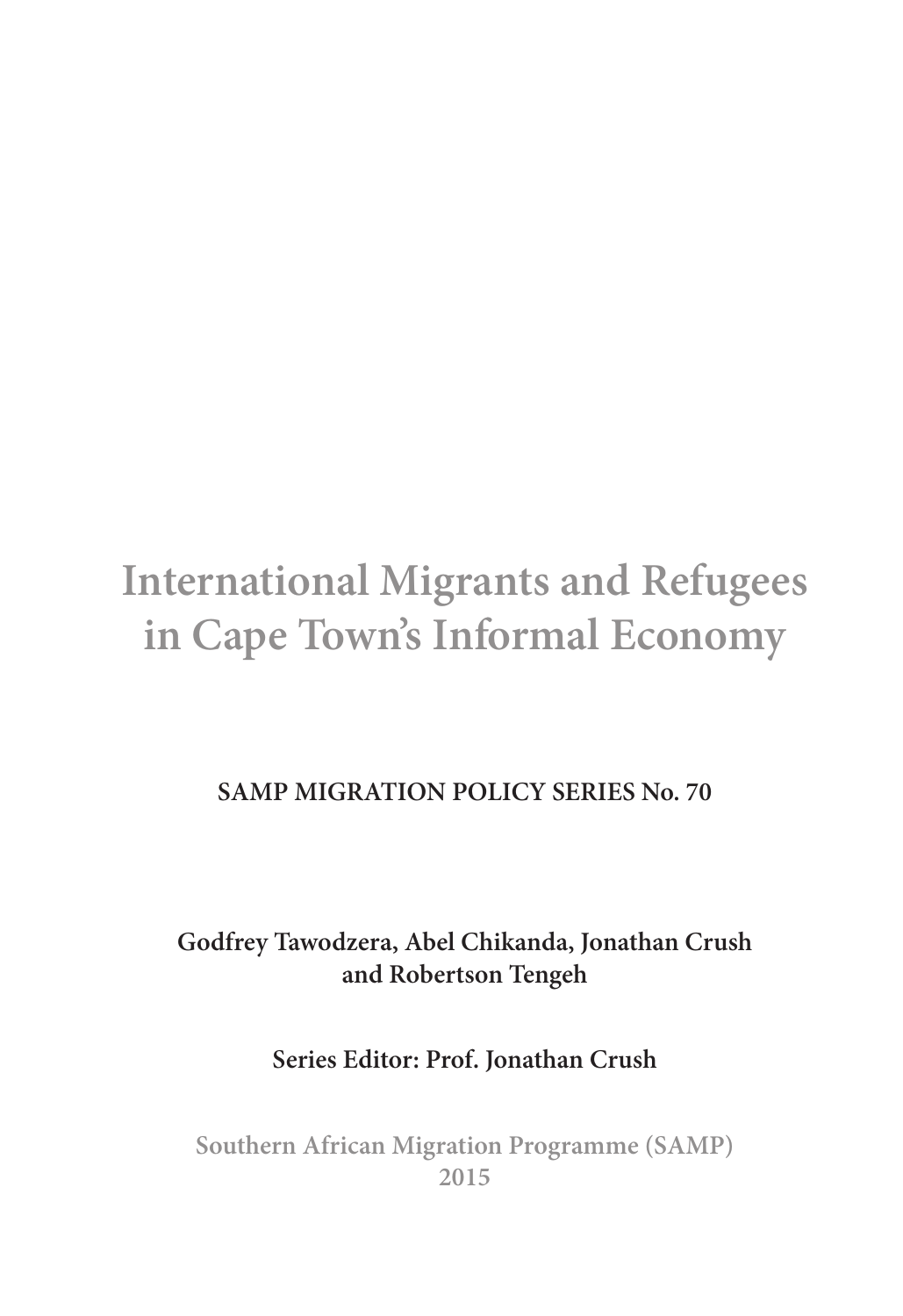#### **AUTHORS**

**Godfrey Tawodzera** is Senior Lecturer, Department of Geography, University of Limpopo

**Abel Chikanda** is Assistant Professor, Department of Geography, University of Kansas, Lawrence, USA

**Jonathan Crush** is CIGI Chair in Global Migration and Development, Balsillie School of International Affairs, Waterloo, Canada

**Robertson Tengeh** is Senior Lecturer, Cape Peninsula University of Technology, Cape Town

#### **ACKNOWLEDGEMENTS**

SAMP and its partners in the Growing Informal Cities Project would like to thank the IDRC for funding the project and this publication. The survey methodology was designed by a group of researchers that included Wade Pendleton (UCT), Caroline Skinner (UCT), Sally Peberdy (GCRO), Ines Raimundo (EMU), Ramos Muanamoha (EMU), Potsiso Phasha (GCRO), Paul Okwi (IDRC) and the authors of this report. Key informant interviews were conducted by Vanya Gastrow. Thanks are also due to Edgar Pieterse, Bronwen Dachs, Maria Salamone, Jane Battersby and Gareth Haysom.

© Southern African Migration Programme (SAMP) 2015

Published by the Southern African Migration Programme, International Migration Research Centre, Balsillie School of International A!airs, Waterloo, Ontario, Canada

First published 2015

```
ISBN 978-1-920596-15-6
```
Cover photo by Thom Pierce for the Growing Informal Cities Project

Production by Bronwen Dachs Muller, Cape Town

Printed by Megadigital, Cape Town

All rights reserved. No part of this publication may be reproduced or transmitted, in any form or by any means, without prior permission from the publishers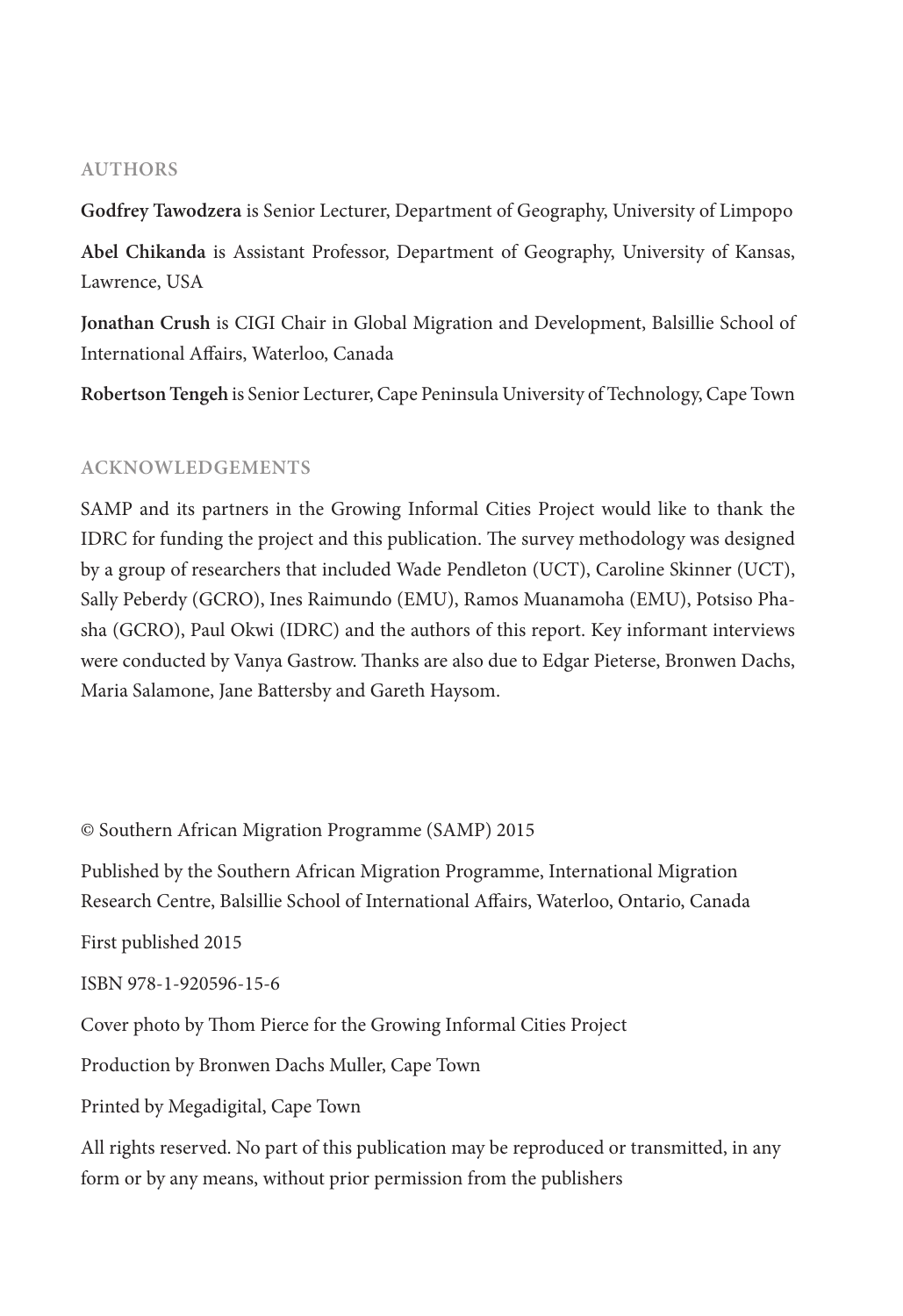#### **CONTENTS PAGE**

| <b>Executive Summary</b>                  | 1  |
|-------------------------------------------|----|
| Introduction                              | 7  |
| Research Methodology                      | 9  |
| Profile of Informal Migrant Entrepreneurs | 11 |
| Moving to South Africa                    | 15 |
| <b>Entrepreneurial Motivation</b>         | 18 |
| Business Ownership and Strategies         | 22 |
| Contributions to the Cape Town Economy    | 29 |
| Mobility and Cross-Border Linkages        | 36 |
| <b>Import and Export of Goods</b>         | 36 |
| Remittances                               | 37 |
| <b>Business Challenges</b>                | 40 |
| Conclusion                                | 47 |
| Endnotes                                  | 50 |
| <b>Migration Policy Series</b>            | 55 |

#### **LIST OF TABLES**

| Table 1: Geographical Distribution of Survey Sample                     | 10 |
|-------------------------------------------------------------------------|----|
| Table 2: Educational Levels of Migrant Entrepreneurs and South Africans | 12 |
| Table 3: Country of Origin of Migrant Entrepreneurs                     | 13 |
| Table 4: Immigration Status of Migrant Entrepreneurs                    | 15 |
| Table 5: Year of Arrival in South Africa                                | 16 |
| Table 6: Occupation before Leaving Home Country                         | 17 |
| Table 7: Occupations since Migrating to South Africa                    | 17 |
| Table 8: Method of Acquiring Skills Used in Business                    | 19 |
| Table 9: The Motivation to Start a Business                             | 21 |
| Table 10: Location Where Business Usually Conducted                     | 23 |
| Table 11: Origins of Business                                           | 24 |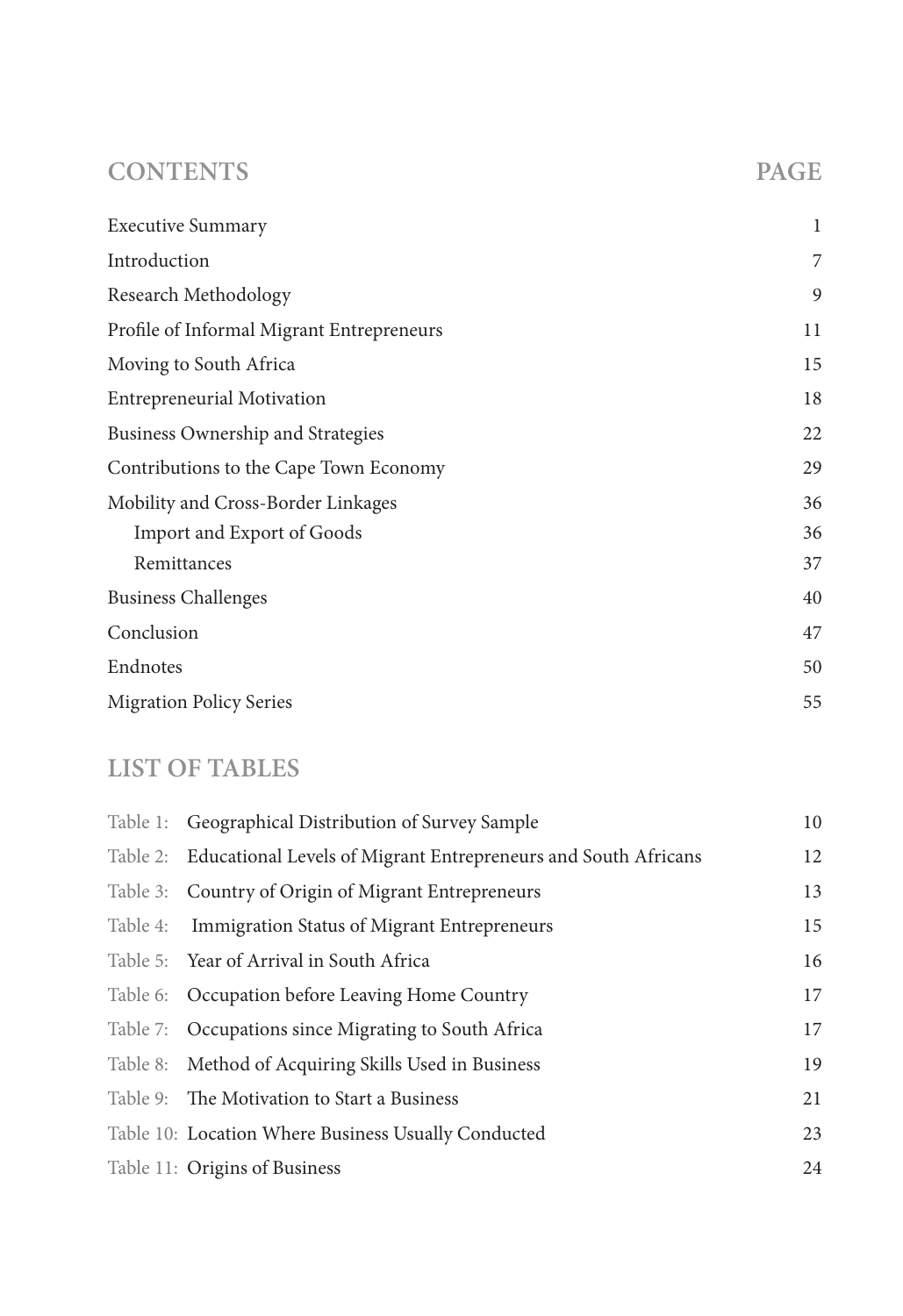| Table 12: Primary Sources of Start-up Capital                                       | 26 |
|-------------------------------------------------------------------------------------|----|
| Table 13: Source of Business Loans                                                  | 27 |
| Table 14: Occupancy/Tenure Status of Business Premises                              | 30 |
| Table 15: Source of Goods and Supplies                                              | 32 |
| Table 16: Jobs Created by Migrant Entrepreneurs (Non-Family Employment)             | 33 |
| Table 17: Sex of Employees of Migrant Entrepreneurs in Cape Town                    | 33 |
| Table 18: Reasons for Remitting to Home Country                                     | 40 |
| Table 19: Business Challenges and Problems                                          | 41 |
| Table 20: Extent to which Xenophobia Affects Business Operations by Home Country 46 |    |
|                                                                                     |    |

#### **LIST OF FIGURES**

| Figure 1: Age of Survey Respondents                                      | 12 |
|--------------------------------------------------------------------------|----|
| Figure 2: Reasons for Migrating to South Africa                          | 14 |
| Figure 3: Sectoral Breakdown of Migrant Businesses                       | 22 |
| Figure 4: Year of Arrival and Year of Business Establishment             | 24 |
| Figure 5: Comparison between Start-up Capital and Current Business Value | 28 |
| Figure 6: Monthly Profit from Business Activities                        | 28 |
| Figure 7: Frequency of Sending Remittances                               | 38 |
| Figure 8: Money Transfer Channels Used by Migrant Entrepreneurs          | 39 |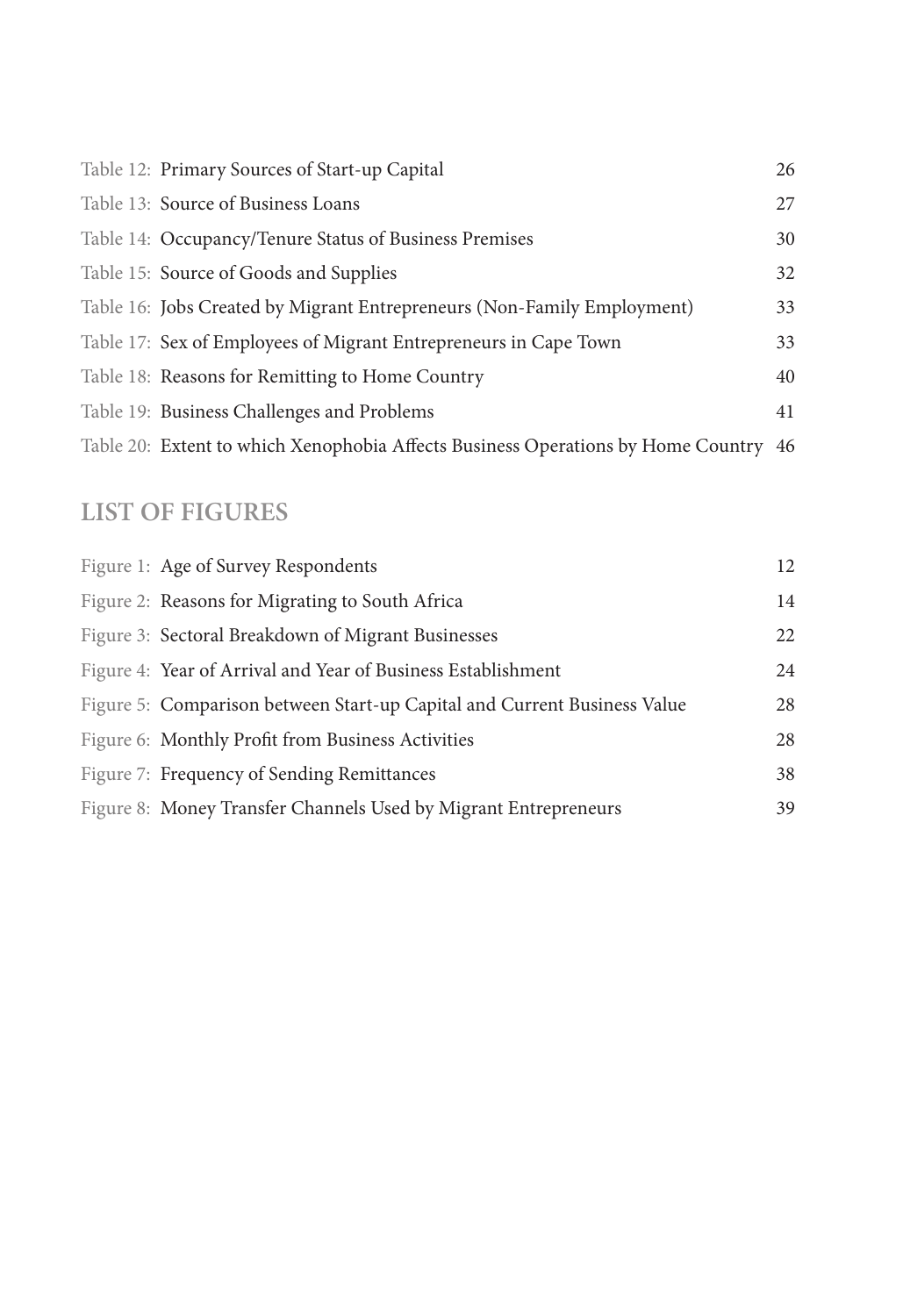#### **EXECUTIVE SUMMARY**

Attacks on migrant and refugee entrepreneurs and their properties by South African rivals and ordinary citizens have become a common phenomenon throughout the country, including the city of Cape Town. Business robberies often result in deaths or serious injuries. The Somali Community Board has noted that over 400 Somali refugees, many of them informal traders, were murdered in South Africa between early 2002 and mid-2010. The police are frequently accused by migrants of fomenting or turning a blind eye to xenophobic attacks on their businesses. Meanwhile, the government refuses to acknowledge the existence of xenophobia or the xenophobic rhetoric in many of these attacks, claiming instead that they are simply the actions of criminal elements. Photographs published in the media of the looting of migrant stores do not tend to feature hardened criminals, but ordinary citizens including children in school uniform.

Migrant businesses are portrayed by officials, citizens and the media as having a negative impact on the South African economy and undermining the livelihoods of South Africans. The prevalence of such perceptions helps to explain growing xenophobic sentiment against migrants and refugees. Contrary to these popular perceptions, an emerging literature on migrant entrepreneurship is beginning to demonstrate the positive economic contributions of migrants and refugees to the country. This report examines the nature of informal migrant and refugee entrepreneurship in Cape Town and whether or not the negative stereotypes have any validity. It also seeks to examine what economic contributions migrants and refugees make to the local economy.

The report is based on the research conducted by the Growing Informal Cities project, a partnership between SAMP/IMRC, the African Centre for Cities at the University of Cape Town, the Gauteng City-Region Observatory (GCRO) and Eduardo Mondlane University in Maputo. A questionnaire was administered to a sample of 518 migrant owners of microenterprises, which had to meet three basic criteria for inclusion: (a) owned by a non-South African; (b) in operation for at least two years; and (c) unregistered with the South African Revenue Services (SARS). Although migrant entrepreneurs are located in most areas of the city, certain areas have particular concentrations of migrant-owned businesses. The questionnaires were administered in four such areas: Imizamo Yethu, Philippi, Bellville, and Cape Town CBD. Thirty in-depth interviews were also conducted with selected owners of informal micro-enterprises. Two focus group discussions were held in the Cape Town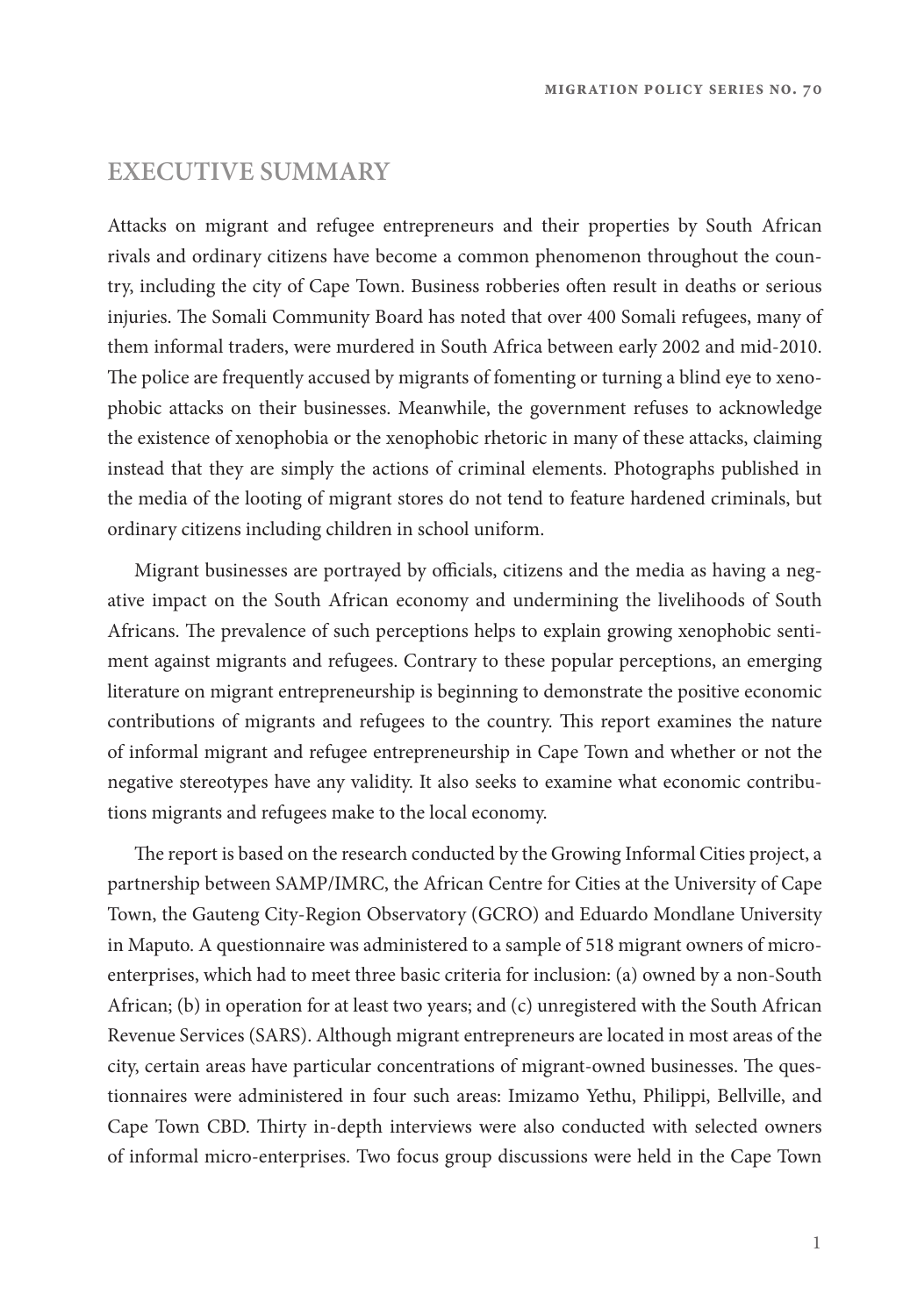CBD and Philippi respectively. Fifteen key informant interviews were held with various stakeholders in Cape Town to understand the operation and constraints faced by migrants operating in the city's informal economy.

The major findings about the personal profile of the migrant and refugee entrepreneurs were as follows:

- The entrepreneurs came from over 20 different countries of which Zimbabwe, Somalia, the Democratic Republic of the Congo (DRC), Nigeria, Malawi, Ethiopia and Cameroon were the most prominent. Just over a third were from other countries in the SADC. The prominence of Zimbabwean entrepreneurs in the Cape Town informal economy is not surprising, given the events in that country over the past decade and a half and resultant mass migration to South Africa. A total of 57% of the entrepreneurs were from other African countries, especially the DRC, Somalia, Nigeria and Ethiopia. The majority of migrants from these countries (except Nigeria) came to South Africa as refugees.
- A third of the entrepreneurs had refugee permits. Of these, nearly 60% came from only three countries: the DRC, Ethiopia and Somalia. A further 31% held asylum-seeker permits. Of these, 32% were Zimbabwean while another 30% came from the DRC, Ethiopia and Somalia. Nearly 12% had permanent residence permits while 8% were holders of work permits. Only 7% of the respondents indicated that they did not have official documentation to stay in South Africa. Thus, the majority of migrant entrepreneurs are forced migrants who are entitled to human rights protection under international and South African refugee law.
- Very few of the entrepreneurs entered South Africa before 1994. Only 8% had arrived in the immediate post-apartheid years. While another 20% came in the period 2000 to 2004, the vast majority (70%) came during the last decade. As many as 44% arrived between 2005 and 2009 and a further 27% thereafter. Migration from Zimbabwe, in particular, escalated between 2005 and 2009 as the country plunged deeper into crisis.
- Despite the perception that unemployment at home is a driver of migration to South Africa, only 14% of the entrepreneurs were unemployed immediately before leaving for South Africa. Another 19% were students. Twenty-six percent were working in the informal economy in their home countries.
- Around 60% had worked in the formal sector since coming to South Africa primarily as unskilled manual workers (20%), skilled manual workers (11%), domestic workers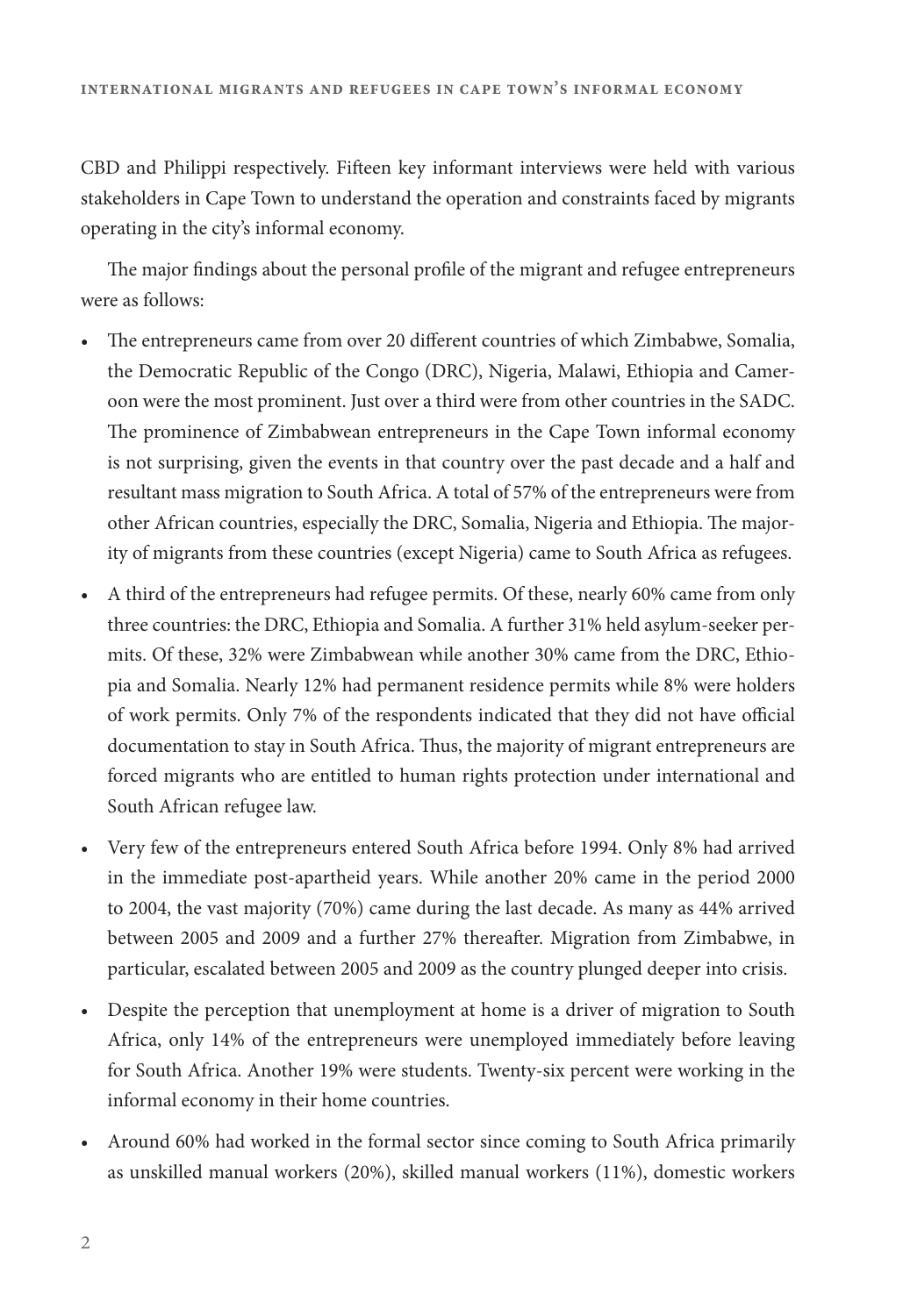(10%), farmworkers (6%) and security workers (5%). Only 12% had experienced periods of unemployment and 7% had been students. Some had started informal businesses while they were still studying to help finance their studies while others started their business after finishing their education and failing to find formal employment.

There is a perception in South Africa, including in government, that migrant entrepreneurs have an innate ability or set of skills that makes them more skilled and competitive than South Africans. Understanding why people establish businesses is useful in understanding such entrepreneurial motivation. The survey sought to investigate how migrant entrepreneurs in Cape Town acquired the skills that they used in their business. The majority (64%) said that they were self-taught while 44% said they had learned skills from friends and relatives. Around a quarter (26%) had acquired skills from previous work experience. Less than 10% had formal skills training that they used in their business activity.

The survey concentrated on micro-enterprises in three major sectors: (a) retail, trade and wholesale; (b) manufacturing; and (c) services. About 62% of the entrepreneurs were engaged in retail, trade and wholesale activities, 28% in services and 10% in manufacturing. A number of migrant entrepreneurs were engaged in more than one sector; for example, manufacturing crafts as well as selling shoes. Their business strategies and activities included the following:

- Only a few of the businesses (less than 5%) were established before 2000. The majority (over 50%) started in 2010 and after. In general, the data suggests that in Cape Town the rapid growth of non-South Africans in the city's informal economy is a relatively recent phenomenon.
- Comparing the year in which the migrant came to South Africa with the year they established their business shows that there is a clear time lag between the two. Most migrants therefore do not establish a business as soon as they arrive.
- The most significant business location was a temporary stall on the street (38% of the total sample). Next was a permanent stall on the street  $(21\%)$ . Other fixed premises included workshops or shops (16%), their own home (11%), a permanent stall in a market (11%) and a shop in a house, yard or garage (3%). Other temporary sites of significance included taxi ranks  $(11%)$  and in the customer's home  $(3%)$ . A total of 9% were mobile, predominantly selling goods door to door.
- Over 70% started their business on their own, without the assistance of others. Only 15% started the business with other migrants from their home countries, and 12% with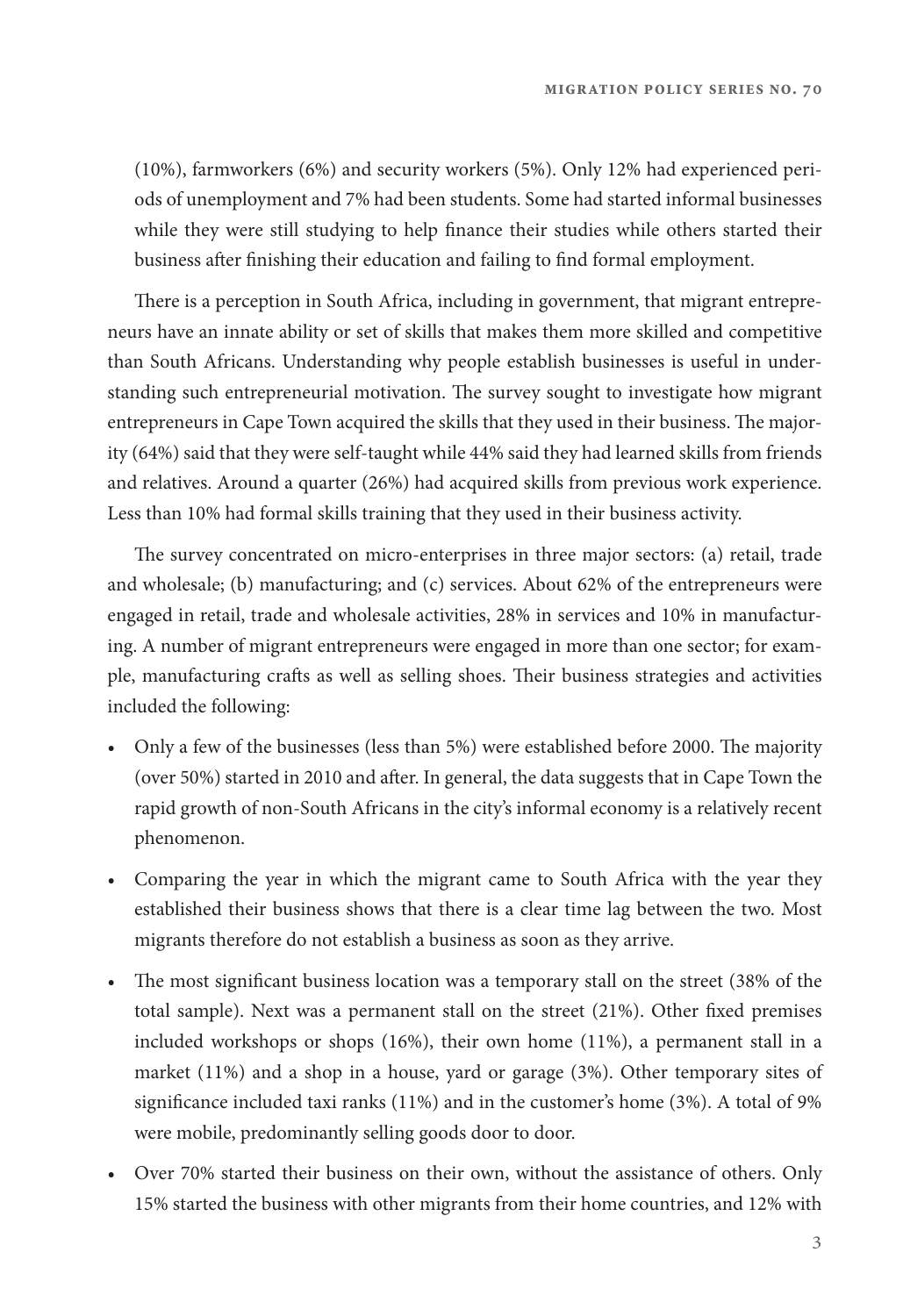members of their family. Only 4% reported starting with South African partners. Even fewer took over businesses that had been started by South Africans.

- The vast majority used their own savings to start the business. Most self-financing migrants used savings from prior employment. Other sources of start-up funds were loans from relatives (29%) and non-relatives, usually other migrants from their home country  $(16%)$ . The use of both formal and informal financial institutions was limited, which emphasizes self-reliance and personal networks as sources of business start-up capital. Those who tried to get bank loans were invariably turned down.
- Once a business is established, very few of the entrepreneurs seek loans from other sources. The majority (83%) had not acquired a single loan in the previous 12 months. The growth of a business is almost entirely dependent on the reinvestment of profits from that business.
- The question is whether businesses are able to grow despite the absence of credit. The survey found that while more than two-thirds of the sample had less than ZAR10,000 to start their business, only 23% valued their current business at less than ZAR10,000. While only 7% had at least ZAR30,000 at start-up, nearly 30% valued their current business at more than ZAR30,000. This is evidence that most informal migrant entrepreneurs are able to scale up their business operations.

Migrants have long been portrayed by officials, citizens and the media as having a negative impact on the South African economy and undermining the livelihoods of South Africans. Contrary to these popular perceptions, this report demonstrates their positive economic contributions to Cape Town:

- Over a third of the informal entrepreneurs pay rent to the city council or municipality. Furthermore, 31% pay rent to the South African private owner of their business premises. Only a quarter of the respondents said they did not pay any rent. The average rent paid per month varied widely with a mean monthly rental of ZAR2,223. In total, the 362 respondents who paid rent collectively paid a mean monthly rent of ZAR805,000 or ZAR9.7 million per year.
- A large number of respondents indicated that they sourced their goods locally from wholesalers (63%), small shops and retailers (20%), supermarkets (15%) and from factories. A smaller number (11%) sourced produce (mainly fruit and vegetables) from the fresh produce market in Epping. Only a small proportion sourced the goods from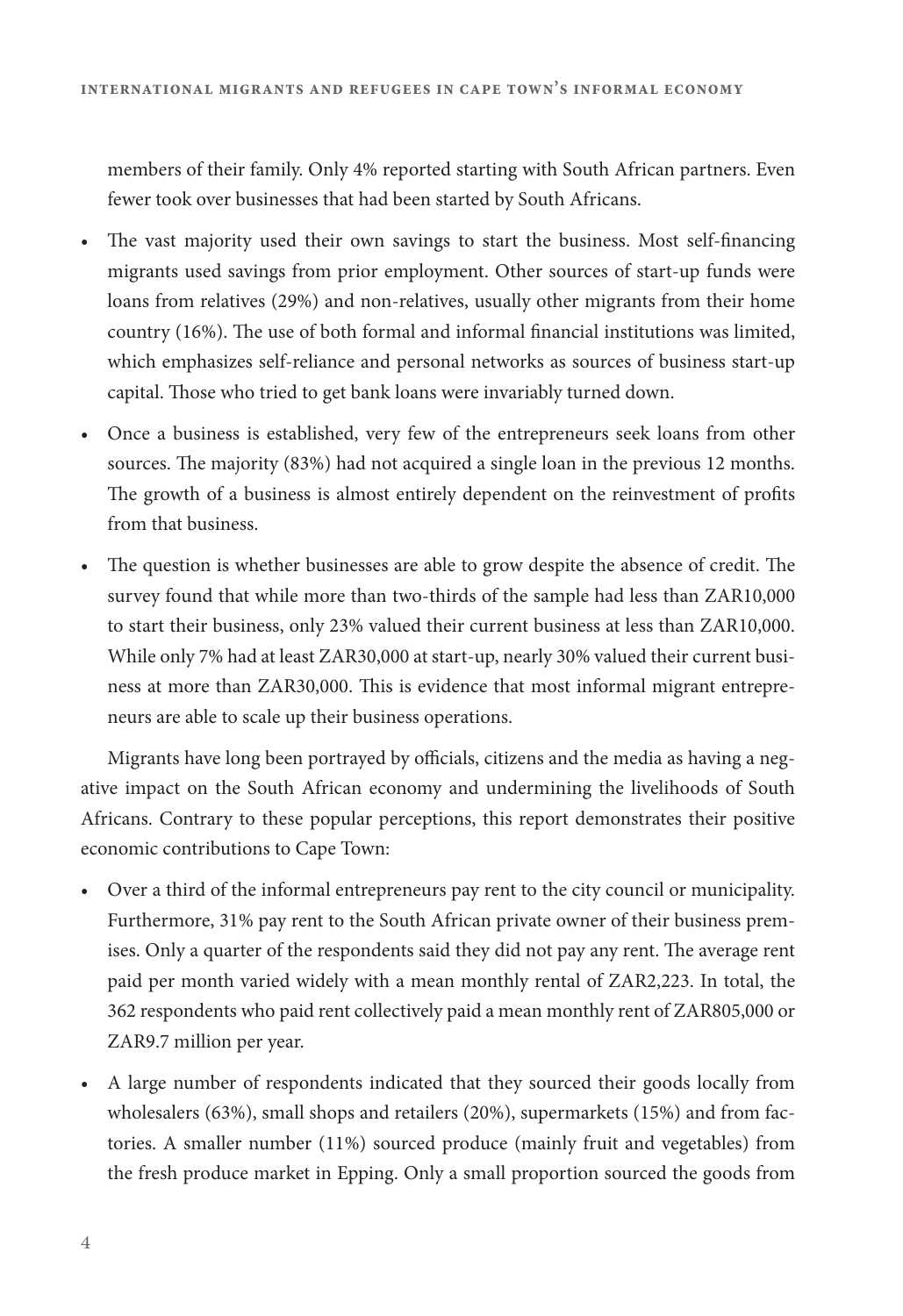another country (10%) or their home country (7%). This clearly indicates that migrant entrepreneurs play an important role in supporting South African businesses.

- Migrant entrepreneurs create jobs in Cape Town in three main ways. First, they buy goods from retailers and wholesalers and thus directly support the employees of South African-based manufacturers who sell their goods through local retailers and wholesalers. Second, they support local jobs at the wholesalers and retailers where they buy their goods. Third, they play an important role in direct hiring of people to work for them in their businesses.
- These entrepreneurs created a total of 644 jobs including family employment or 496 jobs for non-family. Of the non-family jobs, 282 (57%) went to South Africans. Of these, 41% were full-time jobs. As many as 41% of the entrepreneurs employed South Africans. There is a general preference for female South Africans in hiring. Not only are migrant entrepreneurs creating jobs for South Africans, they show a distinct and welcome gender bias in that they employ more female than male South Africans. In a labour market that discriminates against women, this contribution to greater gender equity should not be overlooked.

The report also examines the problems and challenges migrant entrepreneurs face in running a successful business operation in Cape Town. The main challenges faced by the migrant entrepreneurs, like business owners everywhere, are economic. Competition is fierce in the informal economy and half of the respondents said they had too many competitors. As many as 45% were affected by competition from supermarkets.

Migrant entrepreneurs also face significant security challenges. South Africa has an extremely high crime rate but there is evidence that migrants are disproportionately affected by violence. Some of this can be attributed to business competition. However, theft and looting of migrants businesses by ordinary citizens is also common. As many as 73% of the entrepreneurs saw crime and theft as a significant challenge to their operations. Physical attacks and assault by South Africans were of concern to 36% of the respondents. Some felt that they are systematically targeted because the criminals know that the police will not help. Many claimed that, even when crimes are reported, the police do not take action. A third cited confiscation of goods by the police as a problem and 15% cited physical assaults by the police.

Nearly 50% of the entrepreneurs mentioned discrimination against people of their nationality as a problem and a third that they had to endure verbal assaults from South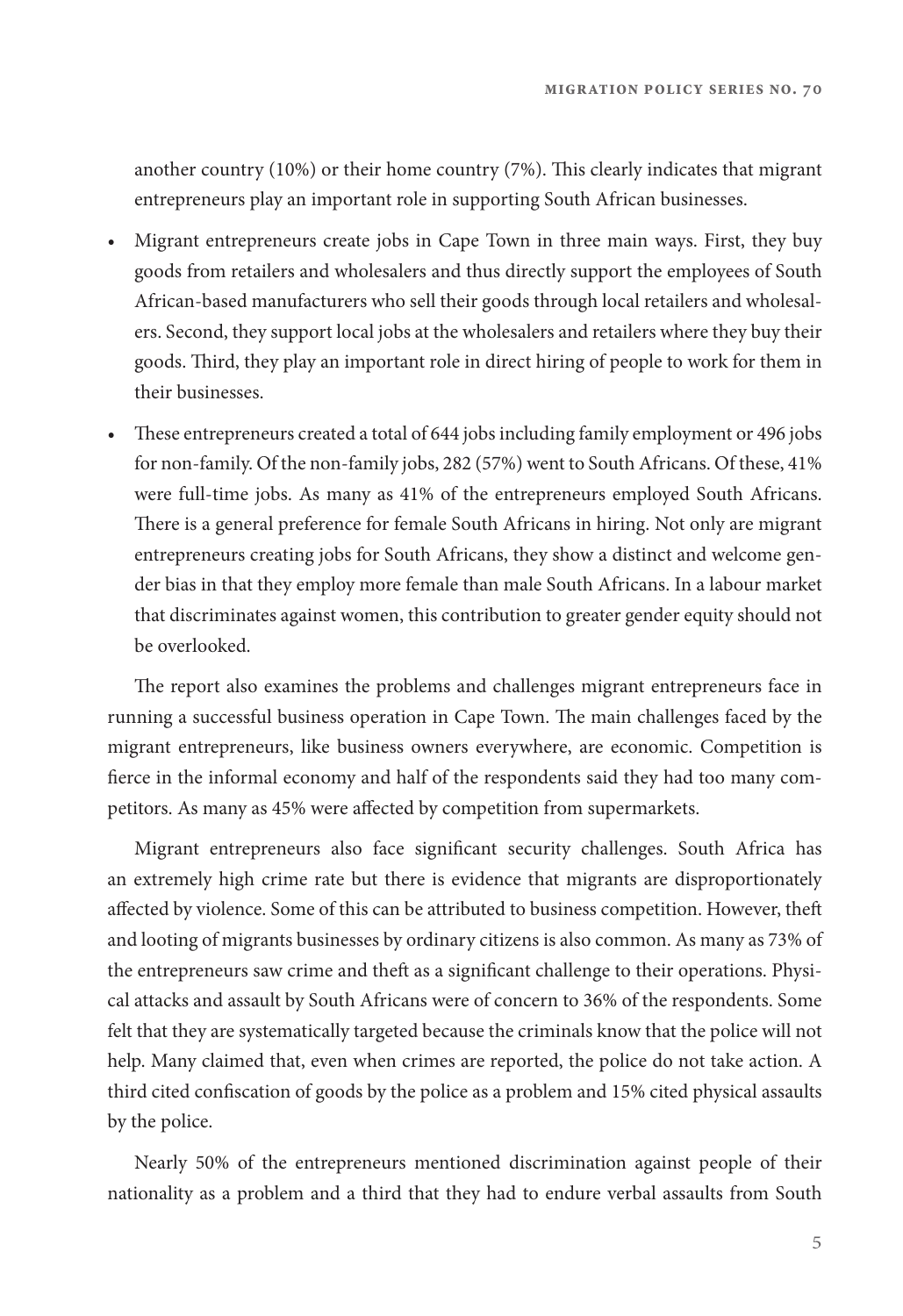Africans. Forty-five percent said their business operations had been affected by xenophobia. Where a migrant comes from appears to influence how susceptible their business operations are to xenophobia. For example, 68% of Cameroonians, 66% of Somalis, 50% of Congolese, 49% of Ethiopians, 45% of Kenyans and 41% of Nigerians said their business was affected by xenophobia. By contrast, only 30% of Zimbabweans said their business was affected by xenophobia.

Cape Town Mayor, Patricia de Lille, has made several public pronouncements about the value of informal entrepreneurs to Cape Town's economy. It is not clear whether she includes migrant and refugee entrepreneurs in her statements. The Operation Fiela attack by the police and army on vendors at the Cape Town railway station in early 2015 certainly leaves room for doubt. However, she is also on record as stating that Cape Town's strategies, policies and by-laws on the informal economy should include everyone. This report goes beyond the rhetoric of inclusion to demonstrate with hard evidence exactly why migrant and refugee entrepreneurs should not be excluded but accepted as an integral and valuable part of the local economy.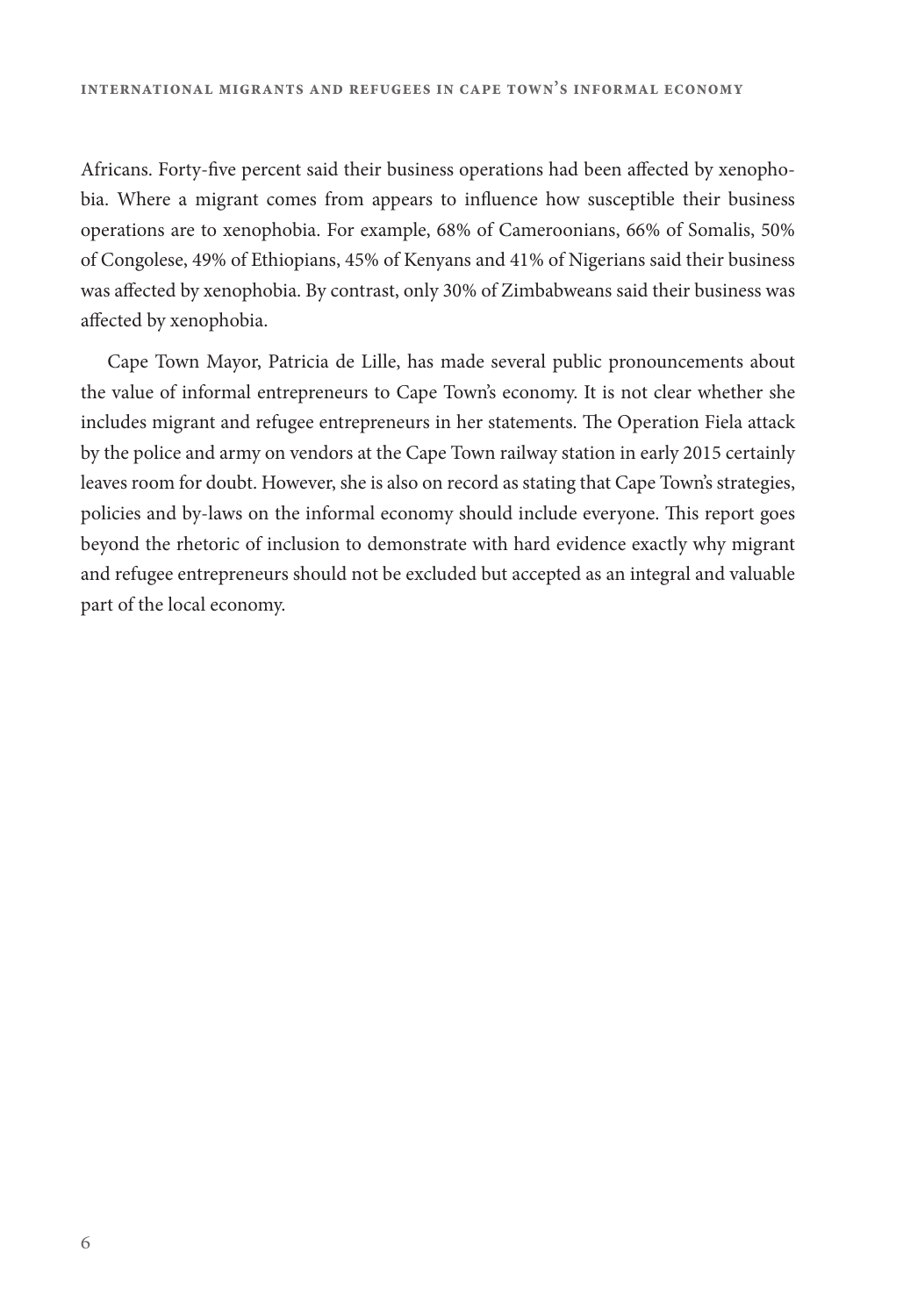#### **INTRODUCTION**

Opening the 2013 City of Cape Town Summit on Informal Traders, Executive Mayor Patricia de Lille observed that "our strategy, which has as its goal economic growth for Cape Town, understands the layers of the market. It understands that there is a formal sector and an informal one and, while we may need to cater to each one differently, both of them must be central features of our policy decisions."1 She continued in similarly positive vein that "it is often the energy generated by the informal sector that provides much of the cash flow, exchange and commodity consumption within large sectors of the respective populations. The critical element at the core is that the solvency of many communities, of many families, and of many individuals, is enabled by informal economic activity." Pledging the City's support for the informal economy, she concluded: "We need traders to be a part of the city and give their input on our policies, on our strategies, and on our by-laws so that they include everyone and do not exclude anyone."

The traders who ply the markets, streets and communities of Cape Town may see the Mayor's words of welcome for everyone in the informal economy as political rhetoric. Following nationwide xenophobic attacks on migrants and refugees in early 2015, the South African government launched "Operation Fiela", a thinly disguised attempt to make life even more uncomfortable for informal migrant entrepreneurs. On World Refugee Day in June, SAPS and military officers, traffic officials, Metro police and immigration officials descended en masse on the Cape Town Station Deck, a well-known taxi terminus and market above the Cape Town railway station.<sup>2</sup> They closed it for four hours and raided all the stalls, later trumpeting the arrest of 81 "foreign nationals" and the confiscation of ZAR150,000 in "counterfeit goods" and "substantial amounts" of dagga. The perspective of the informal traders on what happened was less triumphal:

Yesterday was a big loss. We had prepared food that could not be delivered to our customers as usual. No one was allowed to come in or out of the deck. Soldiers and police had blocked all entrances and exit points. I have not yet paid my workers…Since I started this business (selling pap and mutton stew) in 2010, I never let my workers down when it comes to paying wages.<sup>3</sup>

The police, they come to the shop next door all the time, and they get nothing. It's a Nigerian shop, and each and every time they search they find nothing, but they still come back. When they came Saturday, they went next door and they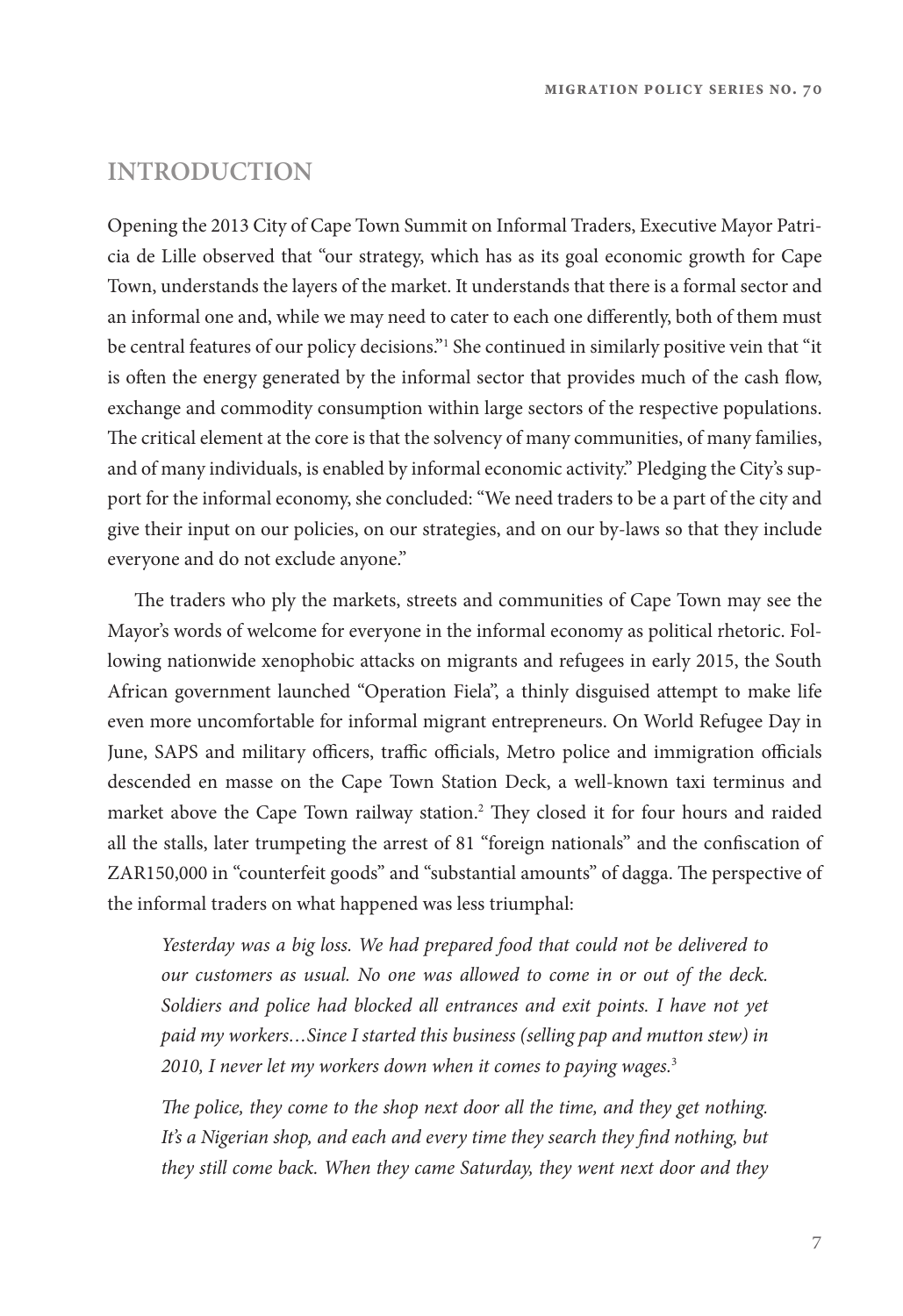said they heard that shop is open 24/7. We pay rent; it's none of their business if we open 24/7, and the way we are paying the rent, they don't give us choice… you must make money the way you know how, which is to open 24/7. After they search the shop, they turn the shop upside down. They leave it just like that, and they said: "It's not the last time you will see me in this shop."<sup>4</sup>

They asked me for my document. I take my passport and showed them, and they left. I've been here for five years already. Nothing like this has happened to me. Most of the people didn't have their documents (with them), and there was nowhere to run – it was all over the place. I saw they arrested a woman, but she was back here yesterday. She didn't have her document on Saturday, but she maybe asked her kids to bring it to the police so she could be released. The army thing, I don't understand why they are here. They carry those guns like it's war here. If you come to search the people like that, it's not good, because even today some shops didn't open because the people were worried about that.<sup>5</sup>

I didn't know what was happening. I just came to the train station and when I came upstairs, everything was closed. The police told us that we can't enter. There were many people: police, army, and law enforcement. Downstairs there was nothing, they didn't ask anyone about papers. I have my papers, but my papers are expired. If they saw my documents that day, they would arrest me. I didn't renew them, because people say that to go to Home Affairs you must pay R2,000 to make the new documents. You need money and I don't have money. It makes you feel pain, because they arrest you and they take you away, and you don't want to go. There's no jobs in Malawi. My friend, she works here, and she was arrested. I spoke to her on the phone – I asked her where she is; she said she's by the police but she don't know which police station. She say she don't know anything. When I tried again later, her phone was on voicemail.<sup>6</sup>

It was really terrifying the manner in which they did [things] yesterday. Soldiers pointed guns, ready to shoot anyone [who was] against what was happening. I was selling some brand stuff, but these people went beyond that. Some of them were wicked. I could neither question their authority nor do anything to stop them from taking my stuff. They came in and took down all my stuff. They confiscated almost 50 items [including] jeans, trousers and tops. Out of these items, less than 10 were brand names. Yesterday was a great loss, since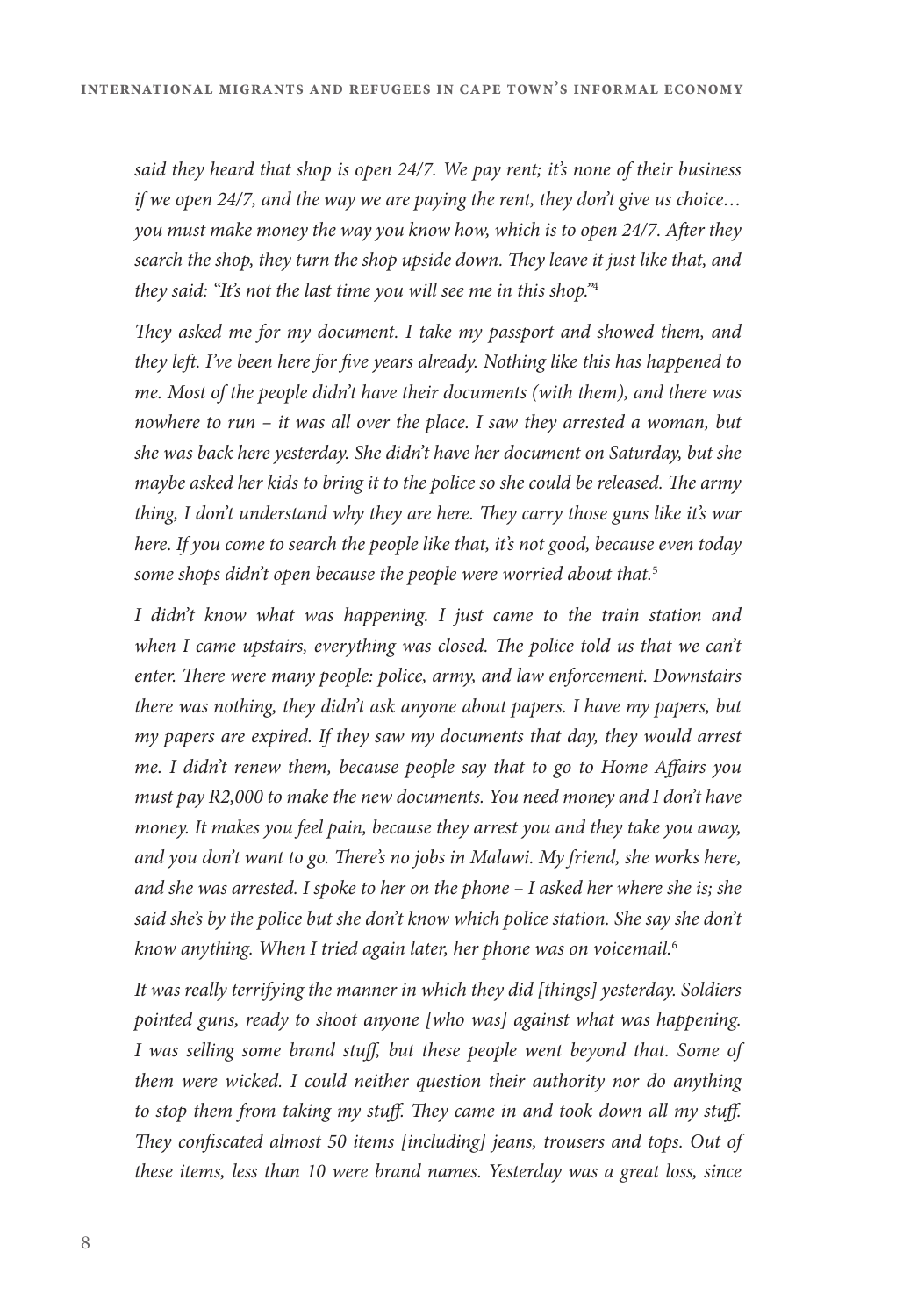the operation went into our busiest time of the day, between 10 and 11am… The unfortunate thing is they did not give us a receipt to show what they have confiscated...I believe in a normal situation they issue a receipt... We did not get any chance to talk to them regarding how we could go about [getting back] the goods seized.<sup>7</sup>

The contrast between the Mayor's welcoming words and events on the streets of Cape Town could not be starker, especially when it comes to the treatment of informal entrepreneurs from other countries. Threats of violence and actual attacks on migrant entrepreneurs and their properties by South African rivals and ordinary citizens are a common phenomenon throughout the city.<sup>8</sup> In 2008, during an upsurge of attacks on migrantowned businesses, about 200 Somali businessmen in Western Cape province were threatened with violence if they continued doing business in the townships. A group of local township businessmen, under the banner of the Zanokhanyo Retailers' Association, sent letters to the Somalis, warning them to close their shops or face "actions that will include physically fighting."<sup>9</sup> The Somali Community Board claims that over 400 Somalis, many of them informal traders, were murdered in South Africa between early 2002 and mid-2010.10 Business robberies often result in deaths or serious injuries; Somalis interviewed in one study "were most traumatised by crimes orchestrated against them by South African traders, including assassination style killings and arson attacks that resulted in some Somali traders being burnt to death."<sup>11</sup> The police are frequently accused of fomenting or turning a blind eye to xenophobic attacks on migrant businesses. Whether true or not, there is little evidence that the attackers are ever arrested or convicted. One study reports that police collude in restricting the numbers of migrant entrepreneurs operating in townships.<sup>12</sup>

#### **RESEARCH METHODOLOGY**

Studies of the "hidden" role of migrant informal entrepreneurship in Cape Town have begun to proliferate.<sup>13</sup> This report builds on this research with the largest survey yet of African migrant and refugee entrepreneurs from over 20 countries in different parts of the city. Here we discuss the research design, which combined qualitative and quantitative methods to provide a better understanding of the origins, operations, opportunities, and problems confronting migrant entrepreneurs. The quantitative component of the study involved the administration of the standardized SAMP-GIC questionnaire to a sample of migrant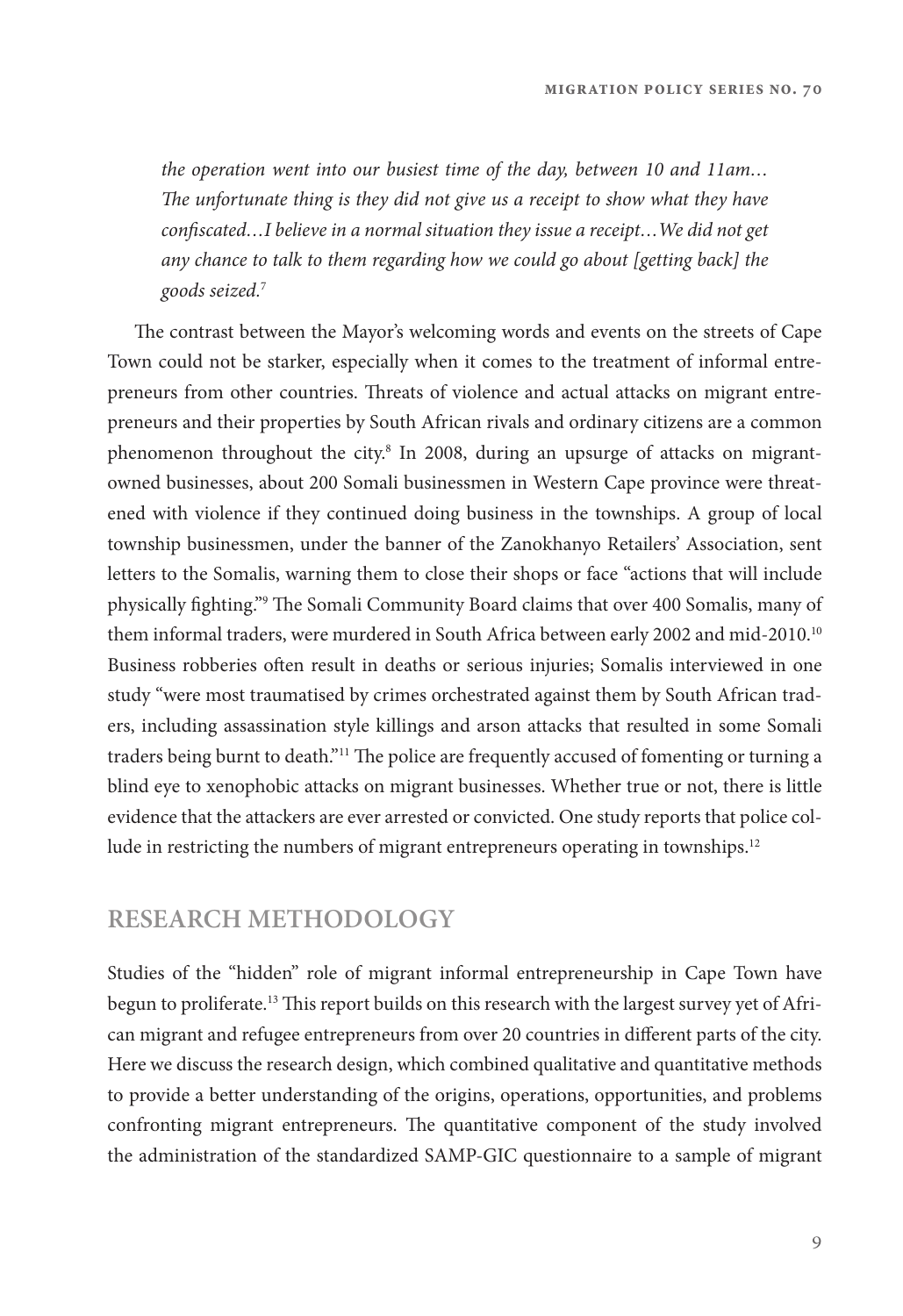entrepreneurs. The questionnaire sought information on the origin of the enterprises, their ownership, structure, capitalization, income, growth, and employment creation potential as well as problems they faced. Qualitative data collection entailed the use of in-depth interviews, key informant interviews, and focus group discussions. The survey and interviews generated information on the links between international migration and informality, the opportunities available to the entrepreneurs to grow their businesses, and the obstacles they face in their business operations.

The SAMP-GIC questionnaire was administered to a sample of 518 migrant owners of micro-enterprises in Cape Town by graduate research assistants drawn from the University of Cape Town (UCT) and the Cape Peninsula University of Technology (CPUT). The micro-enterprises had to meet all three basic criteria for inclusion: (a) owned by a non-South African; (b) in operation for at least two years to allow for a retrospective analysis of the start-up, problems, and opportunities; and (c) unregistered with the South African Revenue Services (SARS). The questionnaires were administered in four areas that were purposively selected: Imizamo Yethu, Philippi, Bellville, and Cape Town CBD (Table 1). Although migrant entrepreneurs are located in most areas of the city, these areas have particular concentrations of migrant-owned businesses.

|               | No. | $\%$  |
|---------------|-----|-------|
| Imizamo Yethu | 103 | 19.9  |
| Philippi      | 106 | 20.5  |
| Bellville     | 154 | 29.7  |
| CBD           | 155 | 29.9  |
| Total         | 518 | 100.0 |

Table 1: Geographical Distribution of Survey Sample

In all the survey areas, systematic random sampling was used. As almost all microenterprises were located at street level, every third enterprise along a street was selected. The starting point in each area was established by identifying the first six enterprises, assigning numbers to them and then rolling a dice to pick the starting point. Thereafter, every third enterprise was selected. Should the selected enterprise belong to a South African citizen or not meet all three criteria, it was substituted by the next one and the process was repeated until a street was covered.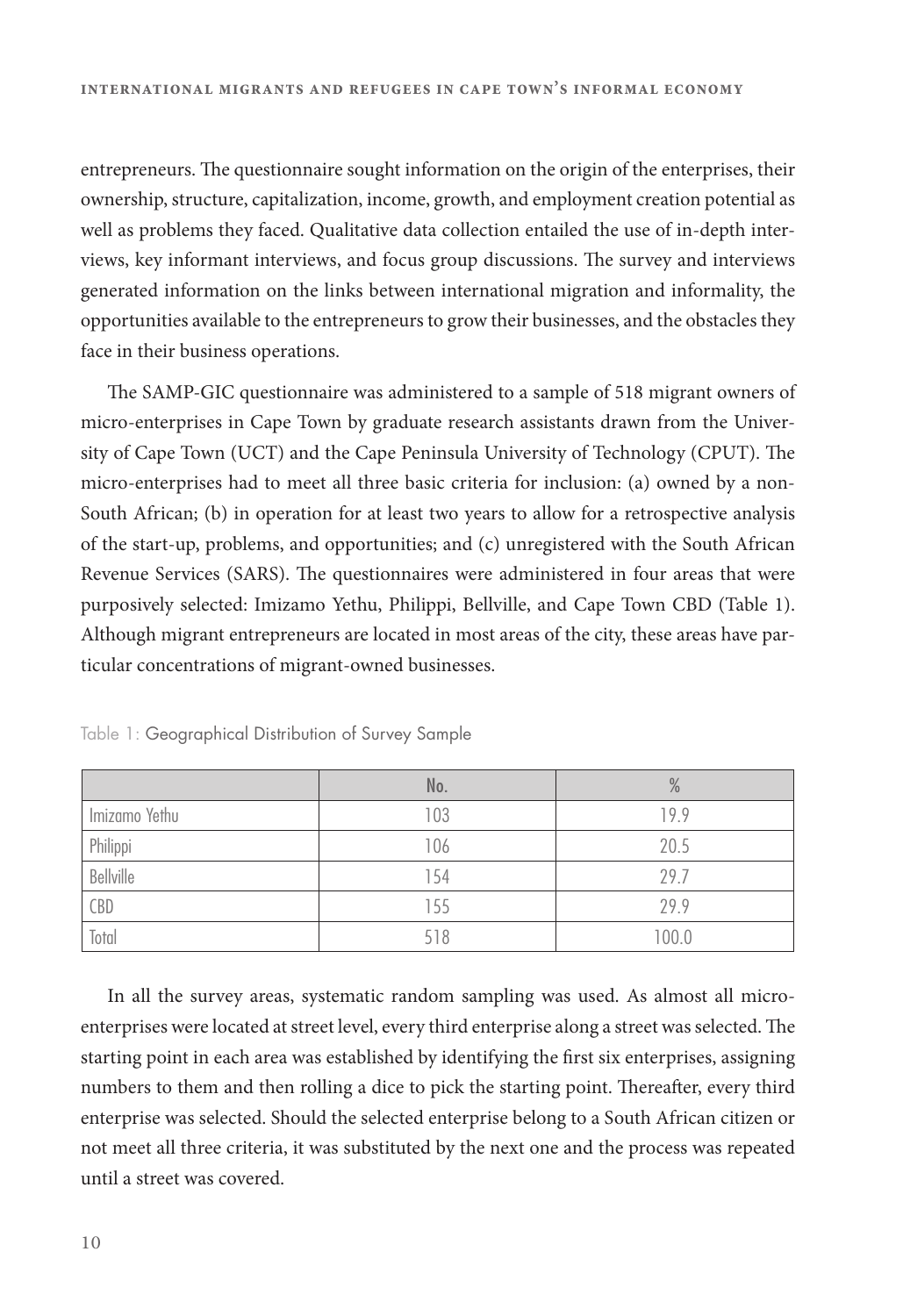A total of 30 in-depth interviews were conducted with selected owners of informal micro-enterprises. The selection of respondents occurred during the questionnaire administration phase when all were asked if they were willing to partake in an in-depth interview. A semi-structured interview schedule was used for the interviews. "is allowed the interviewers to probe for additional information by pursuing interesting issues through followup questions. Twenty two of the 30 in-depth interviews were recorded and later transcribed for use. The responses of the other eight were captured through note-taking. Two focus group discussions were held in the Cape Town CBD and Philippi respectively. The former had seven participants and the latter six. The aim of the focus groups was to elicit more in-depth information on the perceptions, insights, attitudes, and experiences of migrant entrepreneurs regarding their involvement in the informal sector, the opportunities they saw, the problems and hurdles they faced and the institutional mechanisms and regulations governing their operation in the city. The size of the two focus groups was manageable and each lasted for about 100 minutes.

Fifteen key informant interviews were held with various stakeholders in Cape Town to understand the operation and constraints faced by migrants operating in the informal economy. These included the City of Cape Town, the Department of Trade and Industry, and the Small Enterprise Development Agency, as well as some diaspora organizations. The selection of key informants was based on their ability to supply information relevant to the migrant enterprises and general issues regarding the operation of micro-enterprises.

#### **PROFILE OF INFORMAL MIGRANT ENTREPRENEURS**

The age profile of the interviewed migrants varied considerably from a minimum of 18 to a maximum of 62 years. Most were relatively young, however, with 23% aged between 25 and 29 and 27% between 30 and 34. In total, nearly 80% of the sample was aged below 40 (Figure 1). The general youthfulness of the entrepreneurs is both a reflection of the tendency for migrants to South Africa to be working-age adults and the fact that informal business activity generally requires one to be physically fit enough to haul large loads of goods to and from storerooms to the street on a daily basis, to brave unfavourable weather conditions in the open, and sometimes to engage in running battles with municipal police. Men outnumbered women by 73% to 27%.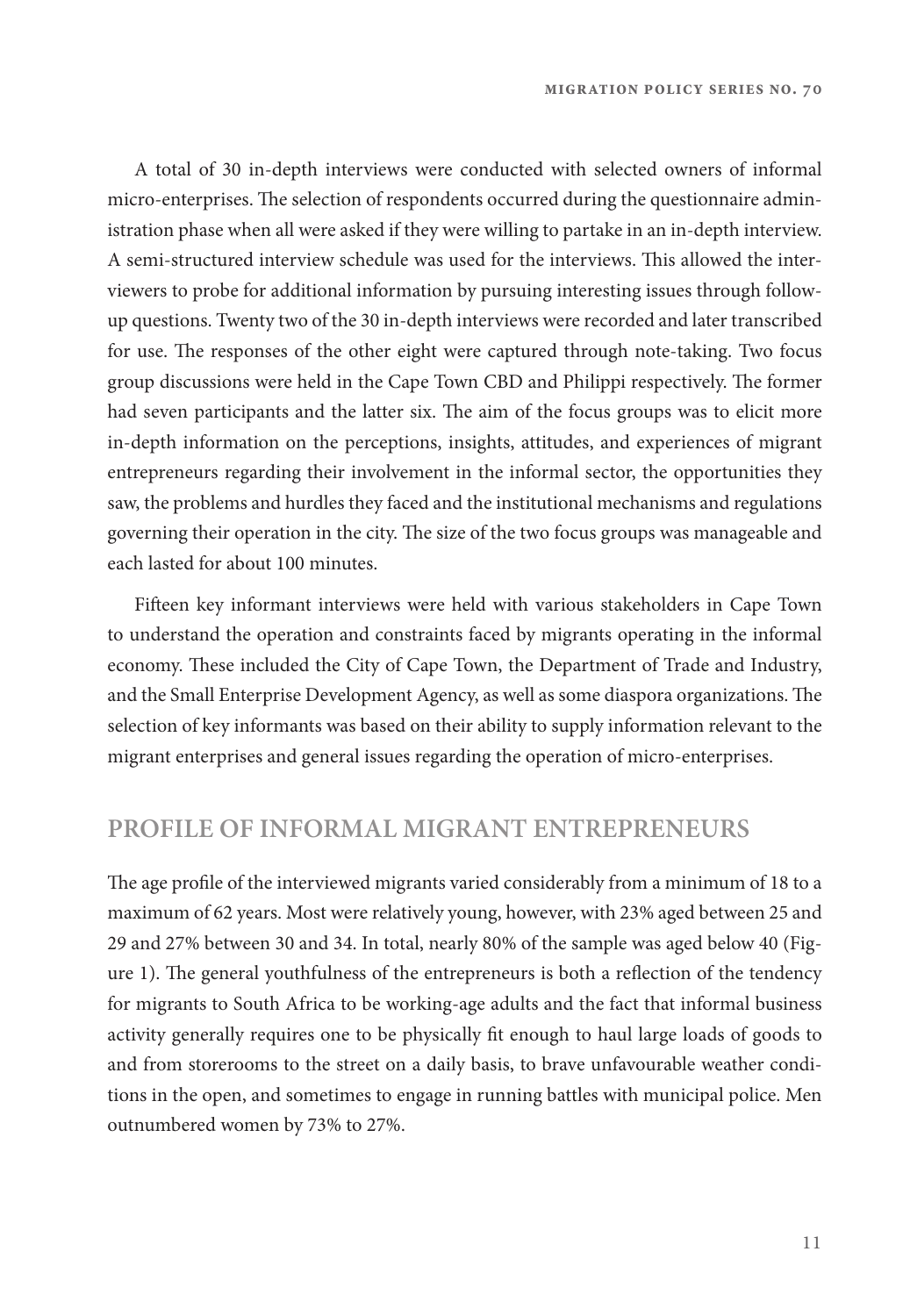

Figure 1: Age of Survey Respondents

The sample was relatively educated in comparison with the South African population, although the numbers with post-secondary education were not large. Only 4% indicated that they had no formal education (Table 2). Most of the respondents (89%) had some secondary education: 36% had completed secondary or high school and another 28% had some secondary education. Around 17% held a college certificate or diploma, 6% had some university education, and 2% had completed an undergraduate degree.

Table 2: Educational Levels of Migrant Entrepreneurs and South Africans

|                               | Migrant entrepreneurs (%) | South Africans (%)<br>(Census 2011) |
|-------------------------------|---------------------------|-------------------------------------|
| No formal schooling           | 3.9                       | 8.6                                 |
| Primary only                  | 5.7                       | 16.9                                |
| Some secondary                | 27.6                      | 33.9                                |
| Secondary/high school diploma | 36.0                      | 28.9                                |
| Post-secondary qualifications | 25.6                      | 11.8                                |
| Other                         | 1.2                       | 0.0                                 |
| Total                         | 100.0                     | 100.0                               |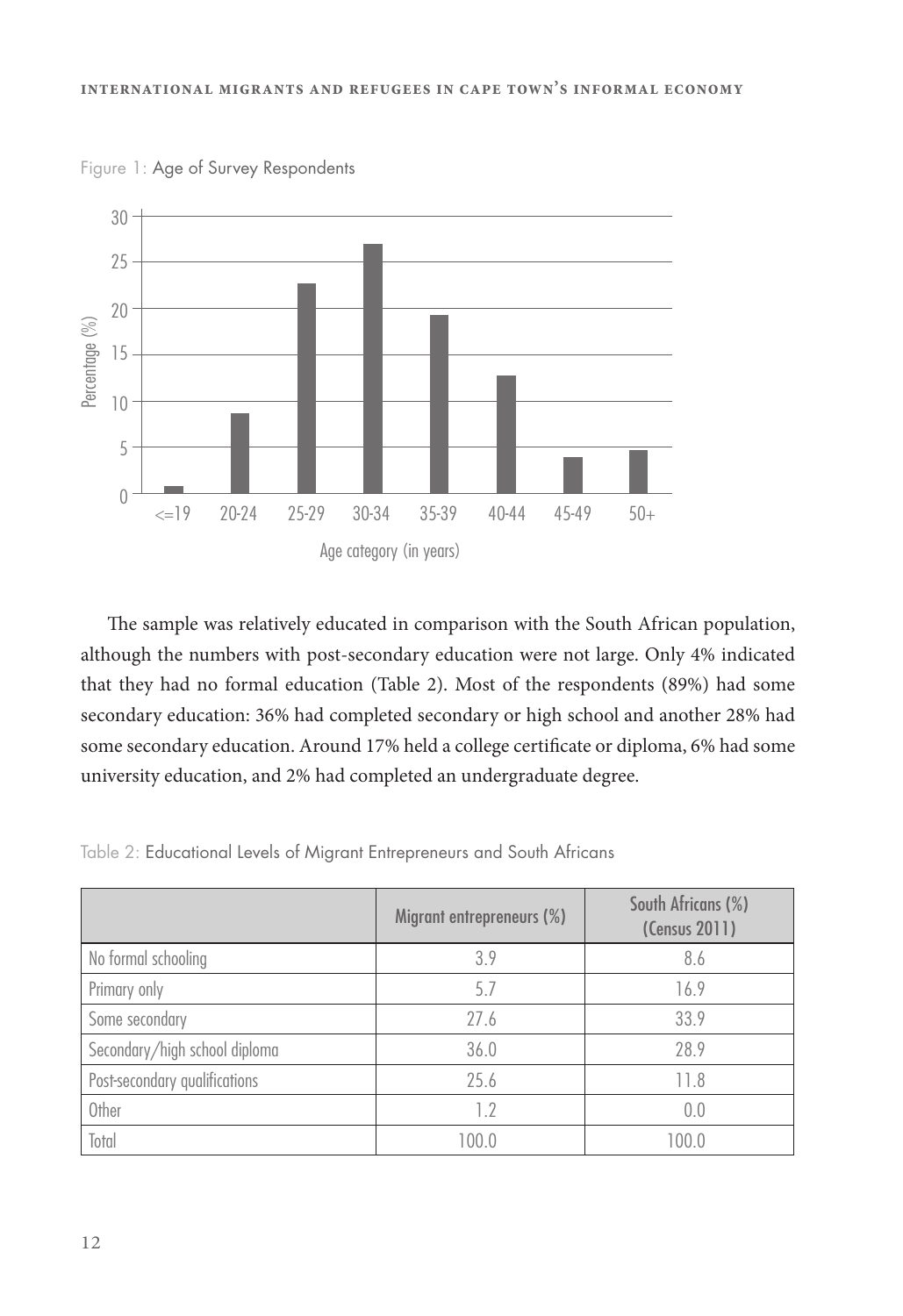The migrant entrepreneurs came predominantly from Zimbabwe, Somalia, the DRC, Nigeria, Malawi, Ethiopia and Cameroon (Table 3). Just over a third (36%) were from other SADC countries. The prominence of Zimbabwean entrepreneurs in the Cape Town informal economy is not surprising, given the negative events in that country over the past decade and a half and the resultant mass migration to South Africa.14 A total of 57% of the entrepreneurs were from other African countries, especially the DRC, Somalia, Nigeria and Ethiopia. The majority of migrants from these countries (with the exception of Nigeria) would have come to South Africa as refugees. The political crisis in Somalia over the past two decades has seen an influx of migrants into South Africa, where most seek and are granted asylum.15

|                                  | No.             | $\frac{0}{0}$   |  |
|----------------------------------|-----------------|-----------------|--|
| <b>SADC</b>                      |                 |                 |  |
| Zimbabwe                         | 118             | 22.8            |  |
| Malawi                           | 39              | 7.5             |  |
| Tanzania                         | 9               | 1.7             |  |
| Lesotho                          | 5               | $1.0\,$         |  |
| Zambia                           | 5               | $1.0\,$         |  |
| Angola                           | $\overline{4}$  | 0.8             |  |
| Mozambique                       | $\overline{4}$  | 0.8             |  |
| <b>Other African</b>             |                 |                 |  |
| Somalia                          | 70              | 13.5            |  |
| Democratic Republic of the Congo | 58              | 11.2            |  |
| Nigeria                          | 48              | 9.3             |  |
| Ethiopia                         | 37              | 7.2             |  |
| Cameroon                         | 22              | 4.3             |  |
| Ghana                            | 17              | 3.3             |  |
| Congo (Brazzaville)              | 14              | 2.7             |  |
| Uganda                           | 12              | 2.3             |  |
| Kenya                            | $\overline{11}$ | 2.1             |  |
| Rwanda                           | 5               | $\mathcal{V}$ . |  |

Table 3: Country of Origin of Migrant Entrepreneurs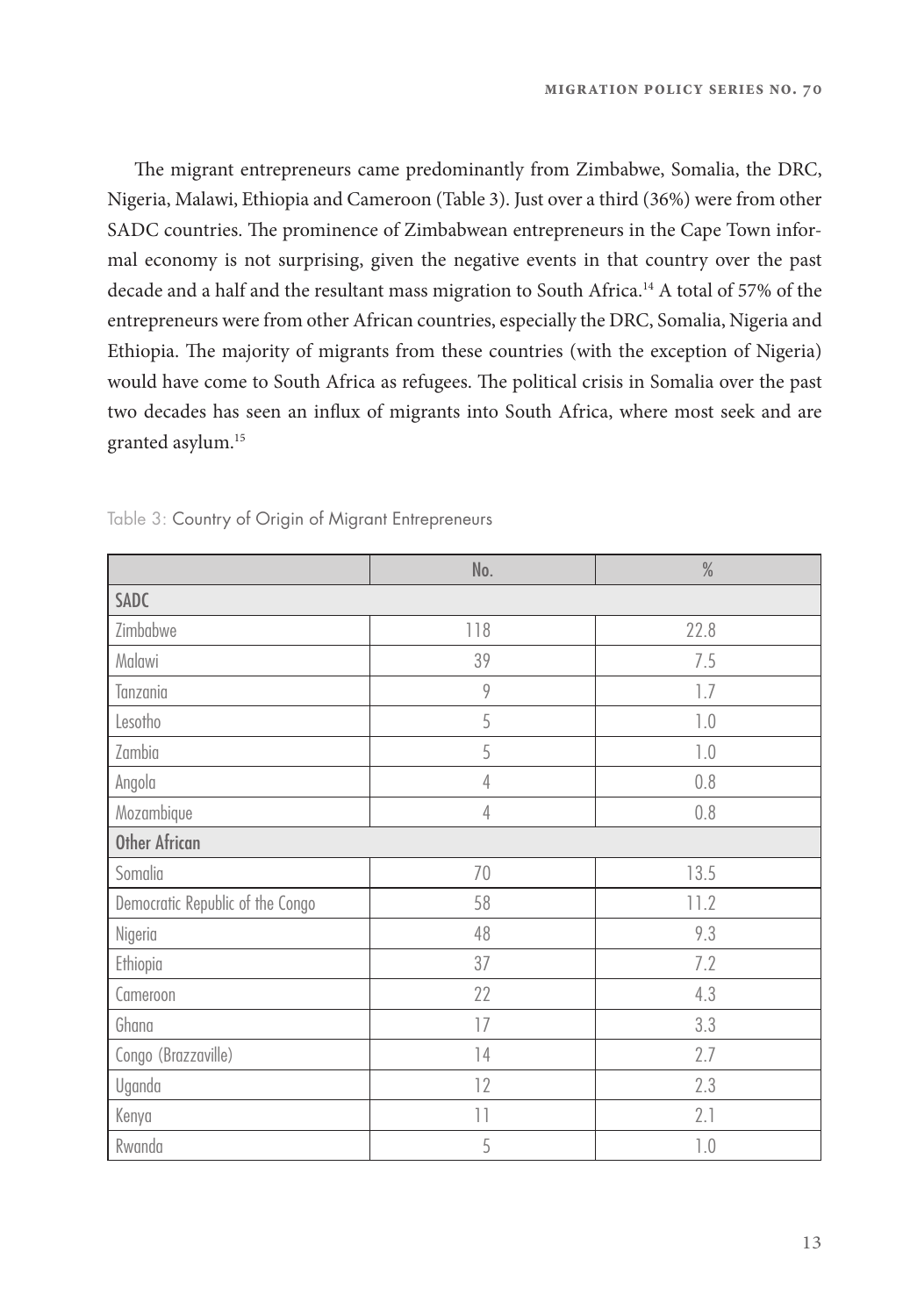| <b>Other</b>  |    |       |
|---------------|----|-------|
| Pakistan      |    |       |
| Bangladesh    |    | 0.8   |
| Other country |    | 57    |
| Total         | 51 | 100.0 |

Migrants generally have more than one reason for migrating. In an effort to capture this multi-faceted aspect, the survey asked the respondents to rate several different possible motives in terms of their level of importance. Wanting to provide for their families back home was cited as an important factor by 72%, closely followed by those who came to the country to seek asylum (68%) (Figure 2). As many as 62% said they came with the intention of starting a business. At the same time, 48% said they came to look for employment, which suggests that some entrepreneurs may have been rationalizing their later decision to become an entrepreneur as their original intention for coming. The responses also provide insights into the role of migrant networks: while only 18% said they had originally come to join a family business, as many as 47% said they had been encouraged to come to South Africa by friends and relatives.



Figure 2: Reasons for Migrating to South Africa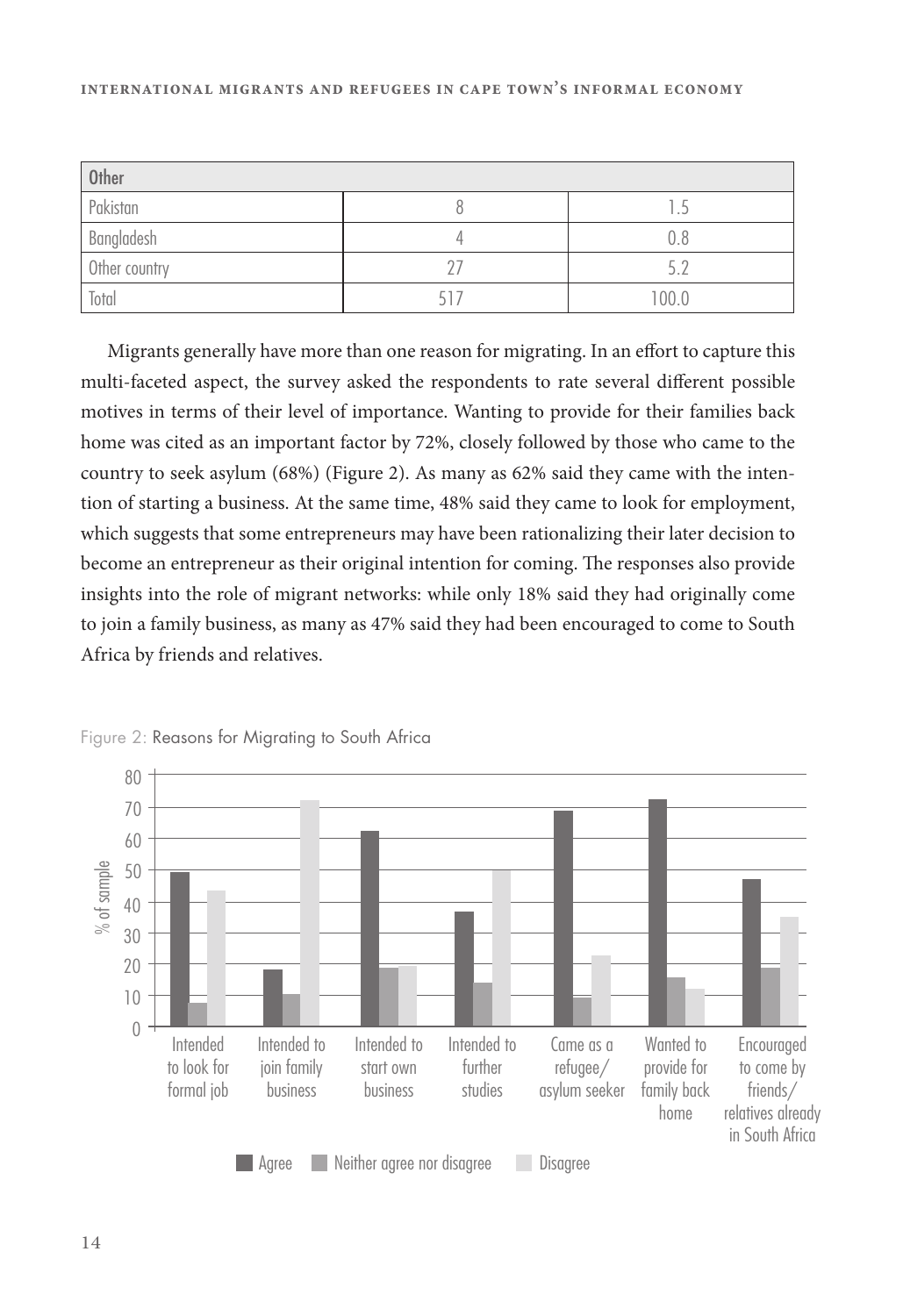Just under a third of the migrant entrepreneurs had refugee permits (Table 4). Of these, 59% came from only three countries: the DRC, Ethiopia and Somalia. A further 31% held asylum-seeker permits. Of these, 32% were Zimbabwean while a significant number came from the DRC, Ethiopia and Somalia (another 30% in total). However, only a few Zimbabweans have ever been granted refugee status because South Africa maintains that Zimbabweans are not political refugees but economic migrants.16 Nearly 12% had permanent residence permits while 8% had work permits. Zimbabweans held more than half (53%) of the work permits, mostly obtained through the Zimbabwean Dispensation Project implemented by the South African government in late 2010.<sup>17</sup> Only 7% of the respondents indicated that they did not have official documentation to stay in South Africa. More importantly, the profile drawn from this research shows that the vast majority of migrant entrepreneurs are in fact forced migrants who deserve protection under international and South African refugee law. Rather than being victimized for choosing to enter the informal economy, they deserve greater protection from the state as they seek to rebuild their lives in a foreign land.

|                                    | No. | $\frac{0}{0}$ |
|------------------------------------|-----|---------------|
| Refugee permit holder              | 162 | 31.5          |
| Asylum-seeker permit holder        | 158 | 30.7          |
| Permanent resident of South Africa | 61  | 11.9          |
| Work permit holder                 | 40  | 7.8           |
| No official documentation          | 38  | 7.4           |
| Visitor's permit holder            | 30  | 5.8           |
| Other immigration status           | 12  | 2.3           |
| Refused/No answer                  | 12  | 2.4           |
| Citizen of South Africa            |     | 0.2           |
| Total                              | 514 | 100.0         |

Table 4: Immigration Status of Migrant Entrepreneurs

#### **MOVING TO SOUTH AFRICA**

Very few of the migrant entrepreneurs had entered South Africa before 1994 and only 8% had arrived in the immediate post-apartheid years. While another 20% came between 2000 and 2004, the vast majority (70%) arrived during the last decade: as many as 44% between 2005 and 2009 and a further 27% thereafter (Table 5). Migration from Zimbabwe certainly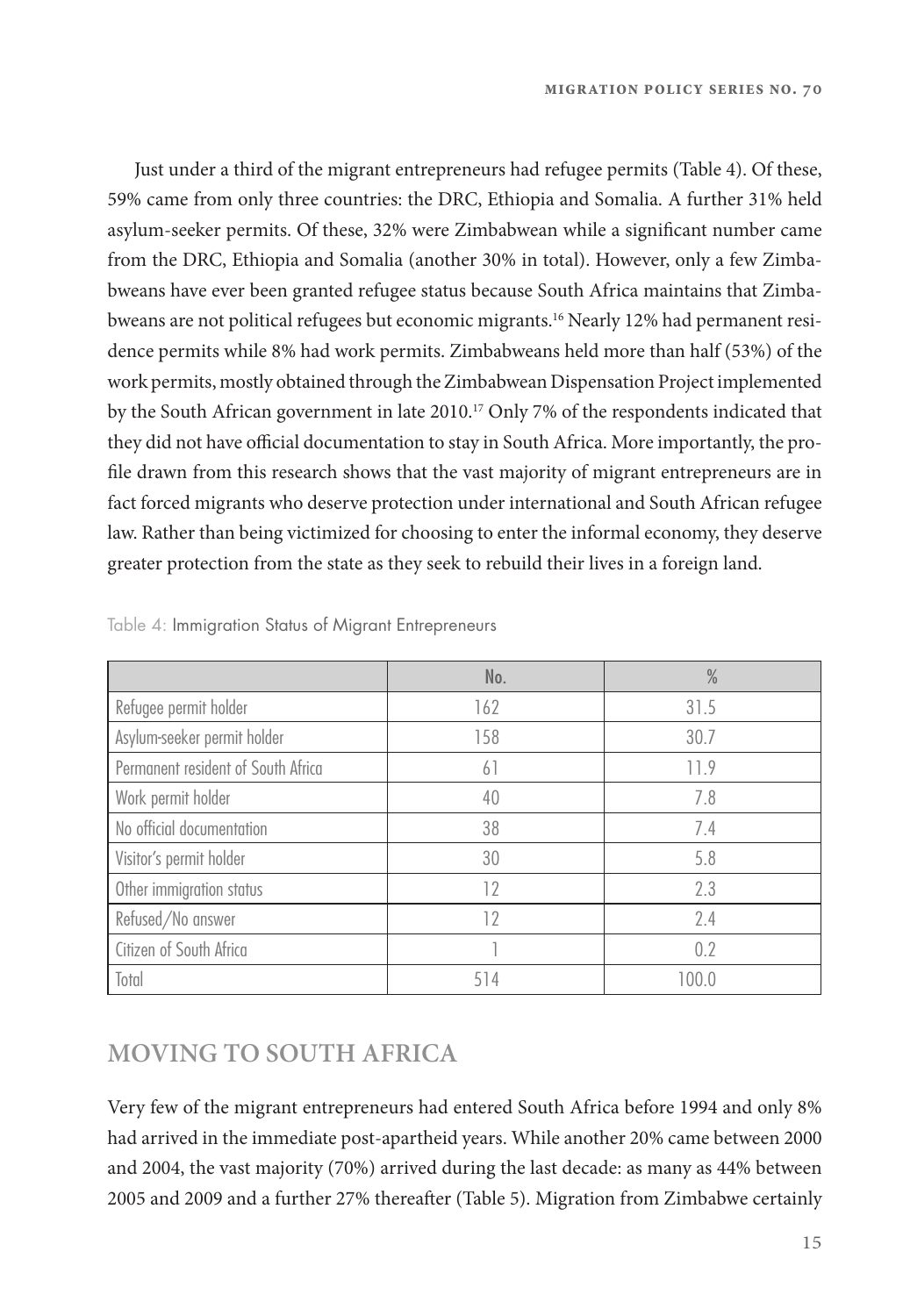escalated between 2005 and 2009 as the country plunged deeper into crisis. It is also possible that South Africa's nationwide xenophobic violence in 2008 and continuing attacks on migrant businesses have exercised a dampening effect on migration and discouraged migrant entrepreneurship in recent years.<sup>18</sup>

|             | No. | $\%$  |
|-------------|-----|-------|
| Before 1994 |     | 0.4   |
| 1994-1999   | 43  | 8.4   |
| 2000-2004   | 106 | 20.5  |
| 2005-2009   | 226 | 43.7  |
| 2010-2014   | 140 | 27.1  |
| Total       | 517 | 100.0 |

Table 5: Year of Arrival in South Africa

Despite the perception that unemployment at home is a driver of migration, only 14% of the entrepreneurs were unemployed immediately before leaving for South Africa (Table 6). Another 19% were students, which means that around two-thirds were engaged in some form of income-generating activity before leaving or being forced to leave. Twenty-six percent were working in the informal economy in their home countries, while the rest (40%) were working in the formal economy as skilled and unskilled manual workers, professionals, farm workers, office workers, teachers, domestic workers, and in a range of other jobs. Some respondents were involved in more than one activity; for example, holding a job and running an informal business at the same time.

When migrants move to South Africa, they are rarely guaranteed the same types of jobs they had back home. Being in a new environment with its own labour market and demands, many migrants struggle to find suitable employment and are forced to accept low-paying jobs. Around 60% had worked in the formal sector since coming to South Africa, primarily as unskilled manual workers (20%), skilled manual workers (11%), domestic workers (10%), farm workers (6%) and security workers (5%) (Table 7). Only 12% had experienced periods of unemployment and 7% had been students. Some had started informal businesses while still at school to help finance their studies, while others started their business after finishing their education and failing to find formal employment. As many as 56% had operated a different business from the one they were currently operating, either doing the same  $(41\%)$  or a different activity  $(15\%).$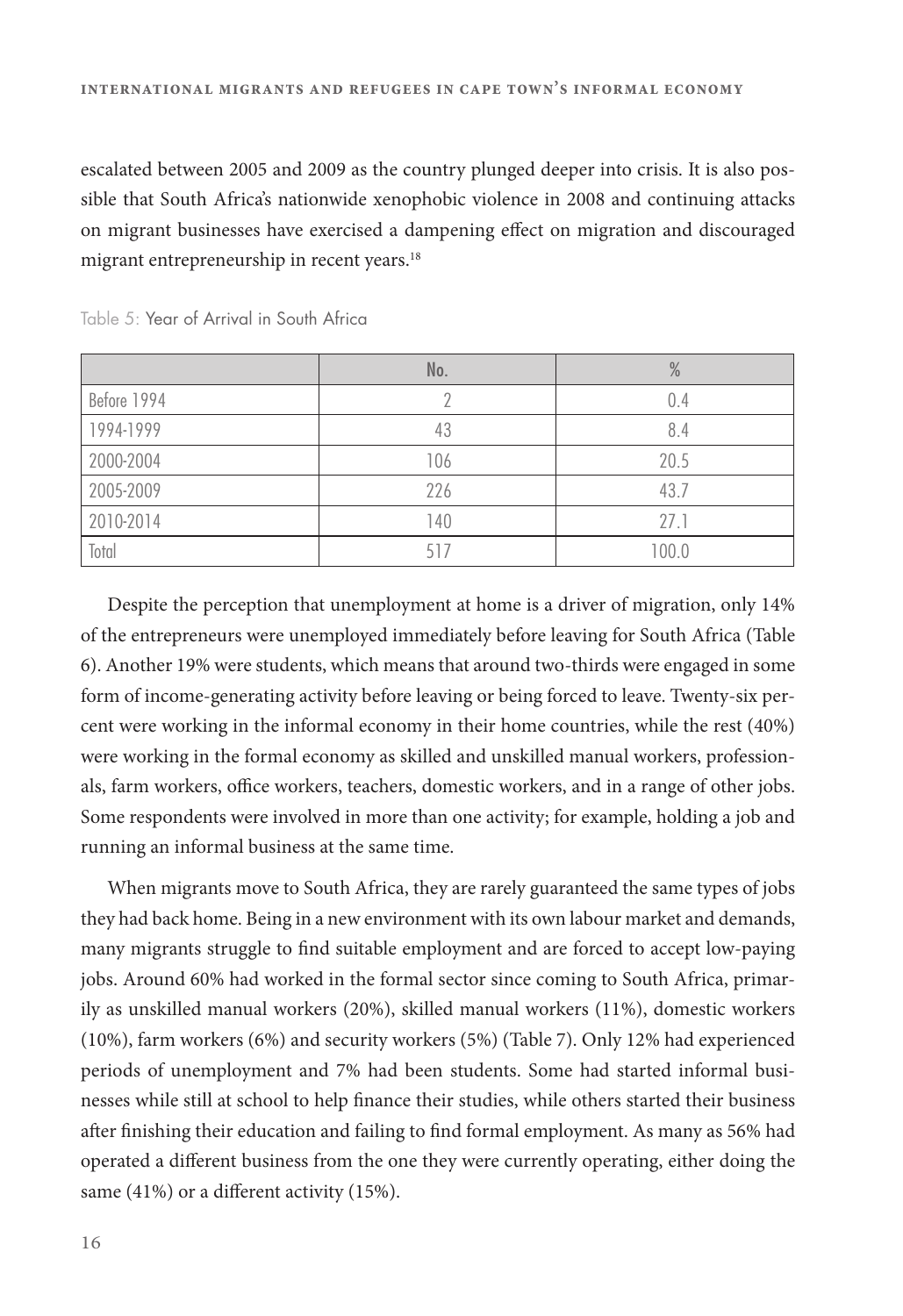|                                                        | No.            | $\frac{0}{0}$ |
|--------------------------------------------------------|----------------|---------------|
| Operated own informal sector business                  | 152            | 36.1          |
| Scholar/student                                        | 112            | 19.3          |
| Unemployed                                             | 80             | 13.8          |
| Skilled manual worker                                  | 35             | 6.0           |
| Professional (e.g. lawyer, doctor, academic, engineer) | 32             | 5.5           |
| Agricultural worker                                    | 32             | 5.5           |
| Unskilled manual worker                                | 29             | 5.0           |
| Office worker                                          | 26             | 4.5           |
| Teacher                                                | 12             | 2.1           |
| Police/military/security                               | 10             | 1.7           |
| Domestic worker                                        | 10             | 1.7           |
| Formal sector business owner                           | $\overline{4}$ | 0.7           |
| Employer/manager                                       | 3              | 0.5           |
| Mineworker                                             | $\overline{2}$ | 0.3           |
| Health worker                                          |                | 0.2           |
| Other occupation                                       | 33             | 5.7           |
| Total                                                  | 563            | 100.0         |

Table 6: Occupation before Leaving Home Country

Table 7: Occupations since Migrating to South Africa

|                                                          | No. | % of total |
|----------------------------------------------------------|-----|------------|
| <b>Business</b>                                          |     |            |
| Operated informal business (same activity as now)        | 211 | 40.7       |
| Operated informal business (different activity than now) | 77  | 14.9       |
| Businessman/woman formal sector (self-employed)          | 10  | 1.9        |
| Employment                                               |     |            |
| Unskilled manual worker                                  | 104 | 20.0       |
| Skilled manual worker                                    | 57  | 11.0       |
| Domestic worker                                          | 50  | 9.7        |
| Farm worker                                              | 31  | 6.0        |
| Security                                                 | 26  | 5.0        |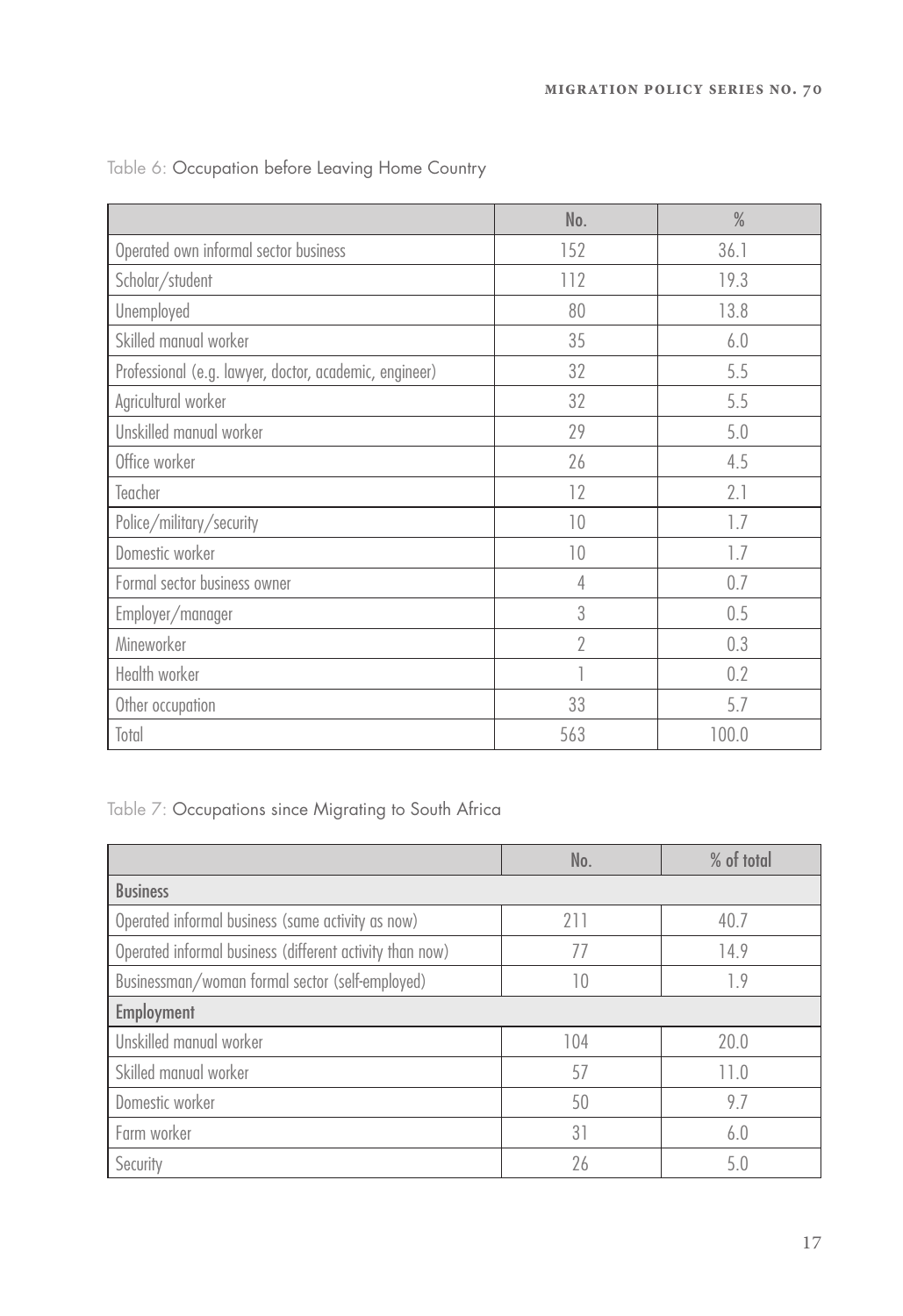| Professional                     | 18             | 3.5   |  |
|----------------------------------|----------------|-------|--|
| Office worker                    | 15             | 2.9   |  |
| Teacher                          | 5              | 1.0   |  |
| Mineworker                       | $\overline{2}$ | 0.4   |  |
| Employer/manager                 |                | 0.2   |  |
| Health worker                    |                | 0.2   |  |
| <b>Other</b>                     |                |       |  |
| Unemployed                       | 64             | 8.2   |  |
| Other occupation                 | 56             | 7.2   |  |
| Student                          | 35             | 4.5   |  |
| Total                            | 763            | 100.0 |  |
| Note: multiple response question |                |       |  |

#### **ENTREPRENEURIAL MOTIVATION**

Research in South Africa has shown that migrants, especially refugees, face many barriers in gaining access to formal employment leading many to find work in the informal economy.<sup>19</sup> The possibilities for informal entrepreneurship are mediated by several factors, including the ease of acquisition of relevant skills. For instance, if the skills required for a certain entrepreneurial activity can only be acquired through training programmes, individuals who do not have access to such programmes face barriers of entry. The survey sought to investigate how migrant entrepreneurs in Cape Town acquired the skills that they used in their business. Many cited more than one method of acquiring the relevant skills. The majority (64%) said that they were self-taught while 44% said they had learned skills from friends and relatives (Table 8). Around a quarter (26%) had acquired skills from previous work experience  $(26%)$ . The number with formal business skills training was much lower: 8% had training from a university, school or training centre; 7% had accessed a government training course; and 3% had training from NGOs. A total of 11% said they did not need any particular skills in their business. In total, less than 10% had formal training to help them acquire the skills used in their business activity.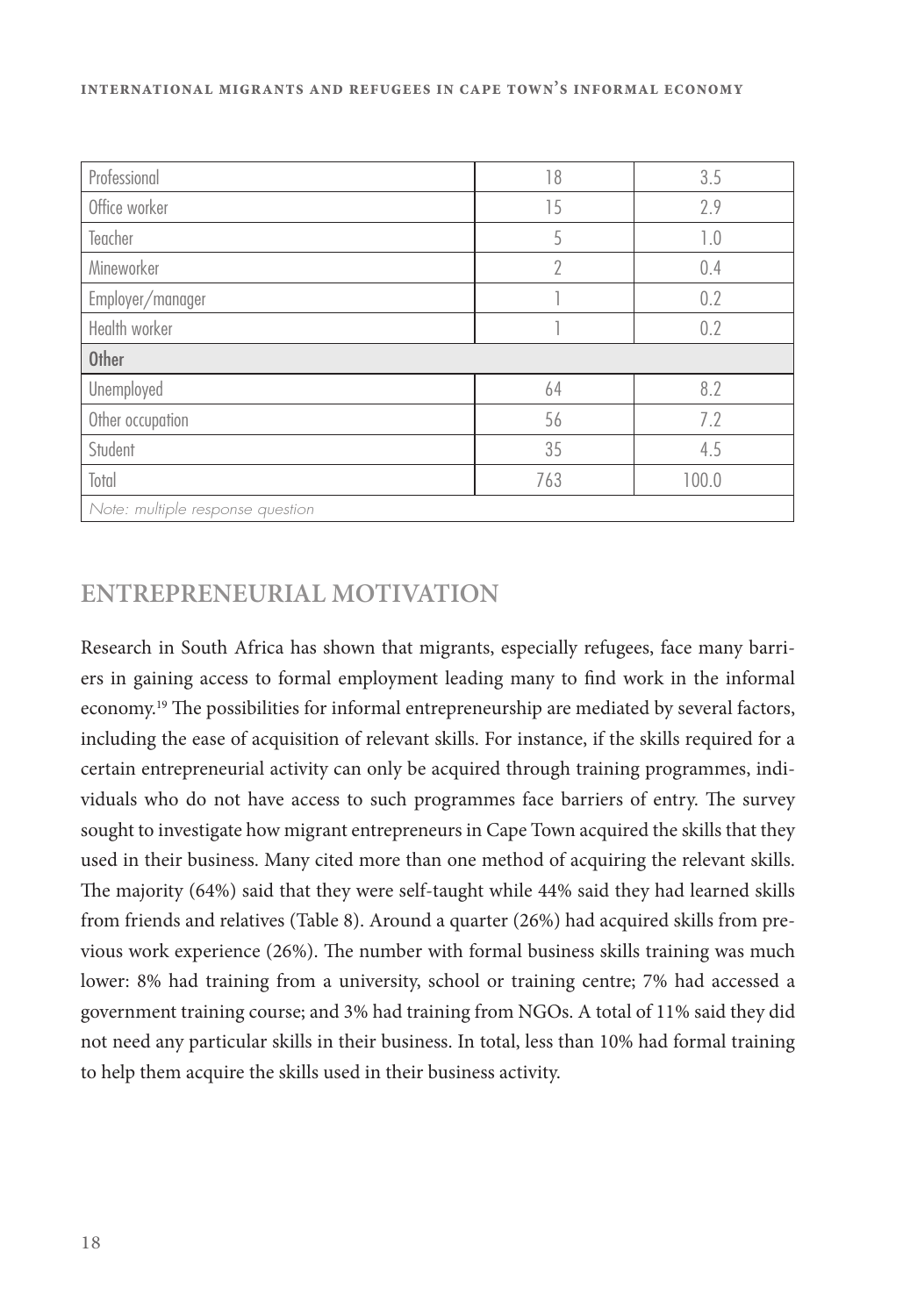|                                                    | No. | % of total       |  |  |
|----------------------------------------------------|-----|------------------|--|--|
| Informal                                           |     |                  |  |  |
| Self-taught                                        | 332 | 64.1             |  |  |
| Learning from friends and relatives                | 227 | 43.8             |  |  |
| Previous work experience                           | 136 | 26.4             |  |  |
| Apprenticeship/on the job training                 | 57  | 11.0             |  |  |
| Formal                                             |     |                  |  |  |
| University, school or other training centre        | 44  | 8.5              |  |  |
| Training courses/programmes (government)           | 37  | 7.1              |  |  |
| Training courses/ programmes (NGO, private sector) | 18  | 3.5              |  |  |
| <b>Other</b>                                       |     |                  |  |  |
| Other methods                                      | 6   | $\overline{1.1}$ |  |  |
| No skills needed                                   | 55  | 10.6             |  |  |
| Note: multiple response question                   |     |                  |  |  |

Table 8: Method of Acquiring Skills Used in Business

Are entrepreneurs born or made? This question has spawned a large literature examining whether entrepreneurs have a natural predisposition towards entrepreneurship in terms of personal motivation and orientation.20 Some argue that examining the reasons why people establish businesses is useful in understanding entrepreneurial motivation and orientation. The current study therefore examined the factors that motivated migrants in Cape Town to establish a business. In general terms, these can be classified as pull and push factors. Push factors that drive migrants into entrepreneurship relate mostly to employment factors. On the other hand, pull factors include monetary or financial motivations, the desire for prestige or independence, intrinsic rewards (that is, self-fulfilment and growth) and various other human, social and economic factors.

To identify these "entrepreneurial triggers", respondents were asked to rank the importance of various factors on a motivation scale ranging from 1 (no importance) to 5 (extremely important). Table 9 presents the results of this exercise in the form of a mean score for the respondents as a whole on each of the 24 factors that were pre-identified as components of entrepreneurial motivation. Each of these factors was grouped into one of four general categories: financial benefits and security; entrepreneurial orientation and personal rewards; building social capital; and creating employment. Of these, creating employment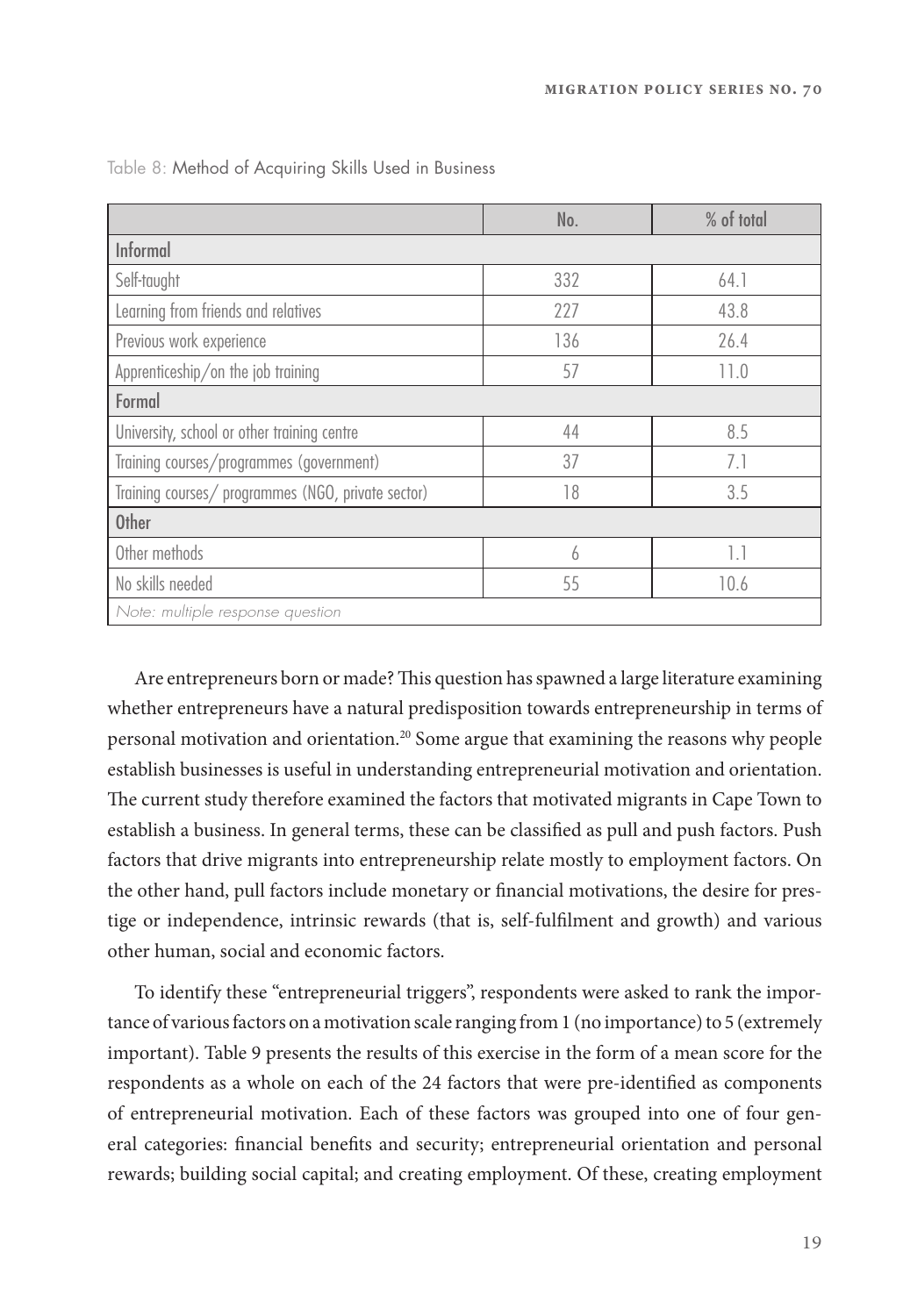scored the lowest with all factors scoring less than 3.0. In other words, unemployment and the desire to provide employment for others did not rate particularly highly as motives for entrepreneurship. Insofar as employment creation was a factor, it is of interest that creating jobs for family and for South Africans both scored 2.5 (and better than creating jobs for other people from the home country at 2.2).

Within the group of factors relating to building social capital, there was considerable diversity with four factors scoring over 3.0 and three less than 2.5. Less important were factors relating to working collaboratively to establish a business. More significant were the desire to provide a product or service to South Africans (3.9) and other immigrants (3.7) and a desire to contribute to the development of South Africa (3.6). In general, it was personal motivations and rewards (as in the financial benefits and security group and the intrinsic rewards group) that consistently scored the highest with every factor rating over 3.0. The highest scoring was in the entrepreneurial orientation and personal rewards category and included "being one's own boss" (at 4.1 the highest mean score overall), having the right personality to run a business (3.9) and a desire to challenge oneself (3.8). Overall, this suggests that the migrant entrepreneurs tended to go into business because they felt that they were personally suited to this kind of activity as independent-minded people looking for a challenge, wanting to learn new skills and willing to take risks.

At the same time, material factors cannot be entirely discounted as the scores in the financial benefits and security category were also high. The highest factor of all was needing more money to survive  $(4.1)$ . Other material motivations included greater financial security for the family (3.9) and making money to remit to the home country (3.8). Another high-scoring factor was the long-term desire to run their own business (at 4.0), which can also be seen as another sign of independence and intrinsic reward. However, while the entrepreneurs tend to favour individualistic explanations for why they established their business, when it comes to the economic fruits of that business, they tend to take a more social stance, emphasizing the benefits to family in South Africa and, through remittances, their home country.

In sum, while financial factors provided the strongest motivation to start a business, it was also a means of fulfilling personal goals and aspirations. For others, entrepreneurship provided them with a way of serving the community, including South Africans, their own families, and the wider immigrant community in South Africa. Therefore, the success of immigrant-owned businesses does not only result in individual benefits accruing to the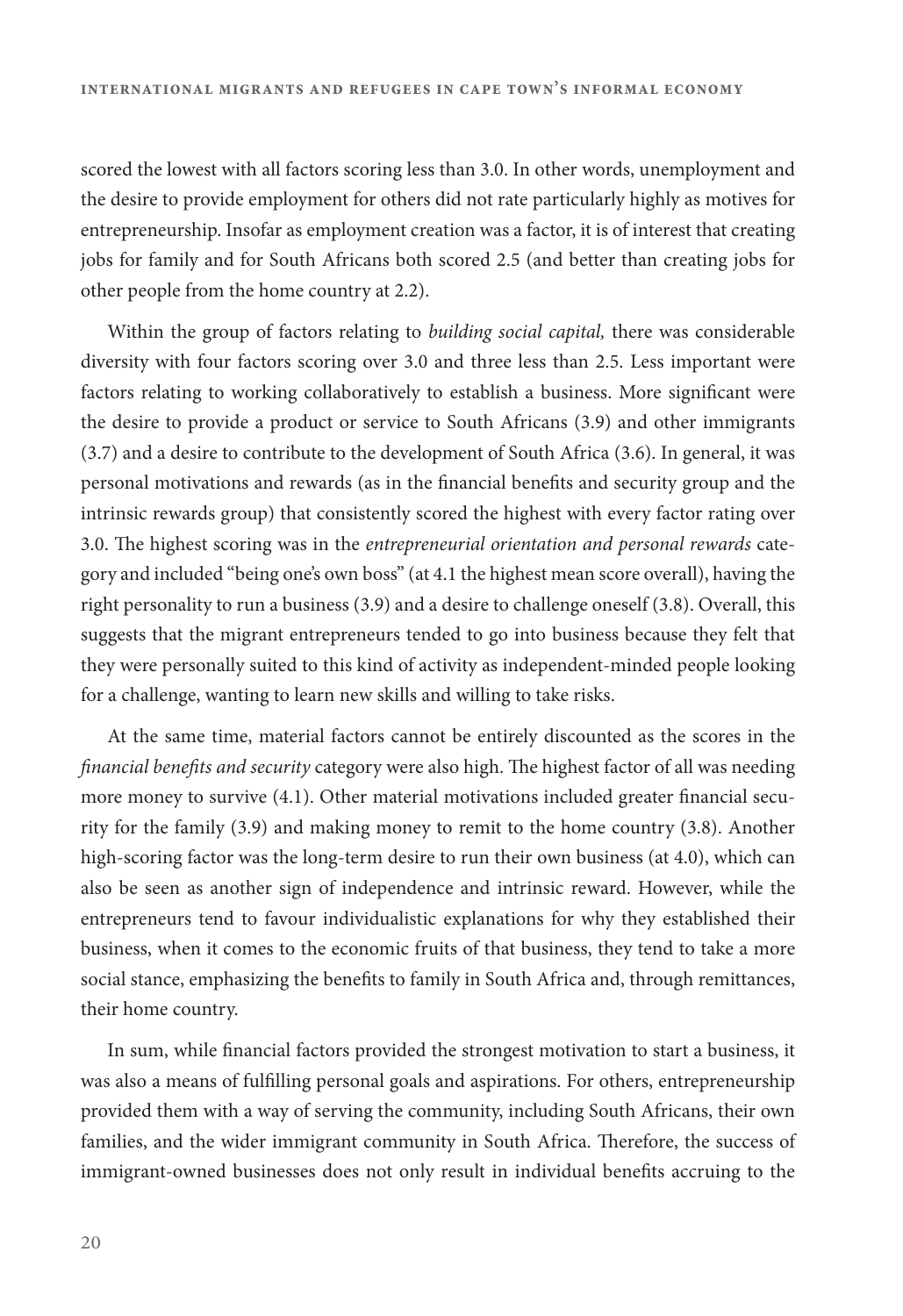entrepreneurs but the benefits are likely to be felt by the general population including ordinary South Africans and other migrants.

| Factor                                                                       | Mean score |
|------------------------------------------------------------------------------|------------|
| Financial benefits/security                                                  |            |
| I needed more money just to survive                                          | 4.1        |
| I have always wanted to run my own business                                  | 4.0        |
| I wanted to give my family greater financial security                        | 3.9        |
| I wanted to make more money to send to my family in my home country          | 3.8        |
| Entrepreneurial orientation and personal rewards                             |            |
| I wanted more control over my own time/to be my own boss                     | 4.1        |
| I have the right personality to run my own business                          | 3.9        |
| I like to challenge myself                                                   | 3.8        |
| I like to learn new skills                                                   | 3.7        |
| I enjoy taking risks                                                         | 3.6        |
| I wanted to do something new and challenging                                 | 3.5        |
| I wanted to compete with others and be the best                              | 3.3        |
| <b>Building social capital</b>                                               |            |
| I wanted to provide a product/service to South Africans                      | 3.9        |
| I wanted to contribute to the development of South Africa                    | 3.6        |
| I had a good idea for a service/product for other immigrants                 | 3.7        |
| I wanted to increase my status in the community                              | 3.2        |
| Support and help in starting my business was available from other immigrants | 2.4        |
| My family members have always been involved in business                      | 2.2        |
| I decided to go into business in partnership with others                     | 2.1        |
| <b>Creating employment</b>                                                   |            |
| I was unemployed and unable to find a job                                    | 2.9        |
| I wanted to provide employment for members of my family                      | 2.5        |
| I wanted to provide employment for South Africans                            | 2.5        |
| I had a job but it did not pay enough                                        | 2.4        |
| I wanted to provide employment for other people from my home country         | 2.2        |
| I had a job but it did not suit my qualifications and experience             | 2.0        |

Table 9: The Motivation to Start a Business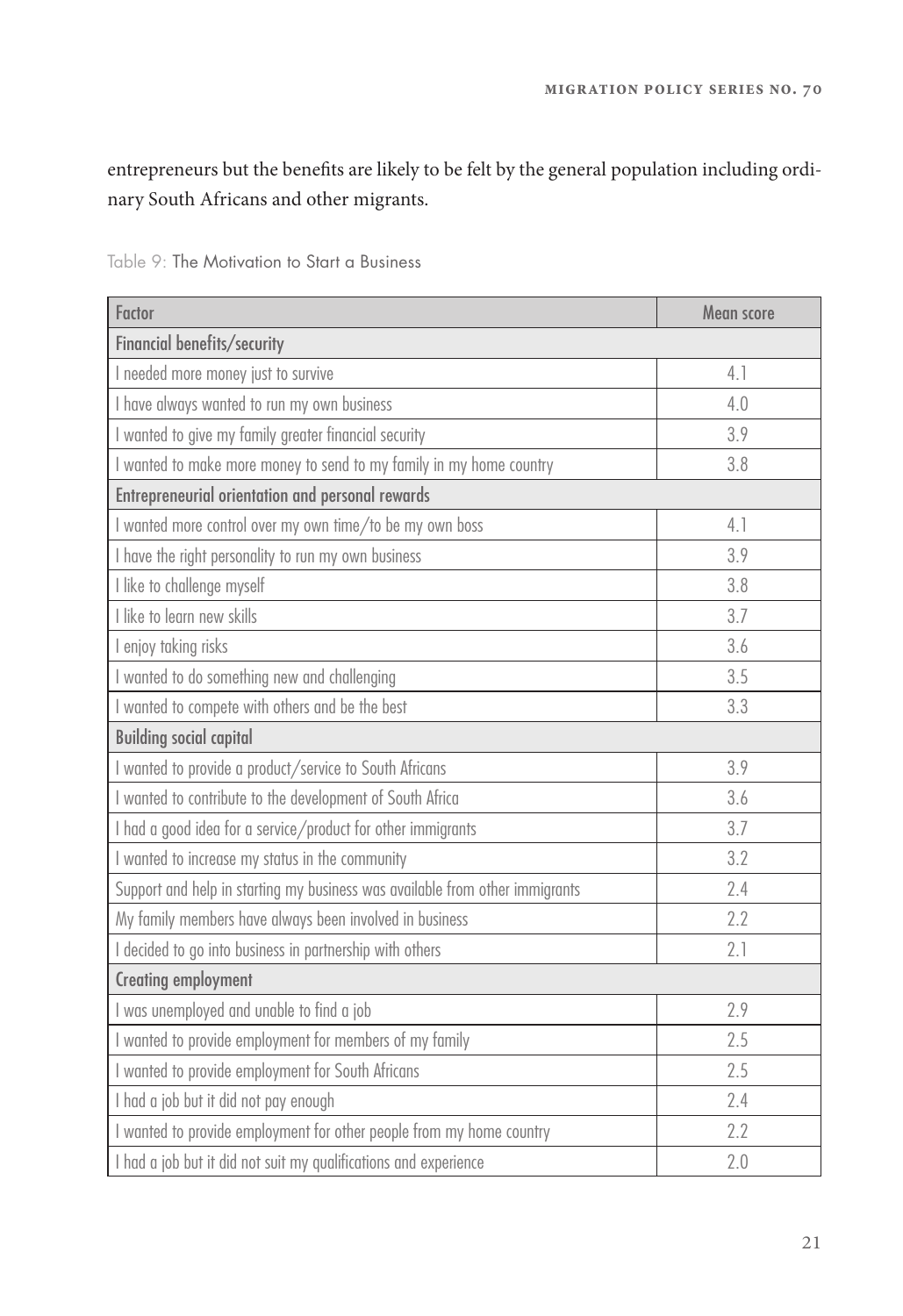#### **BUSINESS OWNERSHIP AND STRATEGIES**

The survey collected detailed information about the entrepreneurs' businesses on issues such as the year of establishment, who started the business, the amount and source of start-up capital, and the current value of the business. The survey concentrated on microenterprises in three major sectors: (a) retail, trade and wholesale; (b) manufacturing; and (c) services. About 62% of the migrant entrepreneurs were engaged in retail, trade and wholesale activities, 28% in services, and 10% in manufacturing (Figure 3). A number of entrepreneurs were engaged in more than one sector; for example, manufacturing crafts as well as selling shoes.



Figure 3: Sectoral Breakdown of Migrant Businesses

The entrepreneurs conducted their business activities from a variety of temporary and permanent locations (Table 10). Some, particularly the more mobile, operated in more than one location. The most significant location was a temporary stall on the street (38% of the total sample). Next was a permanent stall on the street (at 21%). Other fixed premises included workshops or shops (16%), their own home (11%), a permanent stall in a market  $(11%)$  and a shop in a house, yard or garage  $(3%)$ . Other temporary sites of significance included taxi ranks (11%) and in the customer's home (3%). A total of 9% were mobile, predominantly selling goods door to door.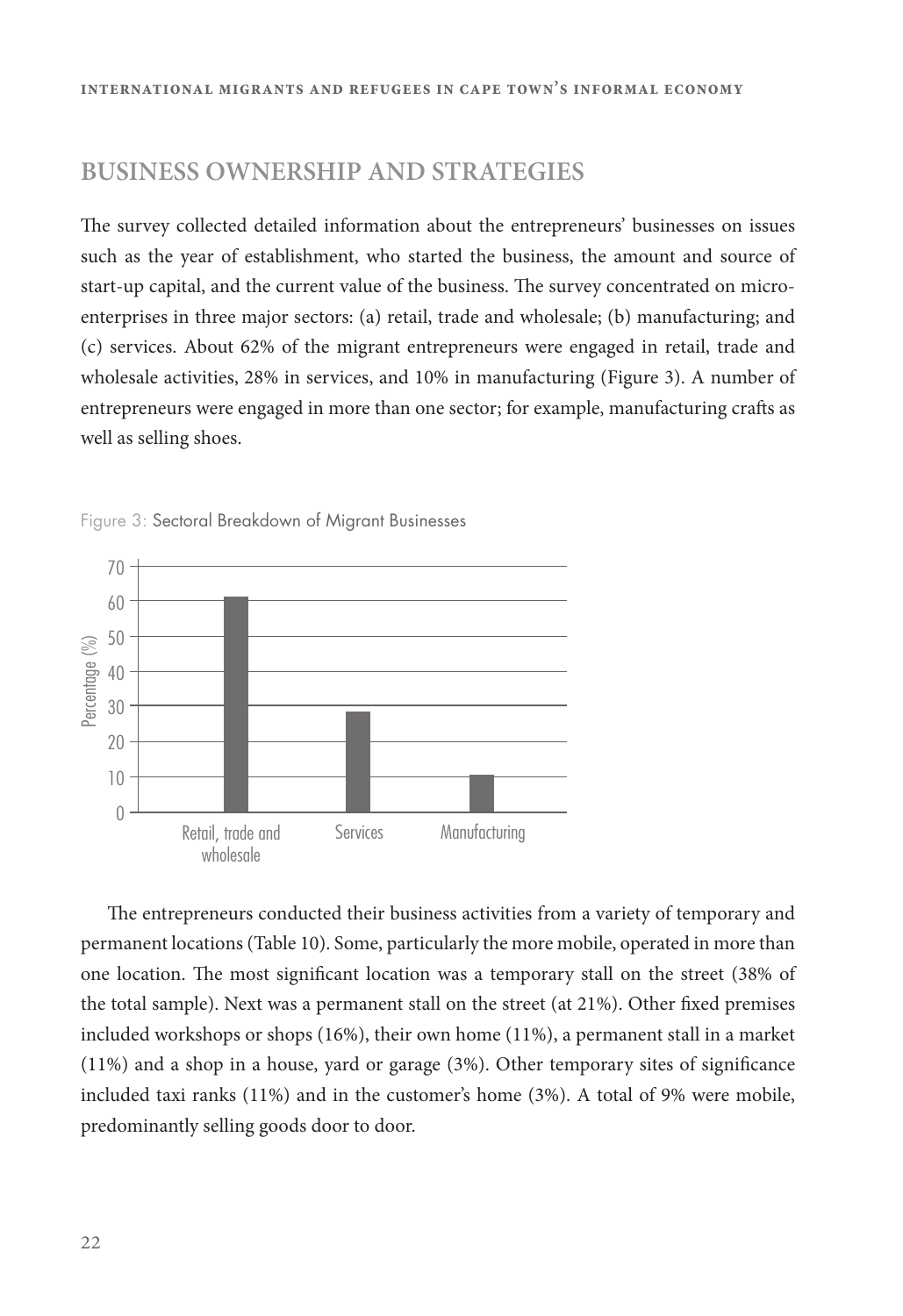|                                                      | No.            | % of total |  |  |
|------------------------------------------------------|----------------|------------|--|--|
| Permanent                                            |                |            |  |  |
| Permanent stall on the street                        | 109            | 21.0       |  |  |
| Workshop or shop                                     | 85             | 16.4       |  |  |
| Permanent stall in a market                          | 55             | 10.6       |  |  |
| In own home                                          | 55             | 10.6       |  |  |
| Shop in house/yard/garage                            | 18             | 3.5        |  |  |
| Taxi/public transport station in permanent structure | 10             | 1.9        |  |  |
| Restaurant or hotel                                  | $\overline{2}$ | 0.4        |  |  |
| <b>Temporary</b>                                     |                |            |  |  |
| Temporary stall on the street                        | 198            | 38.2       |  |  |
| Taxi rank                                            | 57             | 11.0       |  |  |
| Mobile (e.g. door to door)                           | 46             | 8.9        |  |  |
| In customer's home (e.g. hairstyling)                | 17             | 3.3        |  |  |
| From vehicle (car, truck, motor bike, bike)          | 6              | 1.2        |  |  |
| <b>Other</b>                                         |                |            |  |  |
| Other location                                       | 34             | 6.6        |  |  |
| N                                                    | 518            |            |  |  |
| Note: multiple response question                     |                |            |  |  |

Table 10: Location Where Business Usually Conducted

Only a few of the businesses (less than 5%) were established before 2000. The majority (over 50%) started between 2010 and 2014 (Figure 4). In general, the data suggests that the rapid growth of non-South Africans in the city's informal economy is a relatively recent phenomenon and may account, in part, for the growing hostility that migrant entrepreneurs are facing. Comparing the year in which the migrant came to South Africa with the year they established their business shows that there is a clear time lag between the two. In other words, most migrants do not establish a business as soon as they arrive.

Over 70% of the migrants started their business on their own, without the assistance of others. This is consistent with the findings about individualism in the analysis of entrepreneurial motivation above (Table 11). Only 15% started the business with other migrants from their home countries, and 12% with members of their family. Only 4% reported starting with South African partners. Even fewer took over businesses that had been started by South Africans.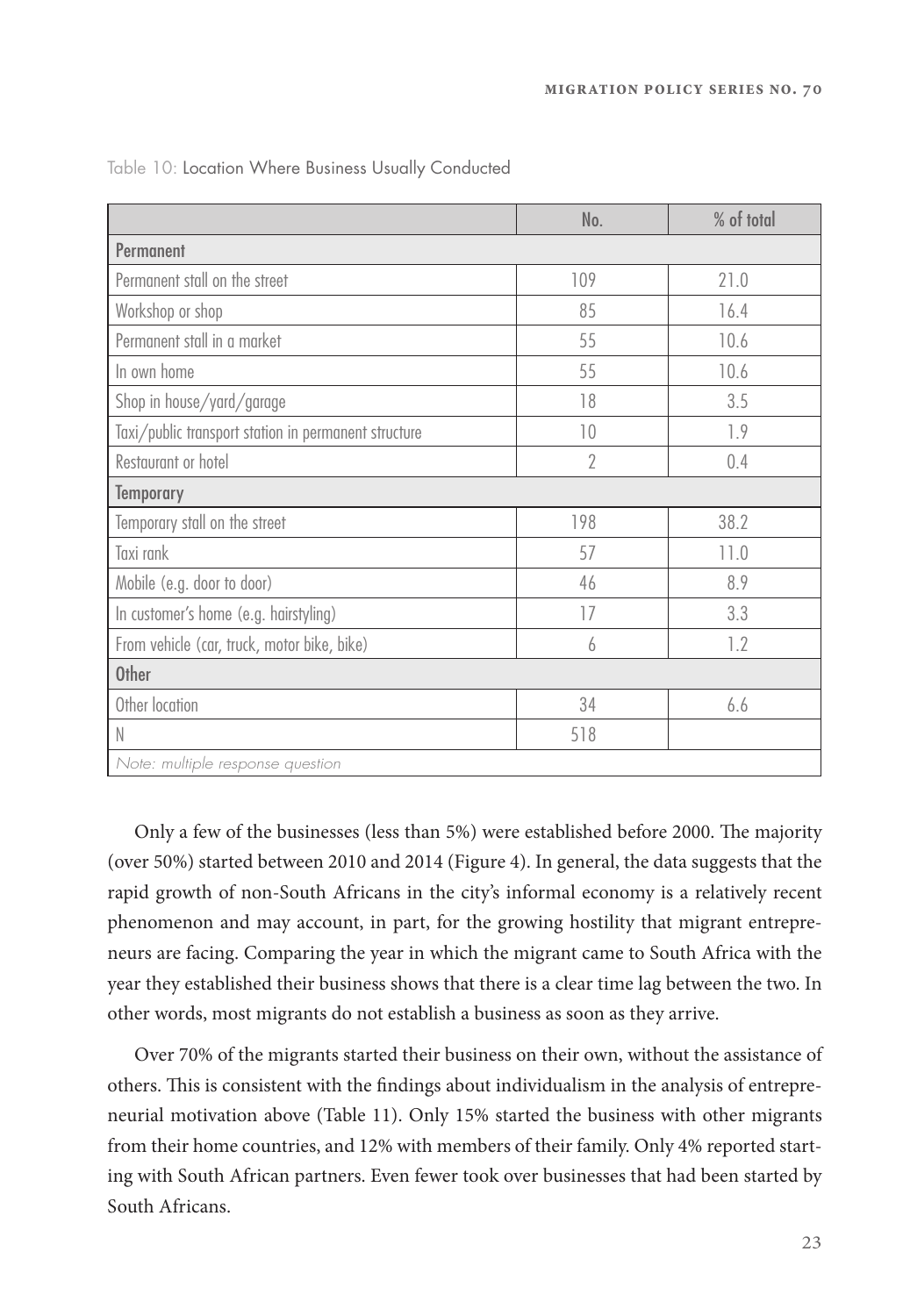

Figure 4: Year of Arrival and Year of Business Establishment

Table 11: Origins of Business

|                                                 | No. | % of total |
|-------------------------------------------------|-----|------------|
| started it alone                                | 371 | 71.6       |
| started it with people from my home country     | 77  | 14.9       |
| started it with my family                       | 65  | 12.5       |
| started it with people from other countries     | 22  | 4.2        |
| started it with South African business partners | Н   | 2.1        |
| I bought this business from a non-South African | 8   | 1.5        |
| I bought this business from a South African     | 5   | 1.0        |
| Other                                           | 3   | 0.6        |
|                                                 | 518 |            |
| Note: multiple response question                |     |            |

A key issue confronting small businesses in general, and informal businesses in particular, is the perception that they have low profit margins, a high rate of failure and do not grow. Such perceptions stem from the argument that the driving force behind most of these establishments is mere survival. One question that this study sought to answer was whether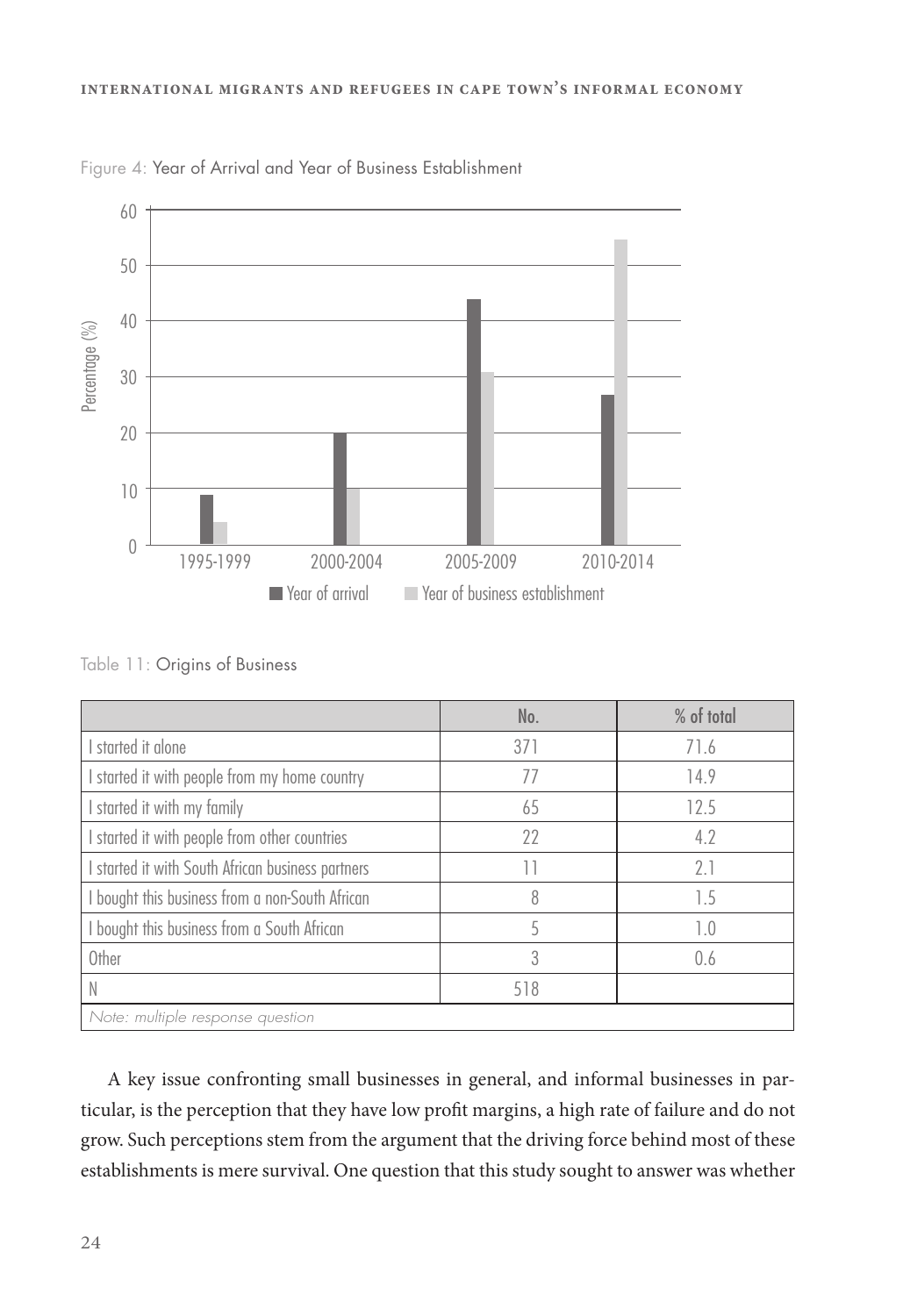the businesses operated by migrant entrepreneurs are survivalist enterprises on the periphery of the economy or vibrant enterprises capable of increasing their capitalization. The study therefore collected data on the sources and amounts of start-up capital used to establish the business and the current value of the business. Differences between the start-up and the current value of a business provide evidence of growth or contraction of the enterprise.

Obtaining start-up business capital can be a daunting exercise for migrants and refugees in South Africa. They frequently lack the necessary collateral to acquire a loan from financial institutions. Various reasons were provided for why banks turned down loan applications. The most common was that the migrants were "not South African" and did not have identity documents, an indictment of the banks given how many of the entrepreneurs have a legal right to be in South Africa. Others were turned down because their enterprise was deemed unviable by a bank. Still others were rejected on the basis that they lacked collateral and had insufficient operating capital.

Unsurprisingly, therefore, the vast majority of migrant entrepreneurs (81%) used personal savings to start the business (Table 12). Most self-financing migrants used savings from prior employment:

We came without any money. But from small piece work jobs we did here and there, my friend and I were able to save some money and obtain a certain capital that allowed us to start something informal. God helped us to find a place where we could expose our business to meet clients.<sup>21</sup>

The secret of business capital is to save little by little because there is nowhere you can get money. I started by saving little by little until I had something big enough to start something consistent. So I started very small. I kept on saving and increasing the quantity of my products until I became like this. As for others, I think they get help from their families. But there is no one who just gets free money.<sup>22</sup>

Our work does not need capital. The first thing is your own energy and skill. If you have no money you can borrow. It always begins like I am doing now. You first work for someone else. After some years, I can decide to have my own activity. So you can find help or you need to help yourself. But the bank is not for us. We help each other instead. $23$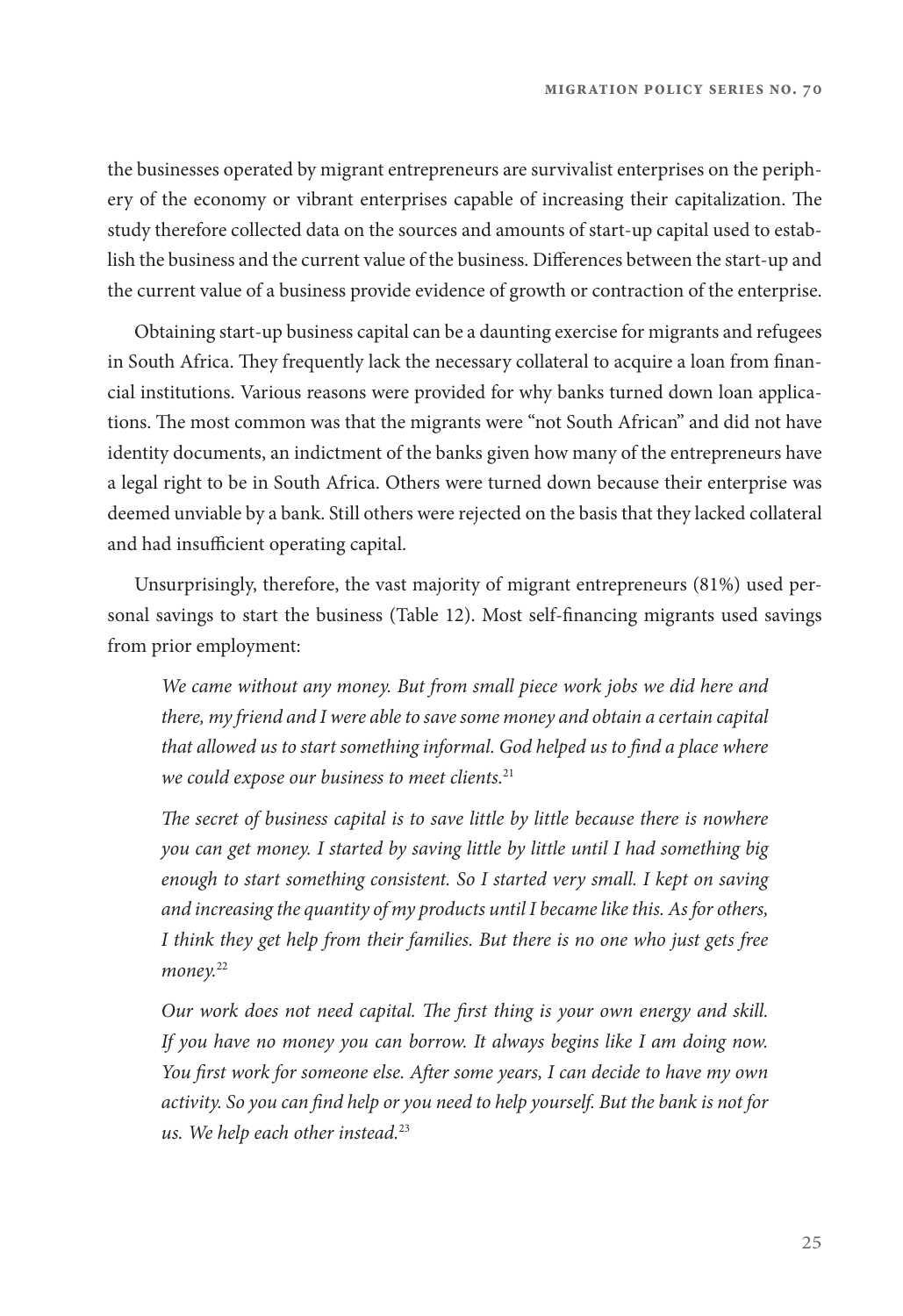Other sources of start-up funds were loans from relatives (29%) and non-relatives, usually other migrants from their home country  $(16%)$ . The use of both formal and informal financial institutions was limited, which emphasizes self-reliance and personal networks as sources of business start-up capital. As one female entrepreneur observed:

I started with a few thousand rands from my friends and relatives. I pay them back little by little and they understand. That is how we do it. Others they come with their own money to start a business, but those are the few. Most of us we came with very little and so we borrow or we work for others until we raise the money to start on our own. It's wasting time to go to the bank. Once they see you and you cannot produce an ID, then they say we cannot help. $24$ 

|                                           | No. | % of total |
|-------------------------------------------|-----|------------|
| Personal savings                          | 418 | 81.6       |
| Loan from relatives                       | 149 | 29.1       |
| Loan from non-relatives                   | 81  | 15.8       |
| Money lenders                             | 9   | 1.8        |
| Loan from informal financial institutions |     | 1.4        |
| Business credit (goods on terms)          | 5   | 1.0        |
| Loan from micro-finance institution       |     | 0.2        |
| Other source of capital                   | 23  | 4.5        |
|                                           | 512 |            |
| Note: multiple response question          |     |            |

Table 12: Primary Sources of Start-up Capital

Once a business is established, very few of the entrepreneurs seek loans. The majority (83%) had not acquired a single loan in the previous 12 months. While 28% had obtained loans from relatives in the start-up phase, only 9% had done so in the previous year. Only a tiny minority (less than 3%) had ever obtained loans from other formal and informal sources (Table 13). Only 18 individuals (or 3.5%) of the sample had tried to apply for a bank loan. Of these, only 5 (or 1%) had managed to secure loans. What this indicates is that the growth of a business is entirely dependent on the reinvestment of profits from that business. While migrant entrepreneurs receive no assistance from South African banks, they are also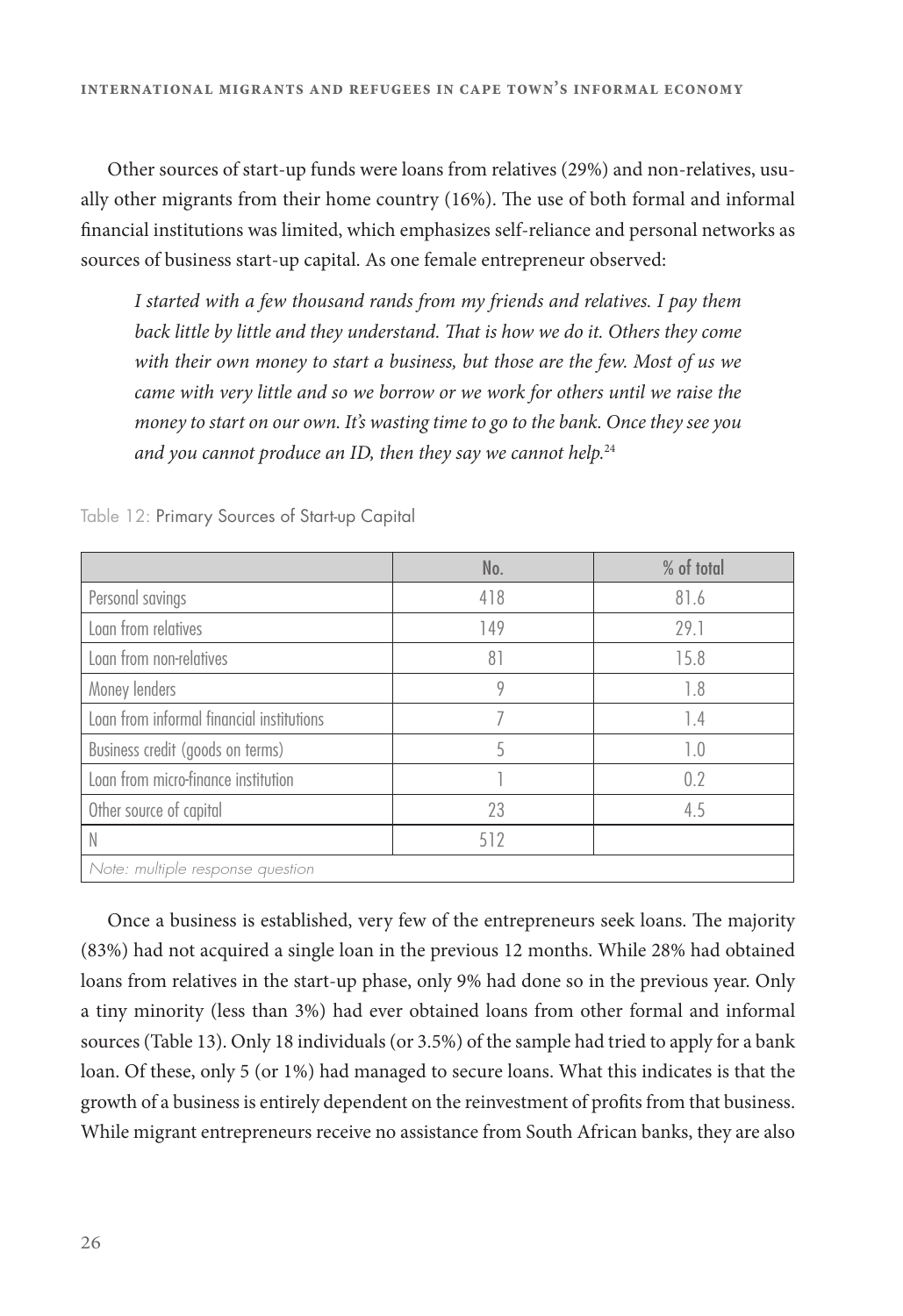unable to access government support schemes for small-scale businesses. Only 1% of the respondents had benefited from such schemes.

|                                  | No. | % of total |
|----------------------------------|-----|------------|
| Loan from relatives              | 49  | 9.4        |
| Loan from other business owners  | 27  | 5.2        |
| Business credit (goods on terms) | 9   | 1.7        |
| Mashonisa (money lenders)        | h   | 1.1        |
| Loan from banks                  | 5   | 1.0        |
| Informal financial institution   | 3   | 0.6        |
| Micro-finance institution        | 7   | 0.4        |
| Other source of loan             |     | 1.3        |
|                                  | 518 |            |
| Note: multiple response question |     |            |

Table 13: Source of Business Loans

The question, then, is whether businesses are able to grow despite the absence of credit and lack of government support. The survey found that while more than two-thirds of the sample had less than ZAR10,000 to start their business, only 23% valued their current business at less than ZAR10,000 (Figure 5). On the other hand, while only 7% had at least ZAR30,000 at start-up, nearly 30% valued their current business at more than ZAR30,000, suggesting an upward trend in the value of migrant-owned enterprises in the Cape Town area. This is further evidence that informal migrant entrepreneurship is more than just survivalist; a great many of the entrepreneurs have managed to scale up their business operations.

On average the respondents earn profits of ZAR4,121 per month or approximately ZAR50,000 per year from their business activities. This is less than the ZAR60,613 average income for black families in South Africa recorded in the 2011 census (Statistics South Africa, 2012). However, the latter includes many middle-class families with much higher incomes. As many as 15% earn more than ZAR6,000 per month from their business activities (Figure 6).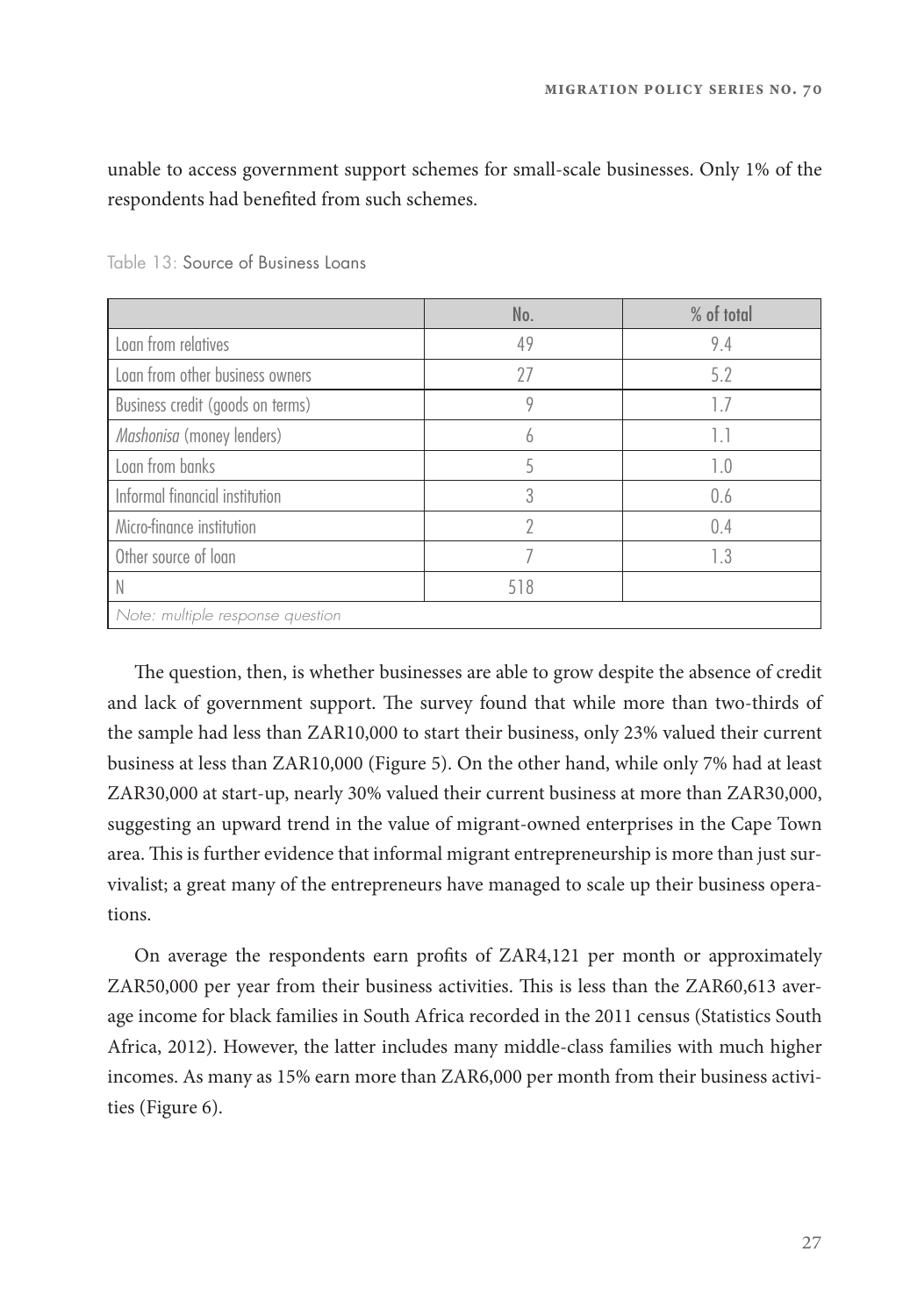

Figure 5: Comparison between Start-up Capital and Current Business Value

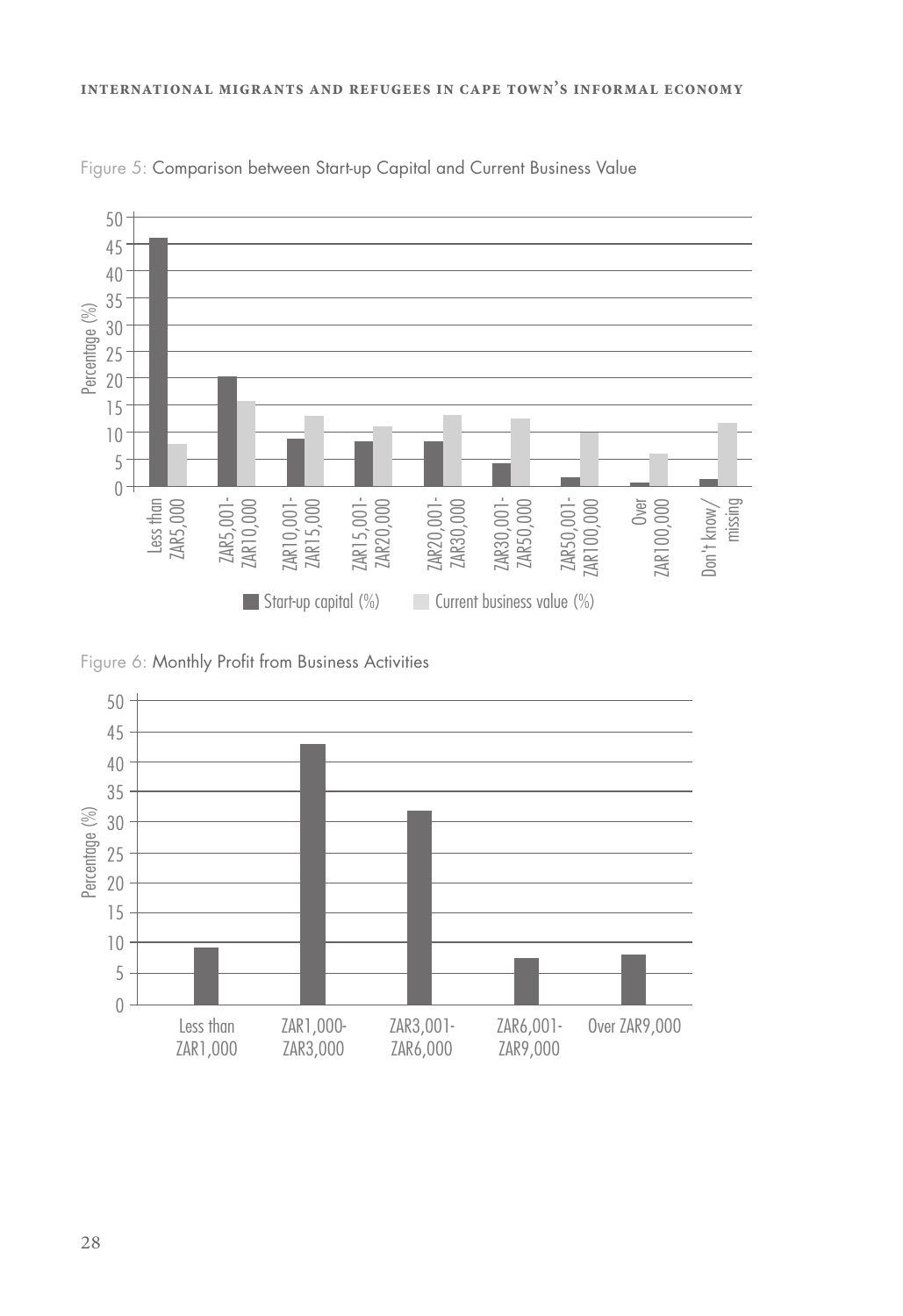#### **CONTRIBUTIONS TO THE CAPE TOWN ECONOMY**

Migrants have long been portrayed by officials, citizens and the media as having a negative impact on the South African economy and undermining the livelihoods of South Africans. The prevalence of such perceptions helps to explain growing xenophobic sentiment against migrants and refugees.<sup>25</sup> Contrary to these popular perceptions, an emerging literature on migrant entrepreneurship is beginning to demonstrate the positive economic contributions of migrants.26

This project sought to establish the contribution of migrant entrepreneurs to the local economy using three main indicators: paying rent, purchasing arrangements, and employment of South Africans. First, with regard to rent, over a third of the respondents (34%) pay rent to the city council or municipality (Table 14). Furthermore, 31% pay rent to the South African private owner of their business premises and 9% to a non-South African private owner. This means that the majority of entrepreneurs, despite being in the informal economy, pay rent to the local government and/or South African property owners. Only a quarter of the respondents said they did not pay any rent. A small minority (14%) were the owners or part-owners of their business premises. The average rent paid per month varied widely with a mean monthly rental of ZAR2,223. Some of the rents were clearly exorbitant and were negatively affecting the job-creation potential of the business:

The problem here is rentals. It is expensive. It is a company that changes management. Sometimes they put in someone who comes with changes in the rentals. Like recently, we signed a contract for three years and rentals went up and up. There used to be many people working with me but they are not here any more because of rent. Sometimes you can only make enough money for rent and don't benefit.<sup>27</sup>

The cost of living is high, the rent is expensive where I am staying in Cape Town. I am paying R1,800 per month. And the shop I am renting here is R11,000 per month. The only trouble here is just the rent. If the government can do something about this, we will be very thankful and grateful. The rent is killing us. It is stressing us a lot. The rents are just too high. $28$ 

This place used to be a packing place for vehicles. We negotiated with the owner and changed it into a market place and we pay rent. So everyone has a responsibility to pay rent, or else there is no market here. You cannot conduct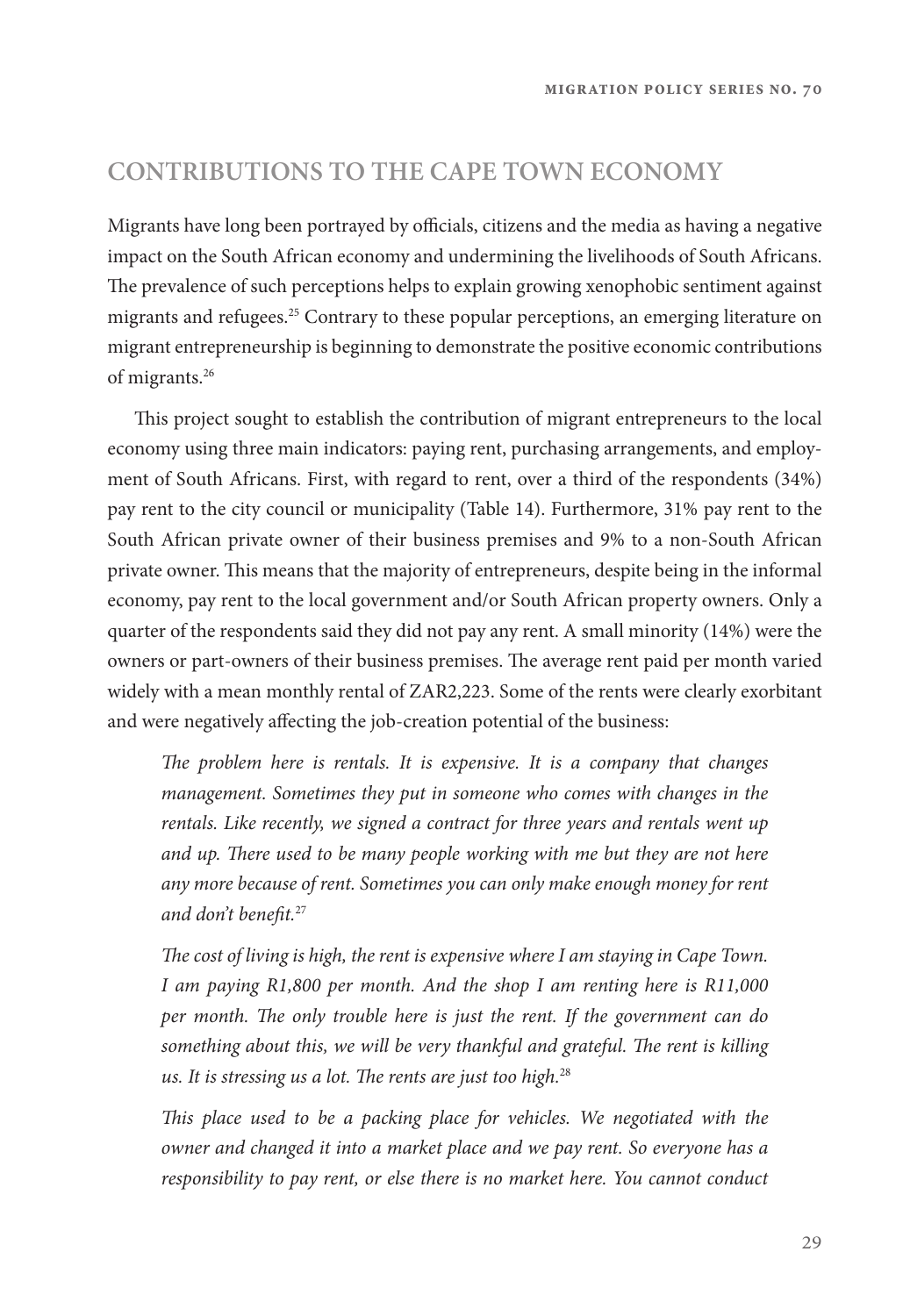business here if you don't have money. So we pay R30,000 for this place. Sometimes a few of us are forced to pay all that money to keep the place. If we are still here it is because we pay every time. We would not be here if we failed to pay a month. Others come from Greenmarket [Square] and store their luggage here and pay about R800 monthly.<sup>29</sup>

In total, the respondents collectively paid a mean monthly rent of ZAR805,000 or ZAR9.7 million per year.

|                                                    | No. | % of total |
|----------------------------------------------------|-----|------------|
| Pay rent to council/ municipality                  | 177 | 34.2       |
| Pay rent to private owner who is a South African   | 162 | 31.3       |
| Rent-free, with permission                         | 98  | 18.9       |
| own it/am part owner                               | 72  | 13.9       |
| Rent-free, without permission (squatting)          | 4/  | 9.1        |
| Pay rent to private owner who is not South African | 45  | 87         |
| Other occupancy/tenure status                      | 8   | 15         |
| Note: multiple response question                   |     |            |

Table 14: Occupancy/Tenure Status of Business Premises

Some entrepreneurs rent larger business spaces from South African owners and then sub-let on a regular or occasional basis to vendors who supply wholesale goods to other vendors:

The people selling here are small business people from various places such as Zimbabwe, Malawi, Namibia and Tanzania. This is a wholesale market. The people out there come to order from here. So we created this place as a platform for people coming from various places to expose their products here. When they come, we give them a small space. They sell their products and go back home and others come in. Every day there are those that come in and those that leave. They pay something to us and we also pay to the owner of the place. $30$ 

Second, purchasing agreements are another way in which to gauge the migrant contribution to the local economy. If, for example, migrant entrepreneurs sourced their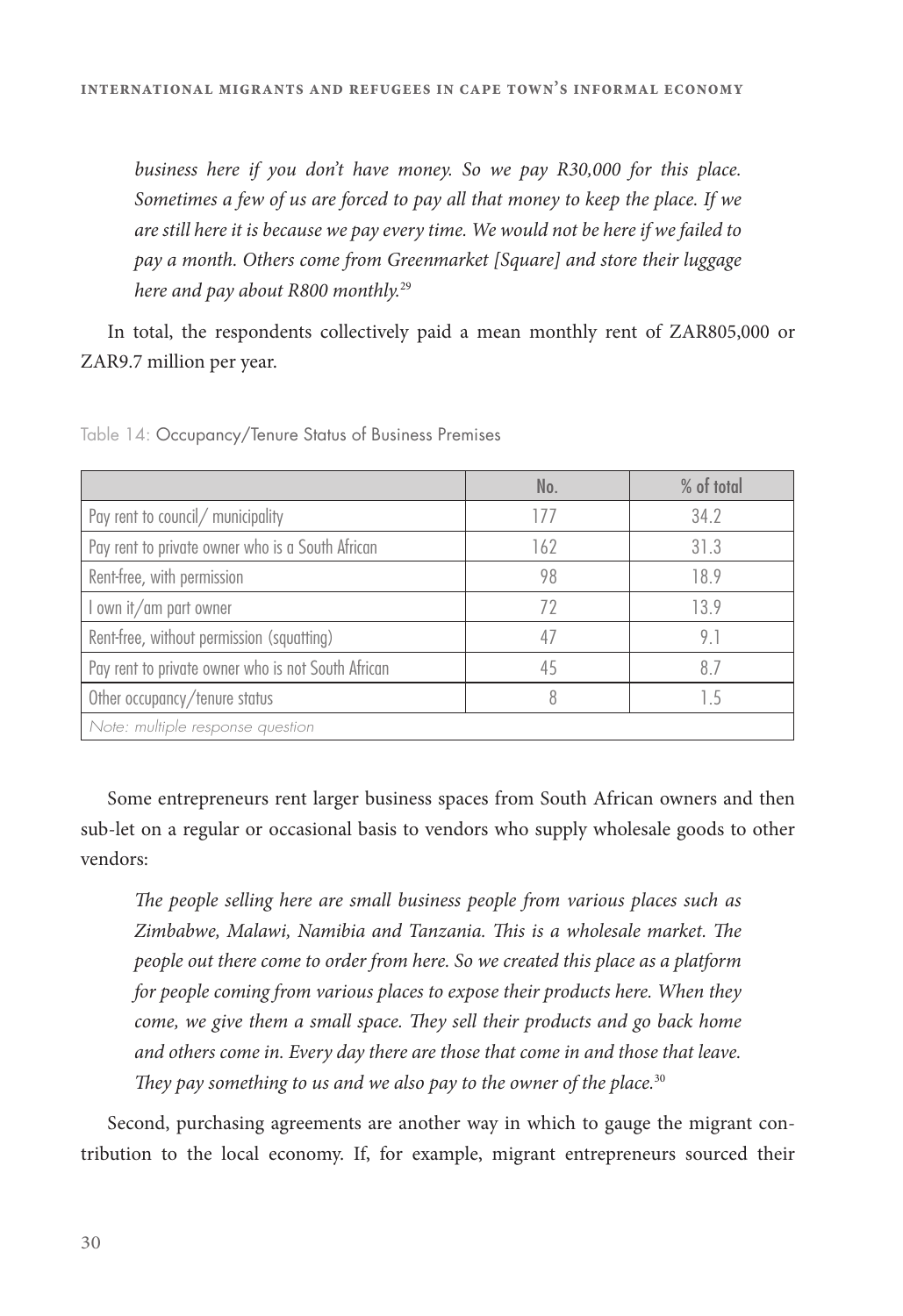commodities locally this would help spur local economic development. A large number of respondents indicated that they sourced their goods locally from wholesalers (63%), small shops and retailers (20%), supermarkets (15%) and from factories (15%) (Table 15). A smaller number (11%) sourced produce (mainly fruit and vegetables) from the Epping fresh produce market. Only a small proportion sourced the goods from another country (10%) or their home country (7%).

A common accusation levelled by South African informal sector entrepreneurs against migrants is that they frequently engage in group buying, pooling their resources with other entrepreneurs and negotiating better deals with wholesalers and manufacturers. This is a perfectly legal practice which, lest it be forgotten, directly translates into lower prices for consumers. Such group-buying practices have been documented in several studies.31 On the other hand, some studies have contested whether the practice exists, arguing instead that migrants do not buy in groups but are very attuned to price differences at various outlets.<sup>32</sup> The present study found that group buying in bulk did exist but was far from universal. Just over a third of the respondents (36%) engaged in this practice. This means that nearly two-thirds of our sample did not.

Given that many of the respondents source their goods from wholesalers, who usually sell in bulk, it makes sense for small entrepreneurs to combine into groups to benefit from buying in bulk. One wholesaler interviewed for this project said that, in his experience, Somalis were the most adept at group buying and that very few South Africans engaged in the practice. He noted that, in the early stages, small businesses get together to form a "buying corporation" or "buying group":

They buy together to get better prices by buying in bulk. Instead of buying one case and getting a price for 10, they'll buy 20 because they'll get a better price. They will elect a committee, two or three of them and they will do the buying. Some of them have little warehouses. They will buy the stock into the warehouse and redistribute to themselves by a little bakkie (small truck) to each shop. That's how they deal with it. It's not 20 of them all of a sudden. If they belong to a buying group they elect somebody to represent them, and that person will come and do the buying and it's normally their best negotiator.<sup>33</sup>

Buying groups normally comprise a group of start-ups and once individuals have grown their businesses sufficiently to buy in bulk on their own, they opt out of a buying group.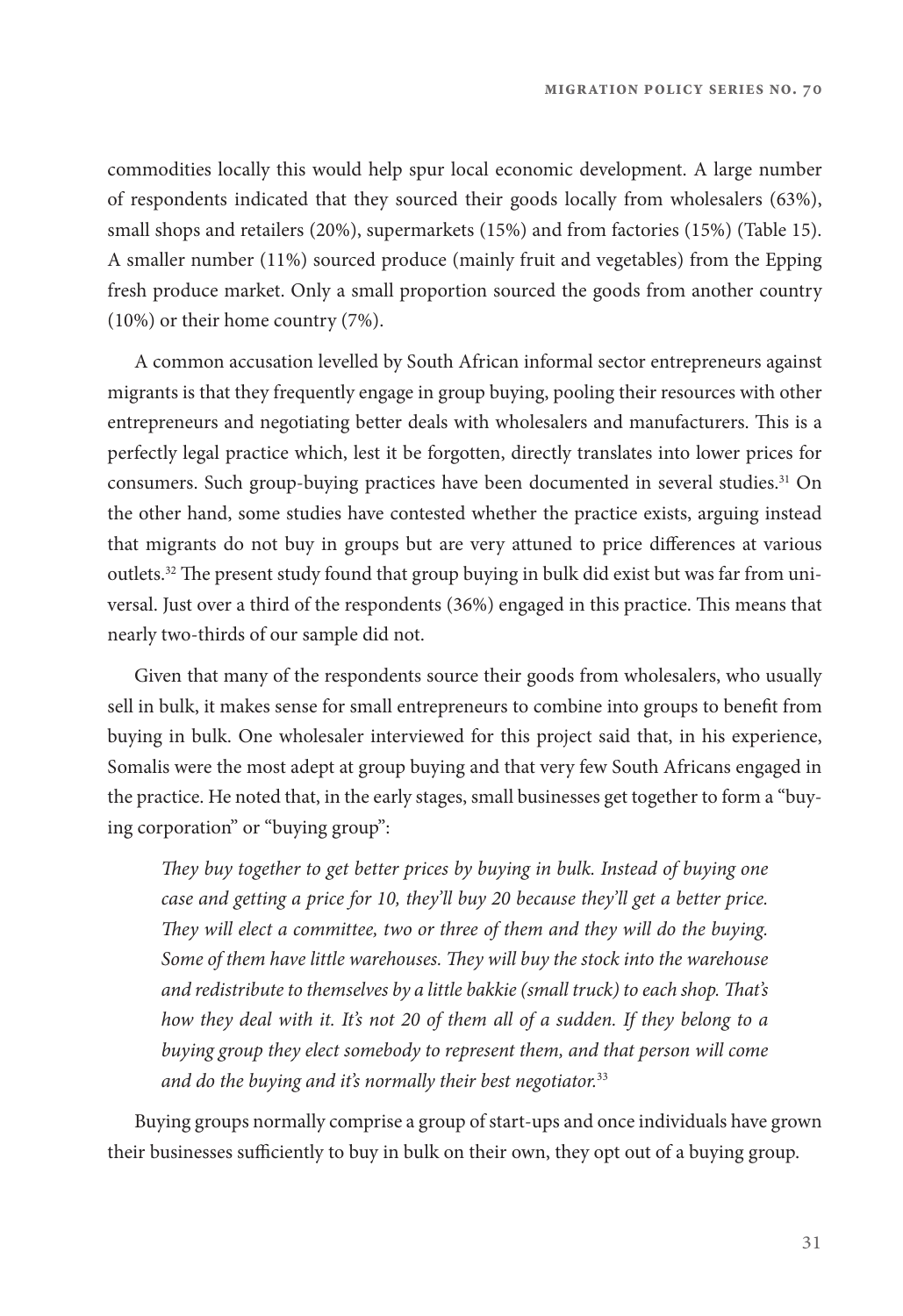Third, migrant entrepreneurs create jobs in Cape Town in three main ways. First, by buying goods from retailers and wholesalers they directly support the employees of South African-based manufacturers who sell their goods through the local retailers and wholesalers. Second, they support local jobs at the wholesalers and retailers where they buy their goods. Third, they play an important role in direct hiring of people to work for them in their businesses. While other studies have documented the extent to which migrants create employment and opportunities for fellow immigrants, especially those from their home country, less is known about the full range of opportunities that they create for all people, including South Africans.<sup>34</sup>

|                                              | No. | % of total |
|----------------------------------------------|-----|------------|
| <b>Suppliers</b>                             |     |            |
| Wholesalers                                  | 329 | 63.5       |
| Small shops/retailers                        | 102 | 19.7       |
| Supermarkets                                 | 77  | 14.9       |
| Direct from factory                          | 76  | 14.7       |
| Epping fresh produce market                  | 57  | 11.0       |
| Direct from farmers                          | 14  | 2.7        |
| <b>Other</b>                                 |     |            |
| Make or grow them myself                     | 91  | 17.6       |
| From other informal sector producer/retailer | 83  | 16.0       |
| From another country                         | 51  | 9.8        |
| From home country                            | 39  | 7.5        |
| N                                            | 518 |            |
| Note: multiple response question             |     |            |

Table 15: Source of Goods and Supplies

A common assertion is that employment creation by migrant entrepreneurs is limited to family members and people from their own countries.<sup>35</sup> This may be true in Delft, a township on the outskirts of Cape Town, but is not replicated across the city as a whole. The migrant entrepreneurs surveyed created a total of 644 jobs including family employment, or 496 jobs excluding family employment (Table 16). Of the 496 non-family jobs, 282 (or 57%) went to South Africans. At the time of the survey, 21% of the migrant entrepreneurs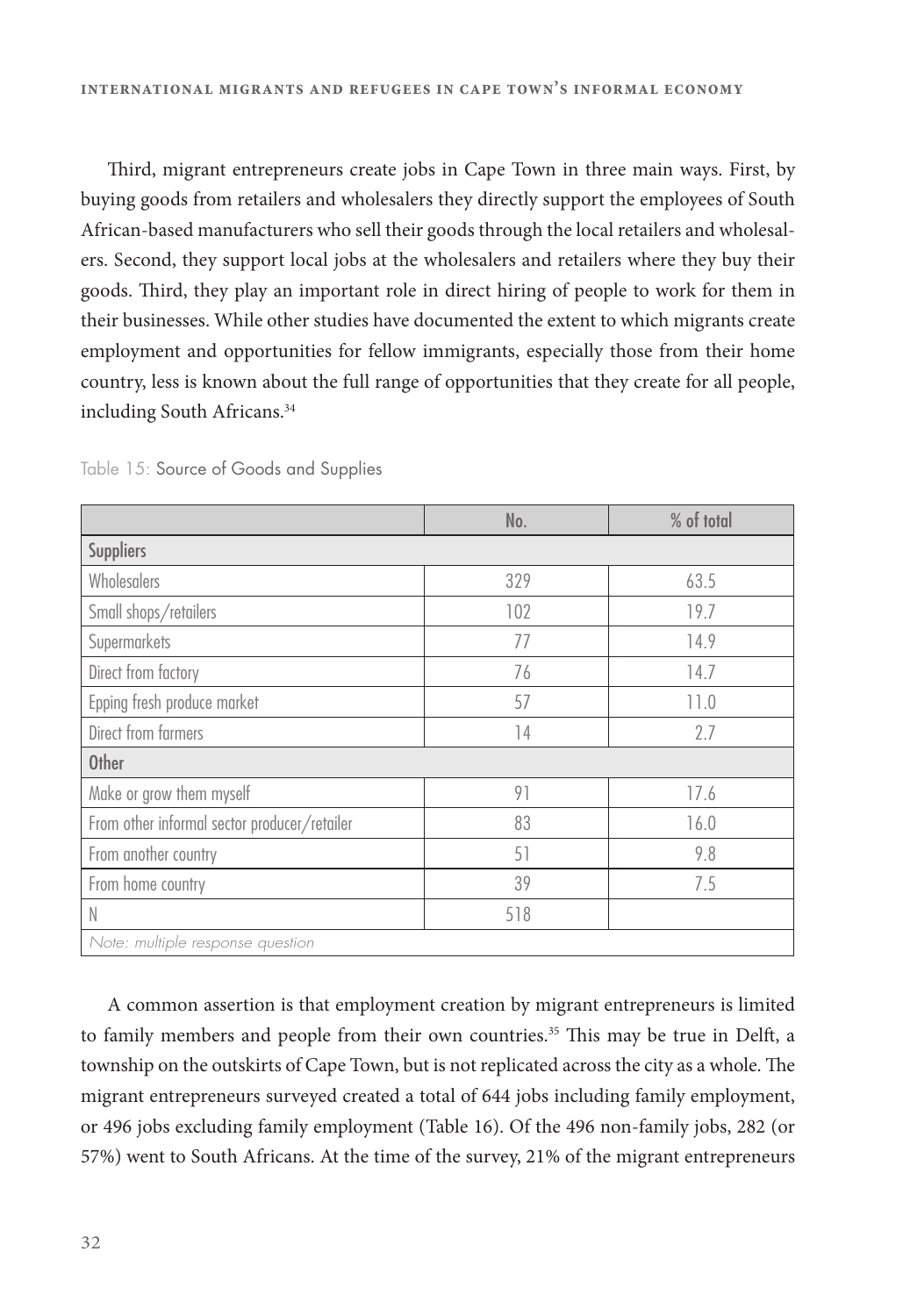employed their own family members in their business, 18% employed people from their home country and 12% employed migrants from other countries (Table 17). By creating employment for their family members and home country peers, it could be argued that they are actually reducing the unemployment problem in South Africa by reducing pressure on the over-subscribed job market. In terms of gender, male family members working on a full-time basis outnumbered female employees by a factor of one to two and a half and by one to four for those working on a part-time basis (Table 17). Men also outnumbered women in the hiring of migrants from the home country and other countries.

|                  |                      | South Africans   |          | <b>Non-South Africans</b> | <b>Total</b> |      |  |
|------------------|----------------------|------------------|----------|---------------------------|--------------|------|--|
|                  | $\frac{0}{0}$<br>No. |                  | No.      | $\%$                      | No.          | $\%$ |  |
| <b>Full-time</b> | 203                  | 33<br>40.9<br>66 |          | 369                       | 74.4         |      |  |
| Part-time        | 79                   | 15.9             | 48<br>10 |                           | 127          | 25.6 |  |
| Total            | 282                  | 56.9             | 214      | 43.1                      | 496          | 43.  |  |

Table 16: Jobs Created by Migrant Entrepreneurs (Non-Family Employment)

|  |  |  |  | Table 17: Sex of Employees of Migrant Entrepreneurs in Cape Town |  |  |
|--|--|--|--|------------------------------------------------------------------|--|--|
|  |  |  |  |                                                                  |  |  |

| No. of employees |                | <b>Family members</b> |               |                | Home country<br>peers |                  | South Africans | People from other<br>countries |               |  |
|------------------|----------------|-----------------------|---------------|----------------|-----------------------|------------------|----------------|--------------------------------|---------------|--|
|                  |                | N                     | $\frac{0}{0}$ | N              | $\frac{0}{0}$         | $\mathbb N$      | $\frac{0}{0}$  | $\mathbb N$                    | $\frac{0}{2}$ |  |
|                  |                | 49                    | 9.5           | 38             | 7.3                   | 35               | 6.8            | 27                             | 5.2           |  |
| Full time        | $\overline{2}$ | 9                     | 1.7           | 12             | 2.3                   | 11               | 2.1            | 5                              | 1.0           |  |
|                  | 3              | T                     | 0.2           | $\overline{2}$ | 0.4                   | 3                | 0.6            |                                | 0.2           |  |
| — male           | 4              | $\overline{2}$        | 0.4           |                | 0.2                   | $\left( \right)$ | 0.0            | $\left( \right)$               | 0.0           |  |
|                  | 5              | ٦                     | 0.2           | $\overline{2}$ | 0.4                   | $\left( \right)$ | 0.0            | $\left( \right)$               | 0.0           |  |
|                  |                | 23                    | 4.4           | 14             | 2.7                   | 73               | 14.1           | 9                              | 1.7           |  |
| Full time        | $\overline{2}$ |                       | 0.2           | 4              | 0.8                   | 23               | 4.4            | 5                              | 1.0           |  |
| $-$ female       | 3              | $\bigcap$             | 0.0           | $\bigcap$      | 0.0                   | 6                | 1.2            |                                | 0.2           |  |
|                  | т              | 13                    | 2.5           | 6              | 1.2                   | 16               | 3.1            | 9                              | 1.7           |  |
| Part time        | $\overline{2}$ | 7                     | 1.4           | 3              | 0.6                   | 7                | 1.4            | $\overline{2}$                 | 0.4           |  |
| — male           | 3              | ٦                     | 0.2           |                | 0.2                   | $\theta$         | 0.0            | п                              | 0.2           |  |
|                  | 4              |                       | 0.2           |                | 0.2                   | $\theta$         | 0.0            | $\theta$                       | 0.0           |  |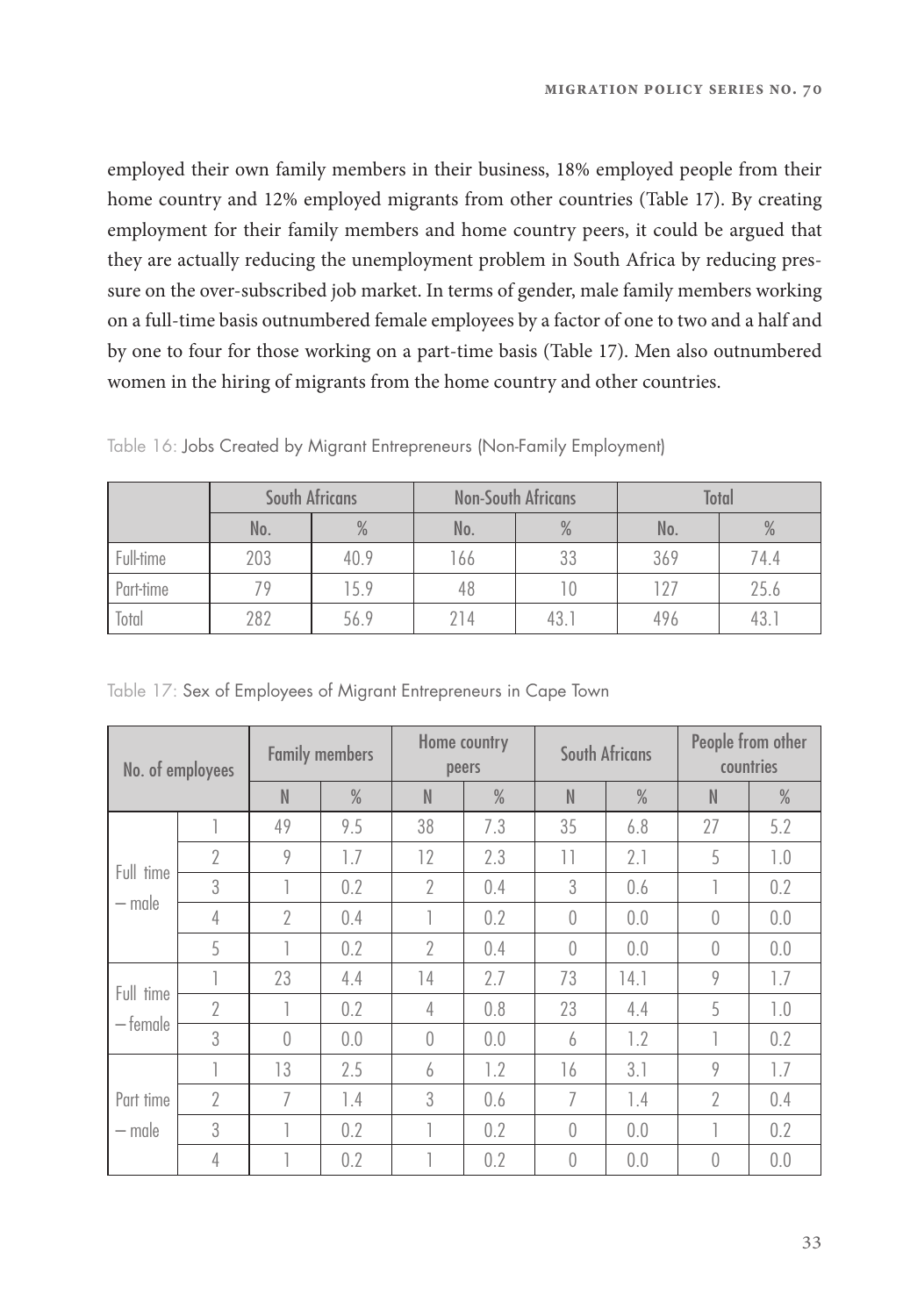| Part time<br>— temale |  | 0.8                                  | $\cdot$ $\sim$        | 34 | 0.0                           |     |
|-----------------------|--|--------------------------------------|-----------------------|----|-------------------------------|-----|
|                       |  | $\cap$ $\cap$<br>U.Z                 | $\cap$ $\cdot$<br>◡◦▵ |    | ٠<br>$\sim$<br>$\cdot$ $\sim$ | U.U |
|                       |  | $\hat{\phantom{1}}$<br>$\sim$<br>V.U | 0.0                   |    | $\sim$<br>$\sim$<br>◡▵        | U.U |
| $N = 518$             |  |                                      |                       |    |                               |     |

As many as 41% of the entrepreneurs employed South Africans, a rather unexpected finding given the well-documented and widespread negative attitudes of the latter towards migrants and refugees. Unlike with family members and home country peers, there is a general preference for hiring females when employing South Africans. Thus, while 20% of the businesses employ female South Africans on a full-time basis, only 9% employ male South Africans. Similarly, while 8% of the businesses employ female South Africans on a part-time basis, only 4% employ male South Africans on a part-time basis. In other words, not only are migrant entrepreneurs creating jobs for South Africans, they show a distinct and welcome gender bias in that they employ more female than male South Africans. In a labour market that discriminates against women, this contribution to greater gender equity should not be overlooked.

Migrant entrepreneurs are certainly aware of what the employment of South Africans means for them and their families. As one focus group participant noted:

I make clothes, especially African attires. My business is contributing to the economy. I think it is contributing in reducing the number of people who are unemployed and therefore reducing crime in South Africa. The people who are working for me are able to get money to buy food or help some other people in need and their families.<sup>36</sup>

Another commented at length on the perception that migrants take rather than create jobs and the xenophobia to which this gives rise:

You see, many people say we take jobs. No, that is not right, we do not take jobs, but we create jobs. I came with my brother from Pakistan and started our small shop. We had R2,000, maybe R3,000. It was not much so we started small. Selling small things like cell-phone chargers, glasses (spectacles), shoe polish, nail polish, just small things. We were selling on the street and displaying on a box. But later we rented a stall from a guy who wanted to go to a bigger shop. So now we had a small stall and we are selling food: drinks, biscuits, chips, fish and other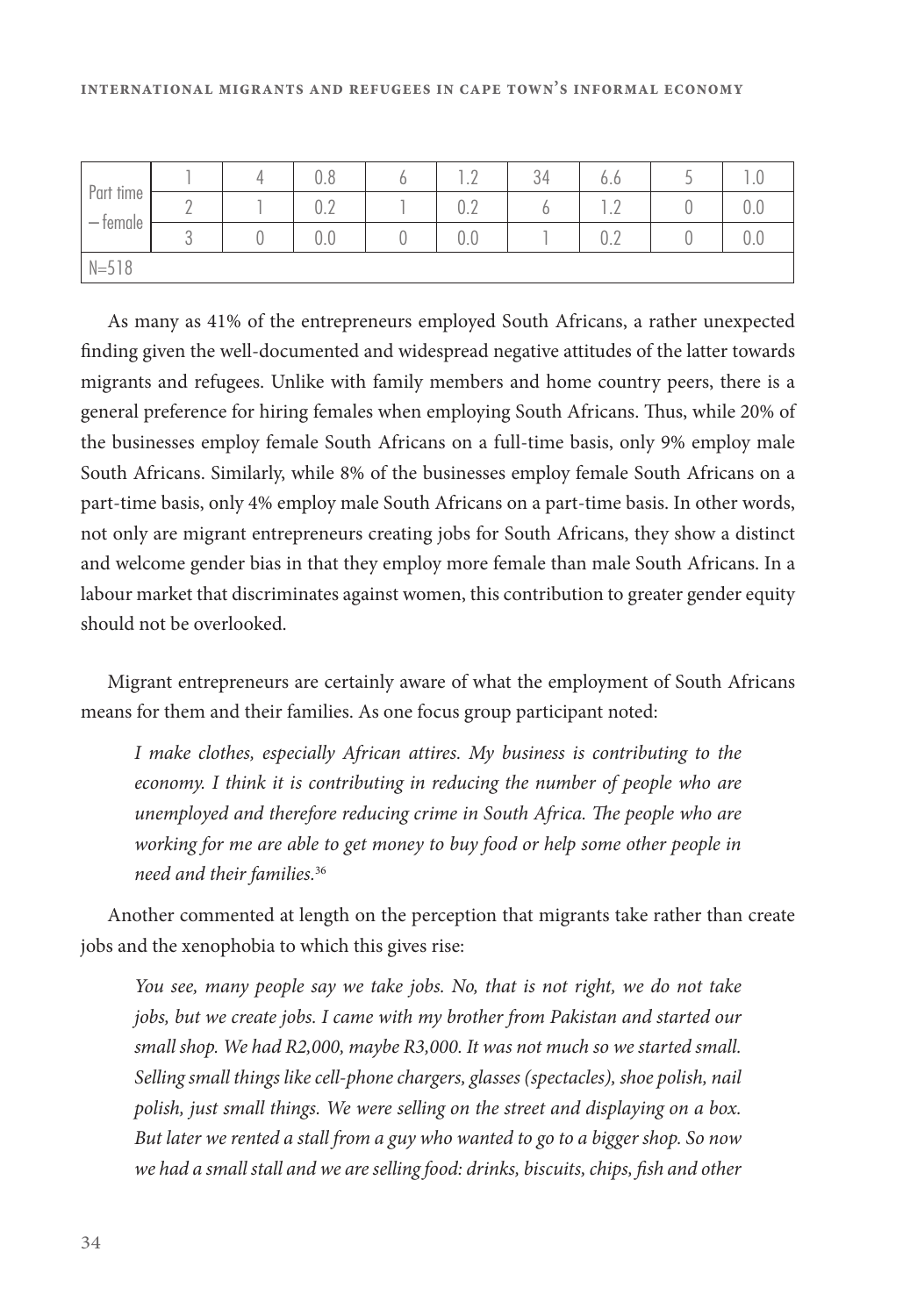things. Now we have three shops. We sell everything and we work hard. Two people we employ are South Africans. We pay fair. But you see sometimes they steal, and so they go. The ones I am working with now are good and two years they are with me, so I do not complain. I help them, they help me. They speak Xhosa and can talk to customers. I know little Xhosa, but we make business. But you see, some people don't like it. They want us to close down. Some want us to go away. The government says we can stay and then some people just think we can just go and leave everything. If we go, we sell. But who is going to run the shops? I don't know.<sup>37</sup>

Several respondents commented not only on their job creation for South Africans but their skills transfer potential:

If you don't have experience in the business to speak to people and to manage the business, you can come to us to get experience. Here I employ three people. I pay their salary from the money we make here. They are all South African. They help me operate the business. They know the language and can help me get customers.<sup>38</sup>

You can see here that we are nine people; we used to be 11 people. So if a man comes and says he wants to be part of this, why should we refuse him? Five people here are South Africans, two Malawians and two Nigerians. There used to be a Congolese here, but he left. So there are jobs for any race. It doesn't matter where you come from, we are not like some people practising racism. No, we are free, we can chat with the customers, we are all Africans and the spirit of Africa is reigning in this shop.<sup>39</sup>

The people here (South Africans) did not know anything about plaiting hair. We have taught them. I don't think this business will endure if all of the Congolese ladies in the industry were told to go back home. This business has contributed a lot to South African women's development.<sup>40</sup>

Finally, there is the role that migrant entrepreneurs play in making affordable goods and services available to poorer consumers in the city. In this study, we interviewed a furniture repairer who bought and restored broken furniture for sale, a woman who had acquired an old sewing machine and made clothes for sale, and a number of entrepreneurs in the hairstyle business, including hairdressers, barbers and vendors of hair products: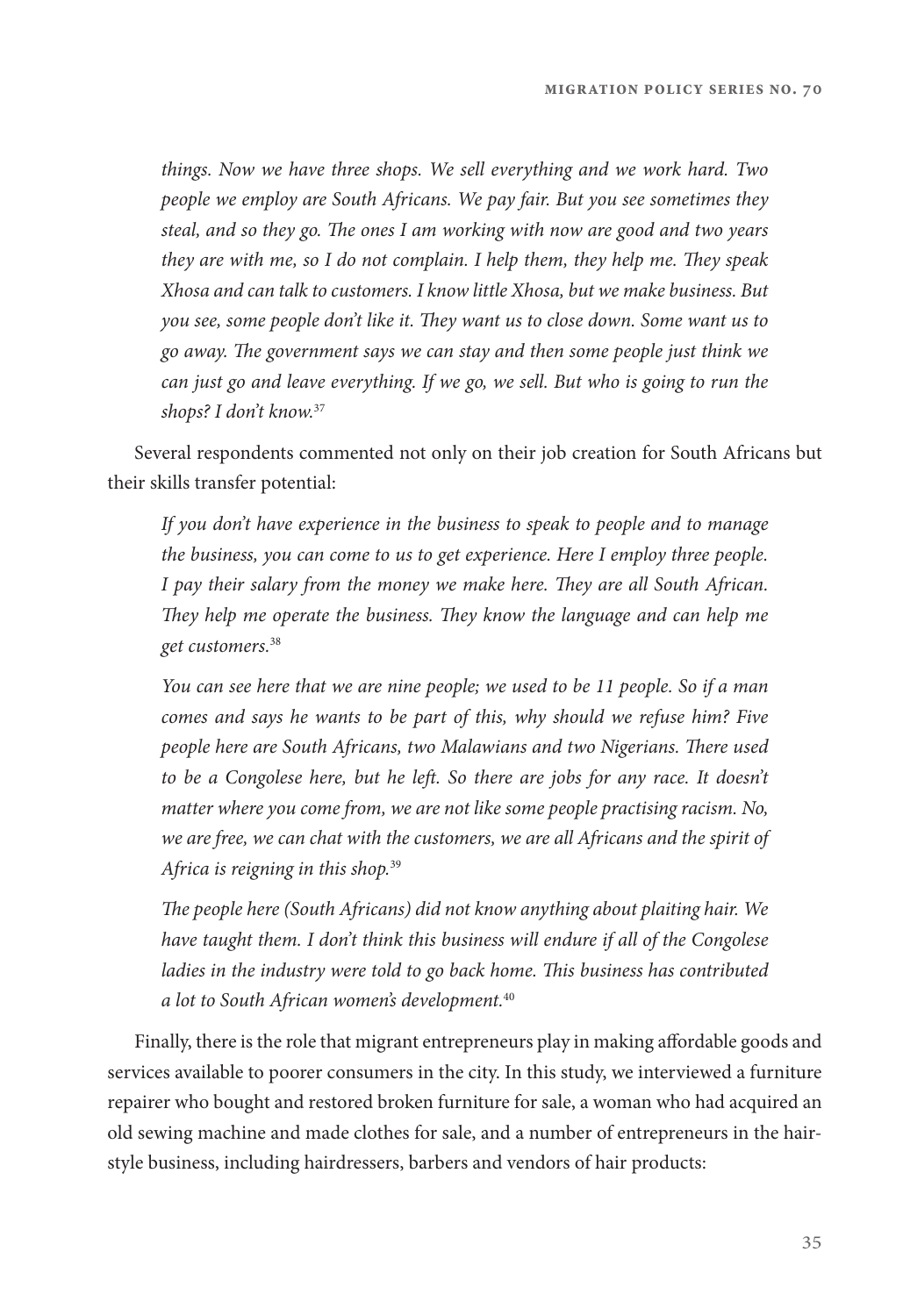I make South African outfits and this place is mainly for South Africans. So most South Africans benefit from this. I buy my materials for them and tailor for them. I buy my materials in East London. $41$ 

As you see, we don't have real electricity. We are just using our own skills in technology to obtain electricity. This is a battery with a converter and we have electricity. When South Africans see such a thing, they encourage us. They promise us their support and say they will come to our barber shop. We don't have customers other than South Africans themselves. Our own people are just too few.<sup>42</sup>

Those involved in food vending not only provide an important service, they also contribute to the formal food economy:

This business is very important to us and the people of South Africa. Early in the morning, the people need food and tea and other things. We make it ready for them as they come here to get something to eat. The products are delivered to us by Coke, Jive and others. And this bread is also brought here by the Wholesome Bread company truck. Every morning they come to deliver here by truck. All these products are local products, manufactured here in South Africa. We don't import outside products.<sup>43</sup>

#### **MOBILITY AND CROSS-BORDER LINKAGES**

#### **IMPORT AND EXPORT OF GOODS**

Informal traders are able to move goods across boundaries with relative ease and may own businesses in more than one country. Thus, the current study sought to document the international connections maintained by migrant entrepreneurs in Cape Town. These include export and import of goods as well as international business ownership. However, since only 2% of the respondents export goods from South Africa, their participation in international trade is limited. A larger number (19%) import goods into South Africa. Imported items include handcrafts or curios; cosmetics and hair items; new clothes and shoes; DVDs and CDs; fresh, tinned and dried fish; traditional medicine; and textiles. In terms of the origin of imported goods, Zimbabwe is the top source country, followed by the DRC, Nigeria, China, Malawi, Mozambique and Kenya. Zimbabwe dominates as the source country of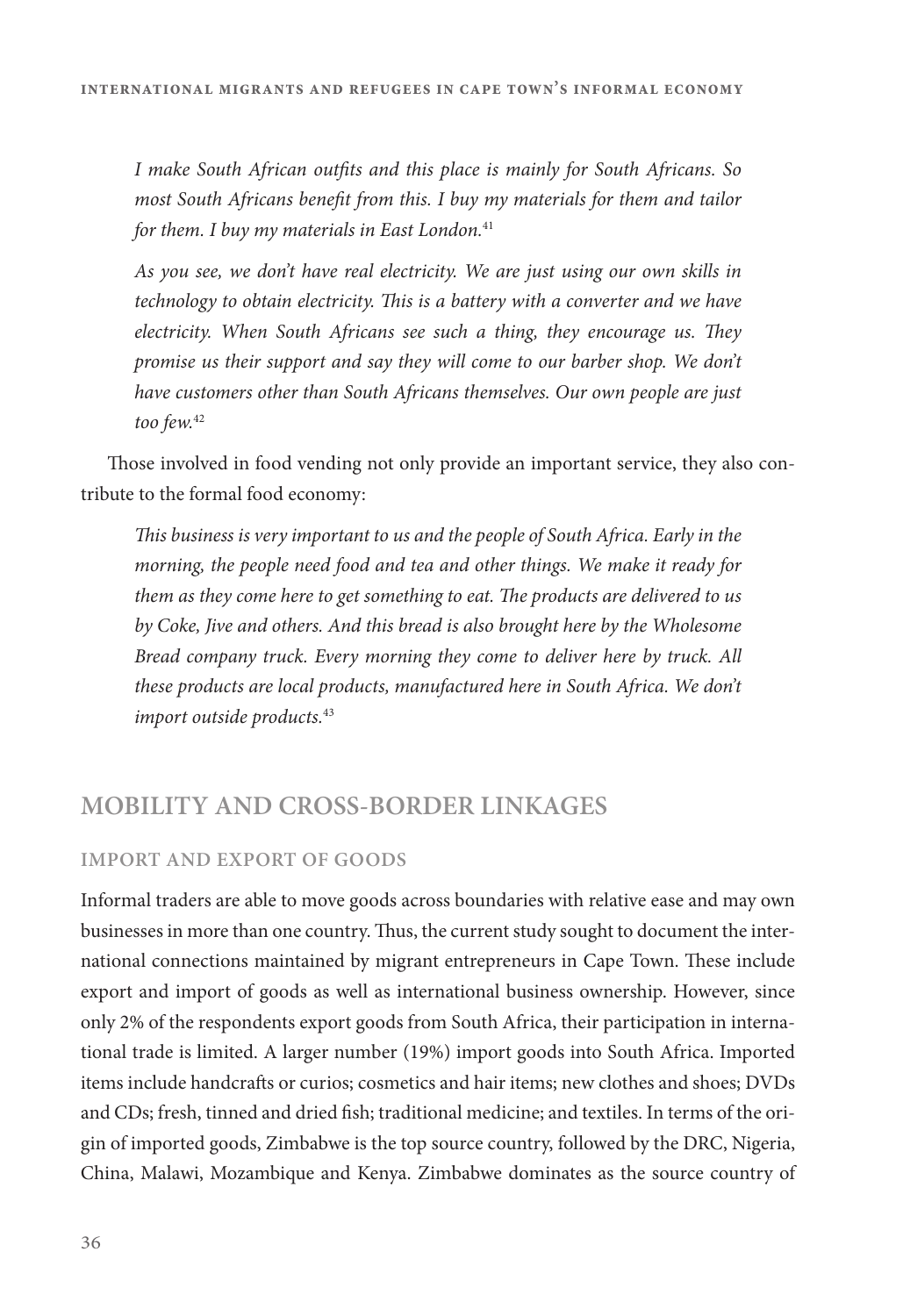handicrafts and curios, while the DRC is an important source of cosmetics. Chinese traders were mentioned as a common source for goods from China:

Like most migrant businesses in Cape Town, we get our supplies from other migrants that import from China, and sometimes we buy from Chinese wholesalers in Cape Town, or Chinese centres in Ottery, and also we get our supplies from Chinese importers. A few times, we go and buy stocks from Johannesburg.<sup>44</sup>

Another question to ask about migrant entrepreneurship in South Africa is whether the entrepreneurs own businesses in other countries with ties to the business they operate in South Africa. However, only 5% of the migrant entrepreneurs who participated in the survey owned businesses outside South Africa (almost exclusively in their countries of origin) that had direct links with their business in Cape Town.

#### **REMITTANCES**

Remittances are known to spur development in the home country of migrants whether they are used for consumption or investment purposes.45 With respect to migrant entrepreneurs' remitting behaviour, several questions arise. First, to what extent does informal migrant ownership contribute to development and inclusive growth in countries of origin? Second, to what extent does the practice of sending remittances by entrepreneurs encourage or support the growth of informal money transfer channels? Third, do the remitting patterns of the entrepreneurs have an effect on the growth trajectories of their businesses? Finally, are the migrant entrepreneurs themselves recipients of remittances from other countries which could potentially encourage the growth of their businesses?

The frequency of sending remittances is an important measure of the strength of ties that migrants maintain with their country of origin. As many as 60% of the respondents can be categorized as regular remitters, sending remittances to people in their home country at least a few times a year (Figure 7). Only 23% do not send money at all to their home countries. At least half of those who have never sent money have been in South Africa for less than five years and probably lack the resources to remit. Remittances are sent largely to immediate and extended family members (95%). Less than 2% send money to be deposited in a bank account for use on return and less than 1% send remittances to community groups or organizations in their home country.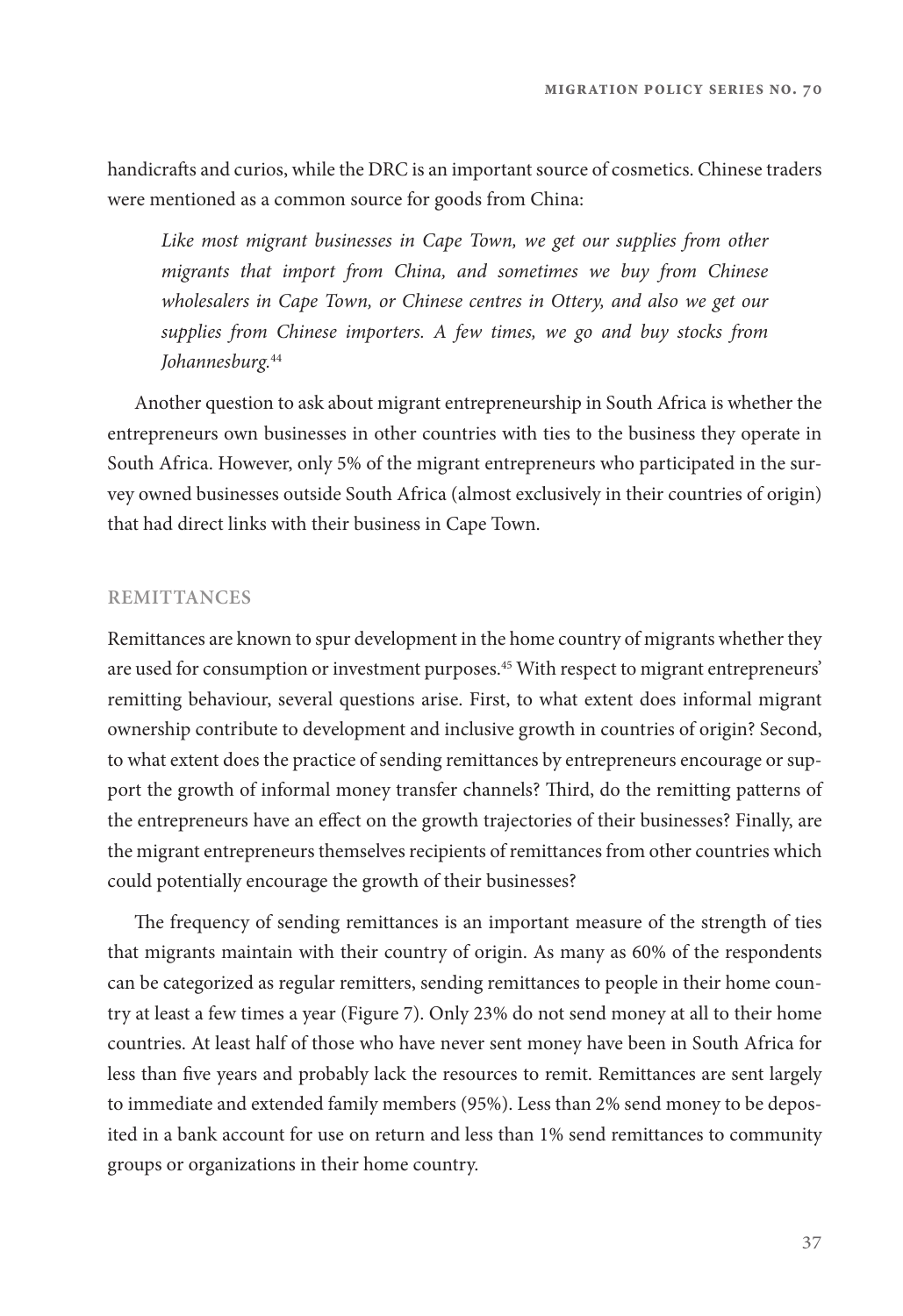

Figure 7: Frequency of Sending Remittances

Formal money transfer agencies such as MoneyGram and Western Union (used by 40% of the respondents) were extremely popular when sending money to the home country (Figure 8). Banks were used by a further 20%. Thus, nearly 60% of the entrepreneurs rely on formal transfer channels to send remittances. The widespread utilization of formal channels is a further economic advantage to South Africa since it boosts local financial institutions that benefit from the transfer fees. Informal money transfer channels were used by 17% of the respondents while others preferred to send money with family members, friends or coworkers (14%) or took it themselves  $(6%)$ . There is a popular perception that migrants clandestinely channel resources from South Africa. On the contrary, although entrepreneurs are denied access to credit from financial institutions, these findings demonstrate that they still support local banks and money transfer companies when remitting.

The migrant entrepreneurs remit an average of ZAR9,159 per annum. This is a significant sum given that most of the entrepreneurs make an average annual profit of about ZAR48,000 per annum. The average amount remitted annually represents more than two months of net earnings, which might have implications for the growth of the business. However, only 15% of the respondents said that sending remittances had a negative impact on their business. More (21%) actually see sending remittances as positive for the business, which could be because of the peace of mind of knowing that their family in the home country is taken care of. "is conclusion is supported by the use to which the remittances are put (Table 18), including buying food (60%), meeting other household expenses (49%),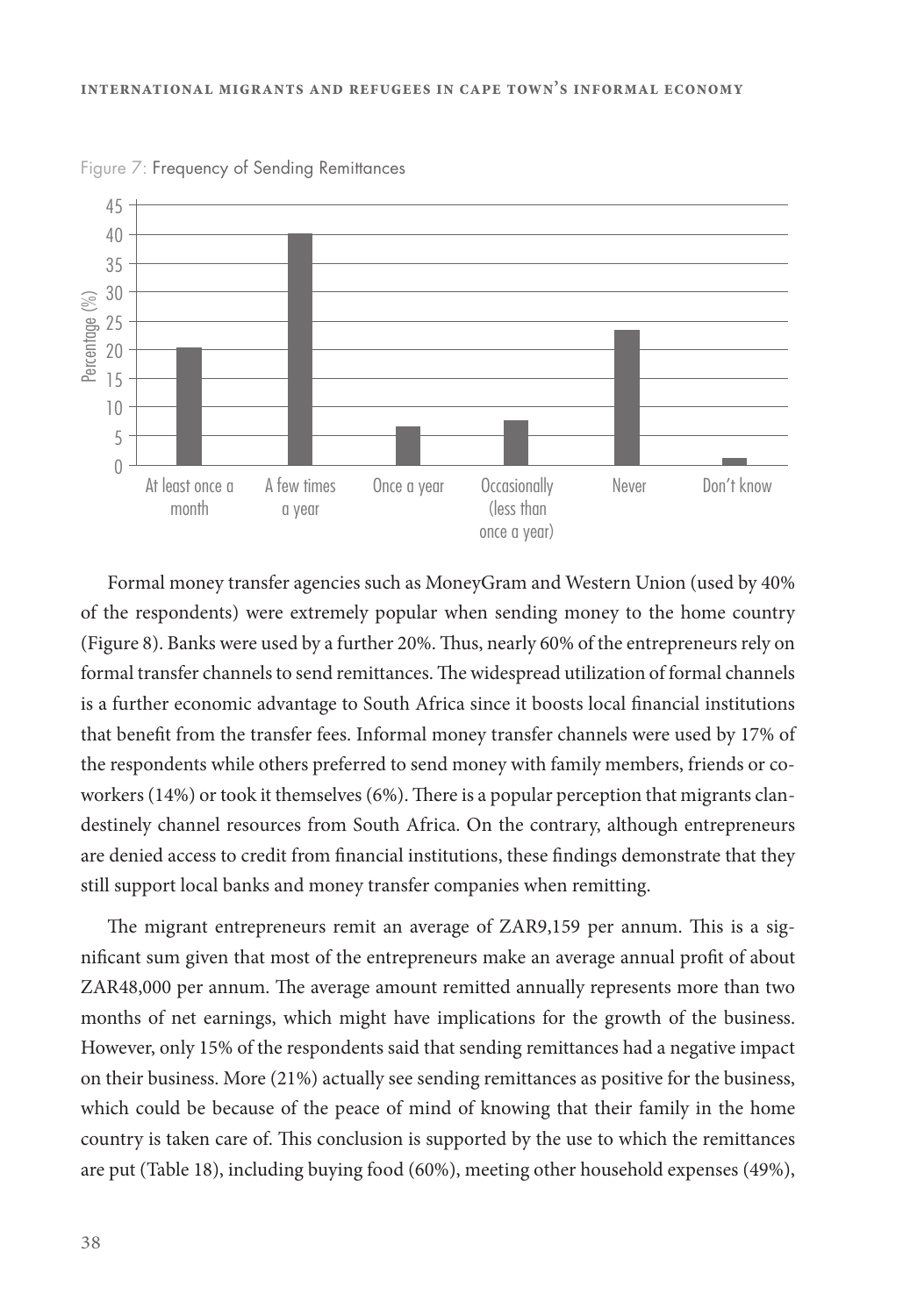paying education fees (44%), buying clothes (40%) and paying medical bills (35%). Only a small proportion (less than 10%) use the money for investment purposes such as building or renovating dwellings, buying property, purchasing agricultural inputs or equipment (6%) or for starting or running a business.



Figure 8: Money Transfer Channels Used by Migrant Entrepreneurs

Table 18: Reasons for Remitting to Home Country

|                                                      | No. | % of total |
|------------------------------------------------------|-----|------------|
| Buy food                                             | 311 | 60.2       |
| Meet day-to-day household expenses (except food)     | 252 | 48.7       |
| Pay educational/school fees                          | 228 | 44.1       |
| Buy clothes                                          | 204 | 39.5       |
| Pay medical expenses                                 | 181 | 35.0       |
| For special events e.g. wedding and funeral expenses | 99  | 19.1       |
| Pay transportation costs                             | 40  | 77         |
| Build, maintain or renovate their dwelling           | 40  | 7.7        |
| Buy property                                         | 32  | 6.2        |
| For agricultural inputs/equipment                    | 30  | 5.8        |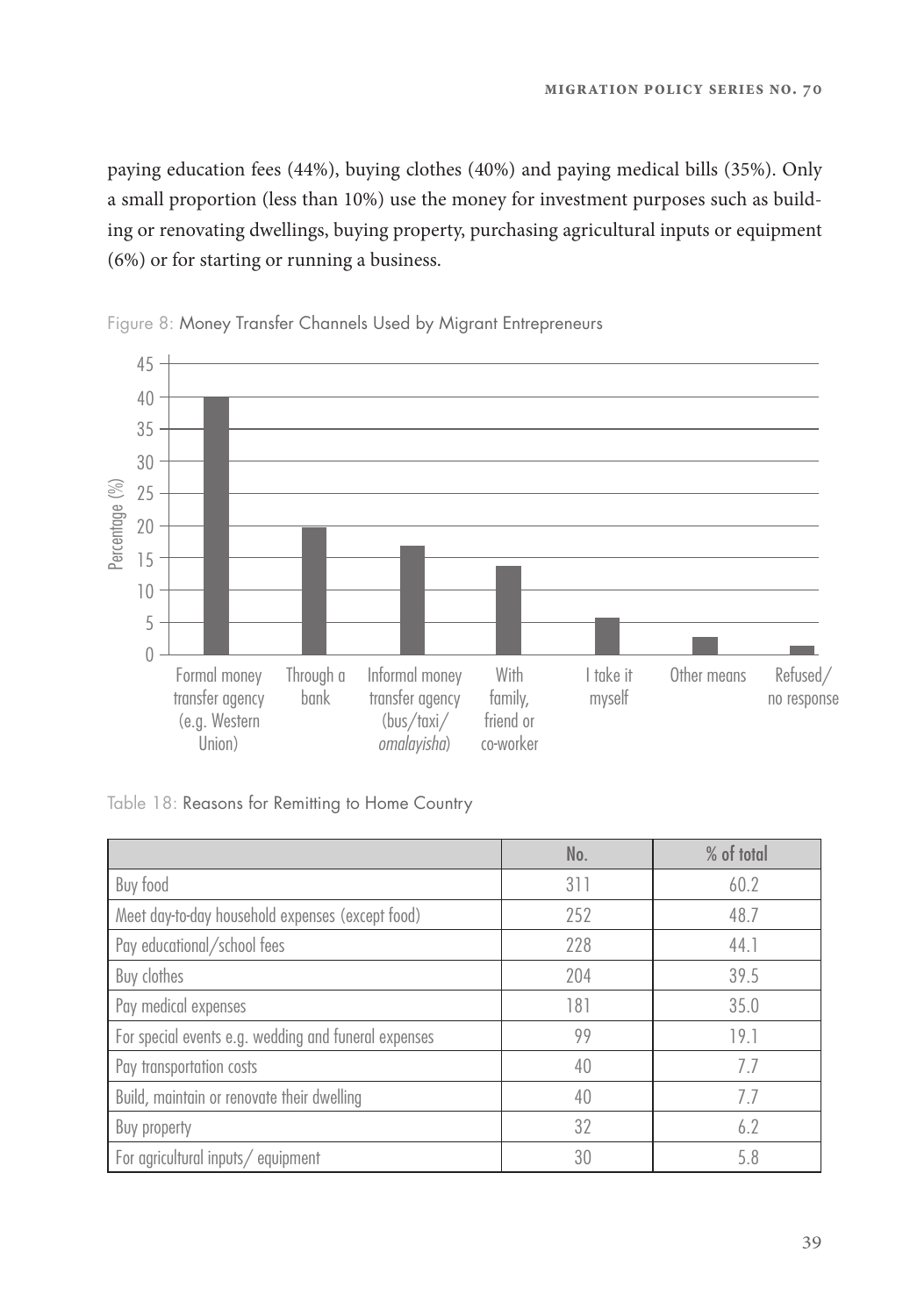#### **international migrants and refugees in cape town's informal economy**

| For savings investment           |  |
|----------------------------------|--|
| Purchase livestock               |  |
| Start or run a business          |  |
| Other reasons                    |  |
| Note: multiple response question |  |

Only 7% of the respondents indicated that they received remittances from other countries, including from their family in the home country and family members living in other countries. The amounts received are not substantial, averaging around ZAR13,071 per annum. Remittances received from other countries are largely invested in business growth. Of the 30 respondents who received remittances from other countries, 80% noted that receiving remittances had positive implications for their business.

#### **BUSINESS CHALLENGES**

The research sought to examine the problems and challenges migrant entrepreneurs face in running a successful business operation in Cape Town. Nineteen potential challenges were presented to the respondents who were asked to indicate whether they experienced the problems often, sometimes or never. For purposes of analysis, the potential challenges were grouped into economic, social, security and other categories (Table 19). It becomes immediately clear that the main challenges faced by the migrant entrepreneurs, like business owners everywhere, are economic. Competition is fierce in the informal economy and half of the respondents said they had too many competitors (with 80% often/sometimes experiencing this problem). Related economic challenges were too few customers (94%) and insufficient sales (92%). Less important, but by no means insignificant, were suppliers charging too much (64%), a lack of credit (54%) and customers not paying their debts (50%).

In the Cape Town context, recent research has focused on the expansion of supermarkets throughout the city.<sup>46</sup> A key unanswered question is whether supermarkets are undermining the informal economy. Only 14% of the entrepreneurs felt they were often affected by competition from supermarkets, although the number rose to 45% for those often and sometimes affected.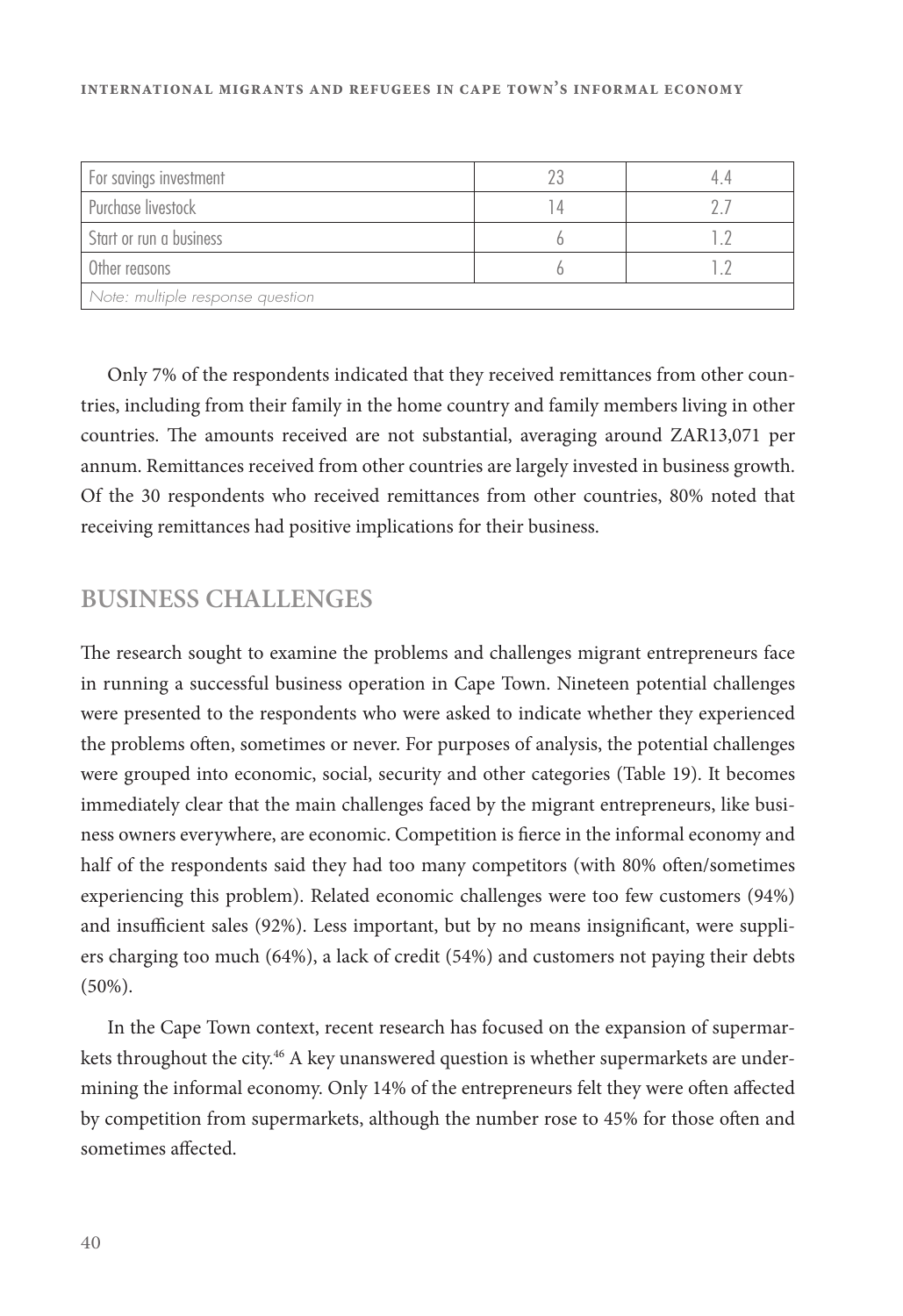|                                             | Often $(\%)$ | Sometimes (%) | Never (%) |
|---------------------------------------------|--------------|---------------|-----------|
| <b>Economic challenges</b>                  |              |               |           |
| Too many competitors around here            | 49.4         | 31.1          | 19.5      |
| Lack of access to credit                    | 34.1         | 19.9          | 46.0      |
| Insufficient sales                          | 24.4         | 67.4          | 8.2       |
| Too few customers                           | 22.4         | 72.1          | 5.5       |
| Suppliers charge too much                   | 16.8         | 48.9          | 34.3      |
| Competition from supermarkets/large stores  | 14.4         | 31.1          | 54.5      |
| Customers don't pay their debts             | 10.5         | 40.0          | 49.4      |
| Social challenges                           |              |               |           |
| Prejudice against my nationality            | 13.7         | 35.4          | 51.0      |
| Verbal insults against my business          | 11.2         | 22.9          | 65.9      |
| Conflict with other entrepreneurs           | 6.8          | 32.8          | 60.4      |
| Prejudice against my gender                 | 1.0          | 5.5           | 93.5      |
| <b>Security challenges</b>                  |              |               |           |
| Crime/theft                                 | 27.8         | 45.4          | 26.8      |
| Confiscation of goods                       | 7.7          | 28.1          | 64.2      |
| Physical attacks/assaults by South Africans | 7.1          | 28.9          | 64        |
| Harassment/demands for bribes by police     | 5.5          | 20.3          | 74.2      |
| Arrest/detention of yourself/employees      | 5.2          | 12.4          | 82.5      |
| Physical attacks/assaults by police         | 2.7          | 12.3          | 84.9      |
| <b>Other</b>                                |              |               |           |
| Storage problems                            | 13.2         | 23.3          | 63.4      |
| Lack of relevant business training          | 5.5          | 18.9          | 75.6      |

Table 19: Business Challenges and Problems

The in-depth interviews and focus groups provided additional insights into the economic challenges facing the entrepreneurs. For example, for those whose business is tied to tourism, the challenges are greater in the off-season:

Whenever it is time for tourism, the season I mean, people, a lot of people, come to Cape Town and buy. But when winter comes, we face a lot of problems. There are few or no customers to come and buy because it's cold and they don't come.<sup>47</sup>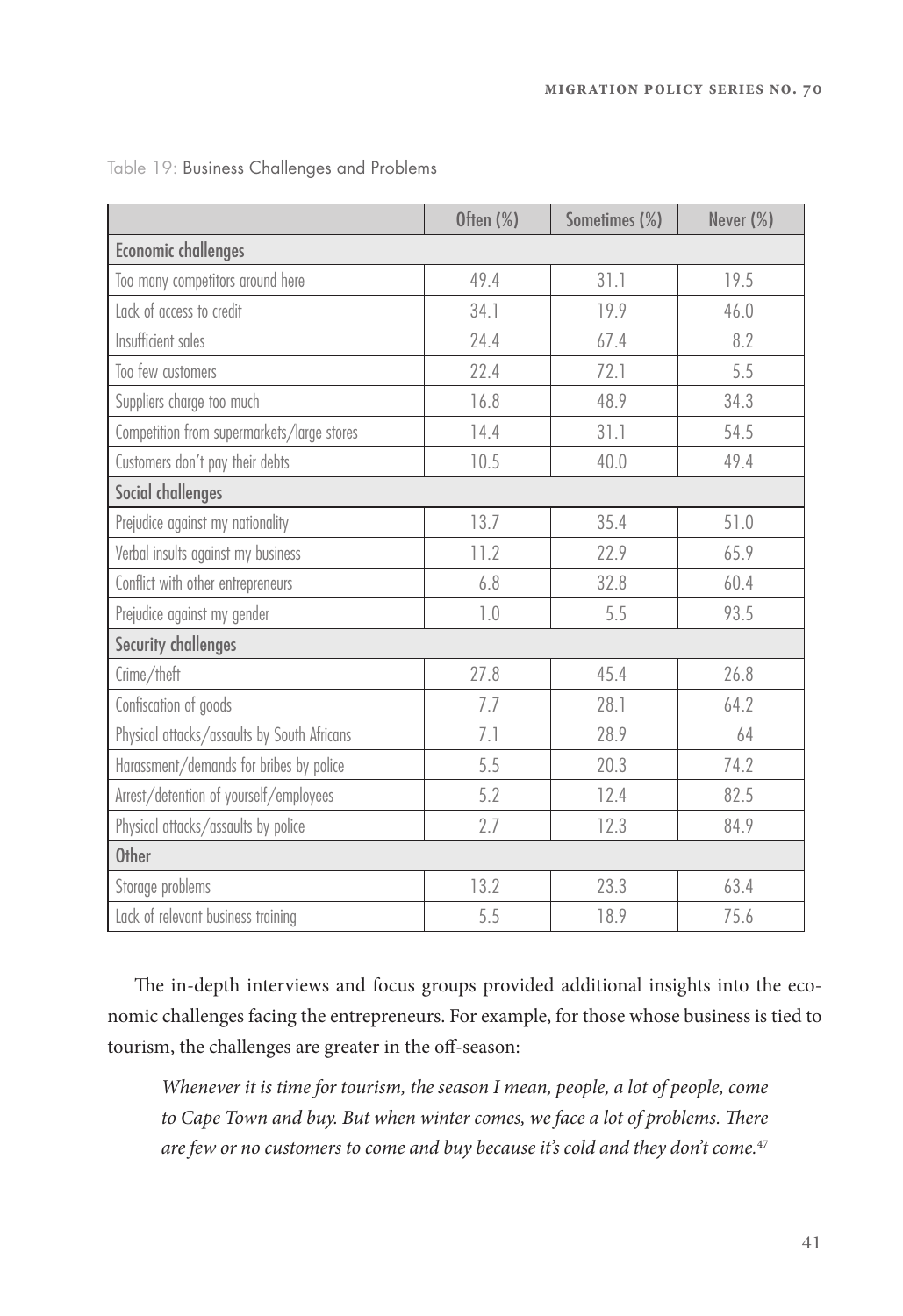One of the interview respondents attributed the problem of low sales to the global economic crisis, which has restricted most people from spending beyond their basic needs:

There are few customers who are buying as they used to before. Because in the past years the customers were coming, they were buying. But I think because of the global financial crisis, they are not buying much anymore. They are budgeting their money and not spending a lot. We need customers to buy our goods. Our business depends on customers who come to buy. So my problems have to do with low sales. It's really affecting most people here. You can go for days without selling anything and you are expected to pay rent and other costs.<sup>48</sup>

Intense competition, particularly in the hair services sector, was mentioned by several migrant entrepreneurs who were struggling to make a profit:

I plait hair. This business used to be good before, but currently it seems it is not moving at all because there are too many people offering the same service. The other issue is that we don't support each other. You can find that maybe we have the same marketplace and have agreed the price, but one just decides to reduce the price to attract more clients to her. Currently the money is not enough. We just come and sit, we get cold and then we leave. We should be able to get R2,000 per week but these days you can only get R150 or R200. This is just a lot of suffering when you have to pay the owner of the place. We are seeing that this is the end of the industry now. We have messed it up ourselves. We have brought ourselves down by overcharging and over-competing.<sup>49</sup>

Before I was able to get R1,000 in a week. But currently it's very difficult just to get R200 in a week. That means there's no more money in circulation and there are not enough women coming for plaiting hair like before. Currently, it's very difficult just to pay for this place. We normally pay for it by the 5th but now we can even go up to the 10th. Maybe I should go back to school because the hair business is not successful anymore.<sup>50</sup>

As noted earlier, very few migrant and refugee entrepreneurs are able to get bank loans for their businesses. Lack of access to credit was identified as a problem by 54% of the respondents. Participants in focus group discussions and in-depth interviews indicated that South African banks have a very negative attitude towards non-South African entrepreneurs: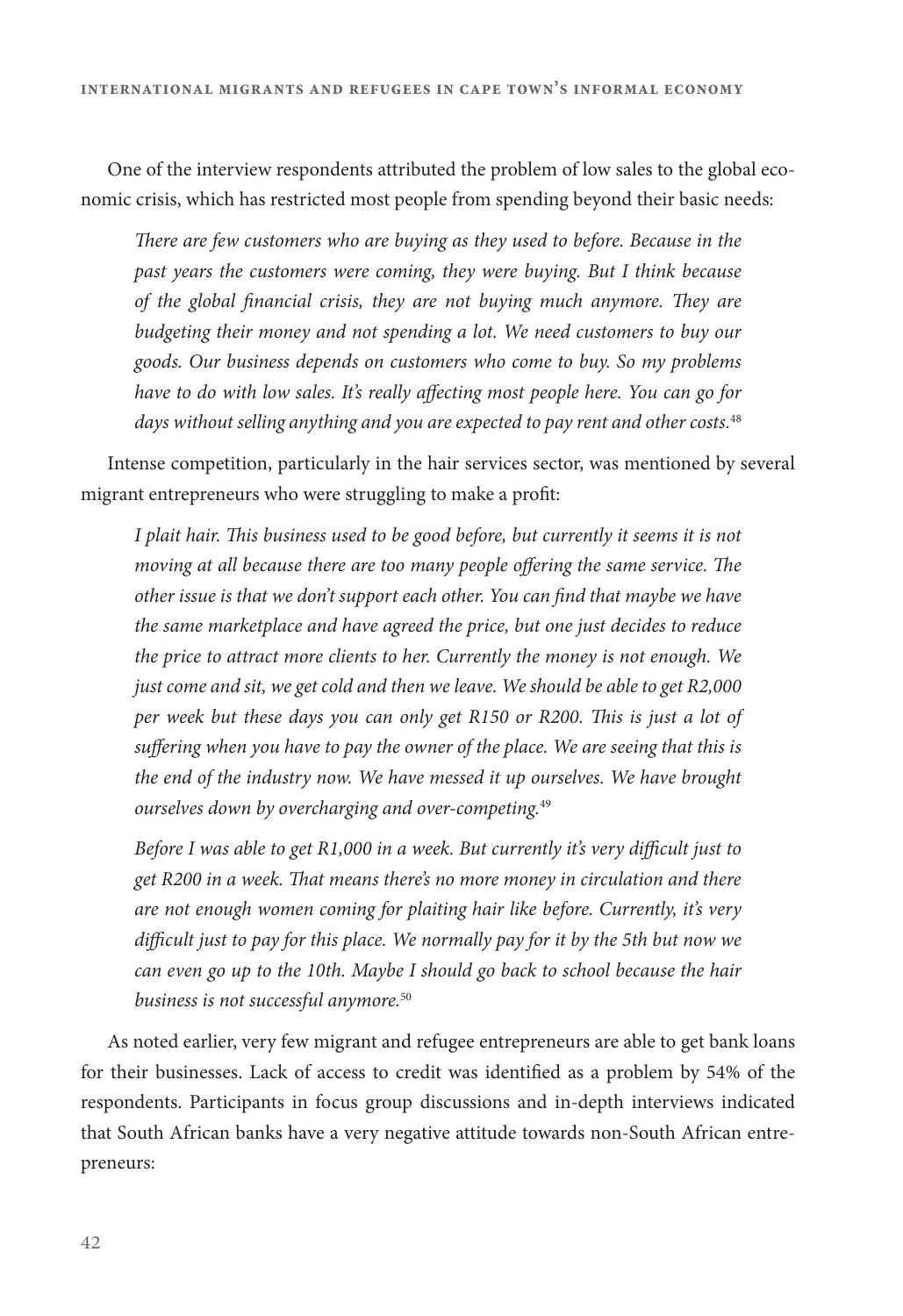The banks do not see us as business people. They see us as foreigners first, so you may not even get the chance to say I am a business person, so please can I have money. They just say do you have ID and if you say no, then they will tell you that they cannot help. So, they do not see us as business people. We are migrants, we are foreigners and that's that.<sup>51</sup>

I think there is some criteria they (banks) use in order to give credit. I think we are not fitting the criteria, being foreigners. Maybe others think that if they give us the money they won't know where to find us. The first priority when you are getting a credit or a loan from a bank, you must be a South African or have an ID. We are not South Africans, we are refugees, we fled our country from a civil war. Being a refugee, you get asylum from the government [but] as you go to bank as a refugee automatically you are not qualified to have a loan. $52$ 

Capital is the biggest problem. Where do you get capital? I tried before, you know, to get money from a bank, but I did not succeed. I have no green book, that is what they told me. And I can also just leave without paying back the loan. That is what they said. So, I think it is difficult to get money to start a business if you are a foreigner.<sup>53</sup>

Migrant entrepreneurs also face significant security challenges. South Africa has an extremely high crime rate but there is also evidence that migrants are disproportionately affected by violence.<sup>54</sup> Some of this can be attributed to business competition or what has been labelled "violent entrepreneurship" where attacks are orchestrated by South African competitors.55 As one Somali entrepreneur observed:

The main problem that we are facing is competition, which is creating hatred between local business owners and Somali business owners, whereby locals are trying to mobilize the community around them to take advantage of that process.<sup>56</sup>

However, theft and looting of migrants businesses by ordinary citizens, including children, is also common. As many as 28% of the entrepreneurs said they were often victims of theft and crime and another 45% said this was sometimes the case. This means that three-quarters of the respondents saw crime and theft as a significant challenge to their operations. Physical attacks and assault by South Africans were of concern to 36% of the respondents. Some felt that they are systematically targeted by criminals who know that the police will not help: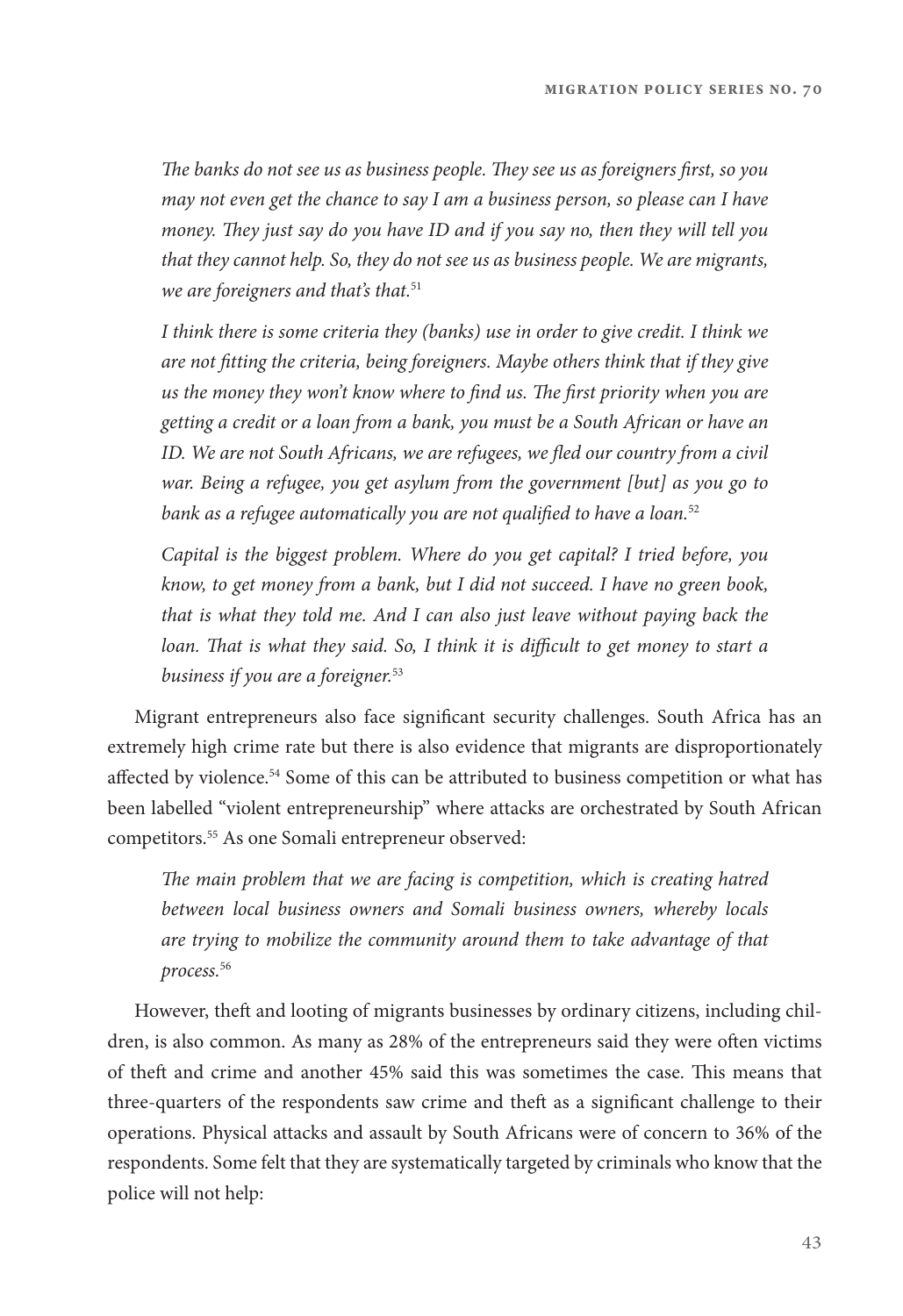They do not steal from us just because we are foreigners. They are just thieves and they steal everywhere. But maybe they know that foreigners will not be helped by police and they steal.<sup>57</sup>

Many respondents claimed that, even when crimes are reported, the police do not take any steps to apprehend the criminals:

Actually their reaction is very low. Because I was robbed twice, and the second time it was captured on the CCTV cameras, they took the footage of the CCTV cameras, and they have never responded to us. Never, not even came back to us and ask about and give us feedback of the investigation. Even our investigation officer, it was our first and the last time that we have seen him, the day of robbery. So that means they are not even considering you as part of the community. $58$ 

The attitudes and actions of police were also a significant concern for entrepreneurs. A quarter said that demands for bribes by the police were a challenge. Even more (36%) said the confiscation of goods by the police was a problem. Fewer, but certainly not insignificant, numbers said that police arrests were a challenge with which they had to deal (15%). The same number cited physical assaults by the police as a significant problem.

Nearly 50% of the entrepreneurs mentioned discrimination against people of their nationality as a problem and a third said that they had to endure verbal assaults from South Africans. Some, for example reported on the hostility as follows:

You are aware that the people here don't really like us around. Yet we came here just to look for survival. The locals don't like us because they think we have come to get their jobs. It's too hard and it has become like a war. We are not enjoying peace at all. They don't really know this job but they are just jealous of seeing us do this job. So instead of coming to learn how we are doing it, they come and rob  $us.^{59}$ 

Some people are rude, some are kind, and some don't care about you. Even after you cut their hair some people will just start insulting you "Hey you foreigner!" There are some citizens who would just want to give you that kind of hassle. The reason we don't give up is because we don't want to be in the street. We make sure we put food on the table for the kids, pay the children's school fees and pay our rent.<sup>60</sup>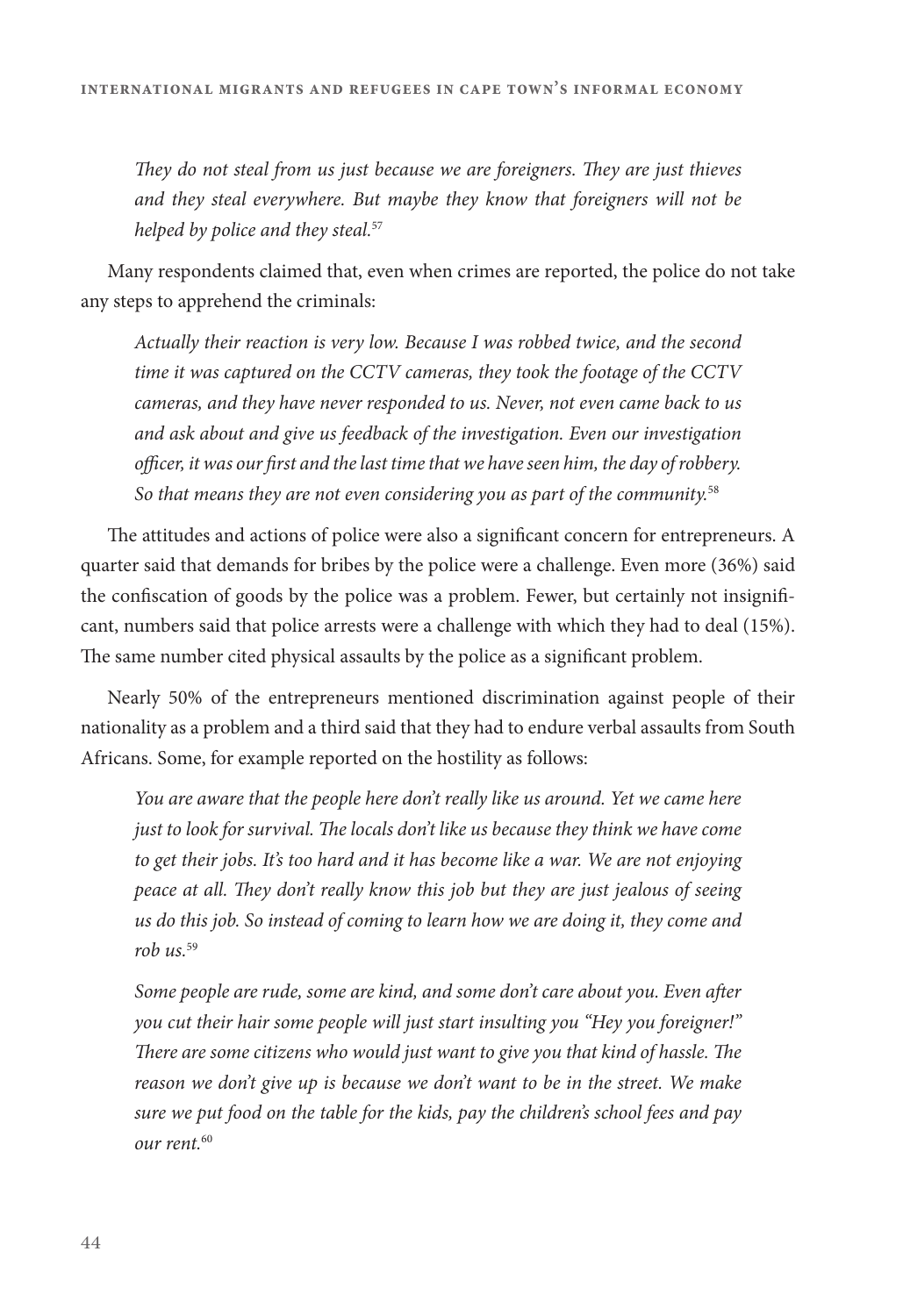I lost goods in the past. We really fear that. It was the day the people were marching here in town and they started rioting and vandalizing. We reported the matter to the police but nothing has been done. Another day they came here with knives. They could not do anything physically but just insulted people here: "Hey, you foreigners, makwerekwere."<sup>61</sup>

A number of studies have demonstrated the impact of xenophobia on the livelihoods of migrants and refugees in South Africa.<sup>62</sup> An emerging literature has also started to examine the specific impact of xenophobia on the business enterprises of immigrants.<sup>63</sup> Asked whether their businesses had been affected by xenophobia, 18% said they had been affected "a great deal" and 27% "to some extent". Thus, nearly half of the respondents in total (45%) have had their business operations affected by xenophobia. Where a migrant comes from appears to influence how susceptible their business operations are to xenophobia (Table 20). For example, 68% of Cameroonians, 66% of Somalis, 50% of Congolese, 49% of Ethiopians, 45% of Kenyans and 41% of Nigerians said their business was affected by xenophobia. Notably, most of the entrepreneurs from three of these countries (the DRC, Somalia and Ethiopia) are refugees. By contrast, only 30% of Zimbabweans said their business was affected by xenophobia, which might be due to the fact that Zimbabweans are regarded more positively by South Africans. However, this conclusion is belied by other evidence.<sup>64</sup> Alternatively, it could be that Somalis and Ethiopians, in particular, are more willing to run their businesses in the townships despite these areas being hotbeds of xenophobia.

|                     | A great deal/to some extent (%) | Not very much/not at all (%) |
|---------------------|---------------------------------|------------------------------|
| <b>SADC</b>         |                                 |                              |
| <b>DRC</b>          | 50.0                            | 50.0                         |
| Malawi              | 43.6                            | 56.4                         |
| Zimbabwe            | 30.5                            | 69.5                         |
| <b>Other Africa</b> |                                 |                              |
| Cameroon            | 68.2                            | 31.8                         |
| Somalia             | 64.3                            | 35.7                         |
| Ethiopia            | 48.6                            | 51.4                         |
| Nigeria             | 41.7                            | 58.3                         |
| Kenya               | 45.5                            | 54.5                         |

Table 20: Extent to which Xenophobia Affects Business Operations by Home Country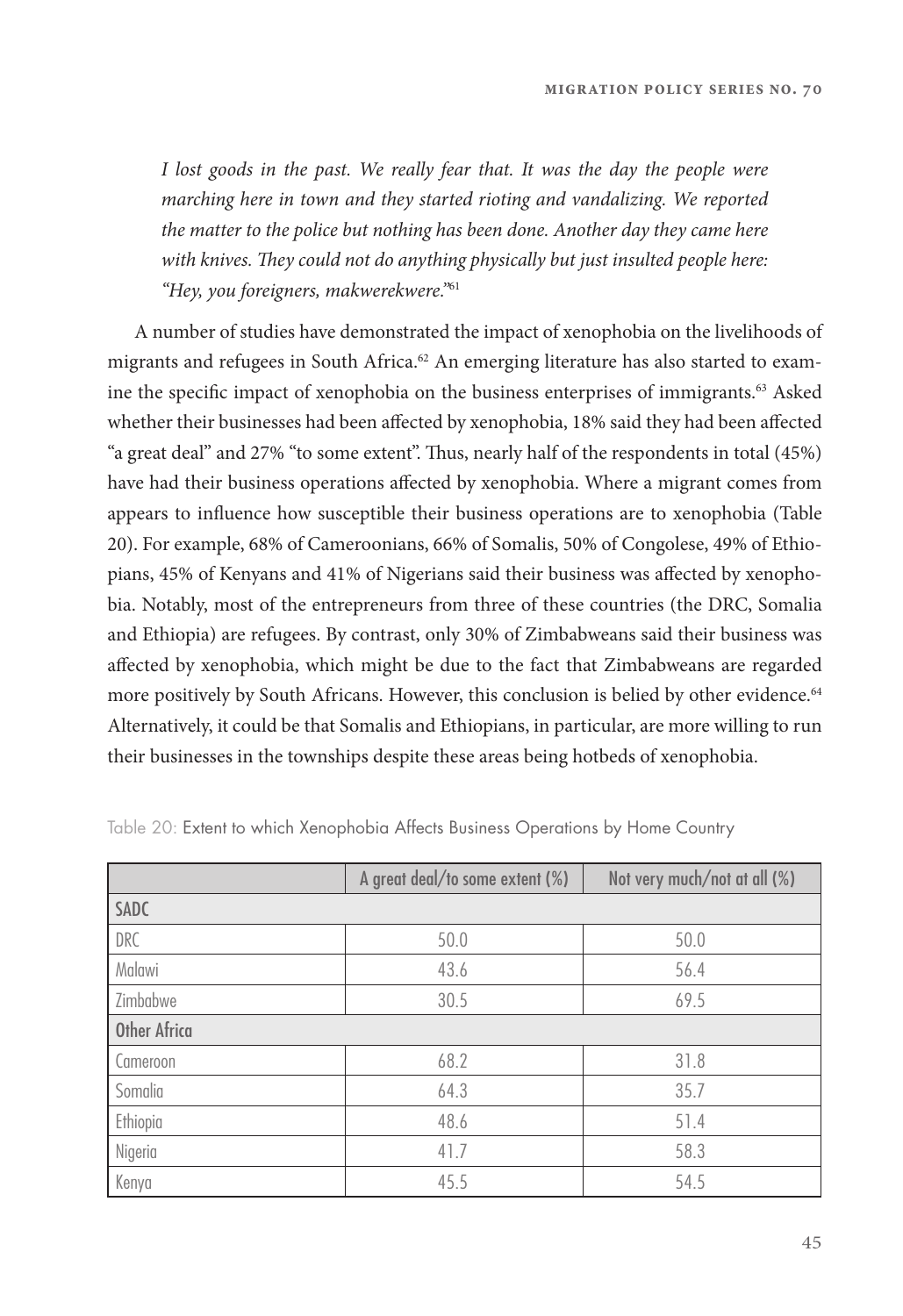| Ghana                                                     |  |  |  |  |  |
|-----------------------------------------------------------|--|--|--|--|--|
| Congo Brazzaville                                         |  |  |  |  |  |
| Uganda                                                    |  |  |  |  |  |
| Note: only countries with 10 or more respondents included |  |  |  |  |  |

Certainly, xenophobia has become a strong consideration in the choice of business sites by the migrant entrepreneurs. Some avoid locating their businesses in townships altogether. This means that they prefer running their businesses in the city centre where the levels of xenophobia are perceived to be lower, with the downside that they experience intense competition from other traders:

You see, this thing about xenophobia is just bad. It is very bad. Some people in South Africa are not friendly. They think all foreigners should go. But if the government allows us to stay, then why are the people harassing us? I do not understand it. The government should just tell us if they want us to stay or go. I have a lot of friends that are affected by xenophobia. They have shops and stalls in the townships and that is where xenophobia is bad. The people come and take your goods and your stock is taken just like that. You will take months to recover and have to borrow from other people to restock. Thieves also take advantage of xenophobia and they steal and nothing is done. So, most people are not comfortable going to the townships, and that is why there are a lot of us here in the CBD. But now that affects our profits and we have to share the few customers and get very little.<sup>65</sup>

#### **CONCLUSION**

This report began with the recent military-style assault on informal traders, both migrant and South African, at the Cape Town railway station. While this whole operation seemed like massive overkill and certainly mystified the traders themselves (apart from costing them a day's business and the loss of their hard-earned goods), it is not the first time that the power of the central and local state has been directed at the city's informal economy. Indeed, as this report demonstrates, a significant number of migrant and refugee entrepreneurs throughout the city have been victims of police misconduct in the form of physical and verbal assault, arbitrary arrests and confiscation of goods without cause. Migrant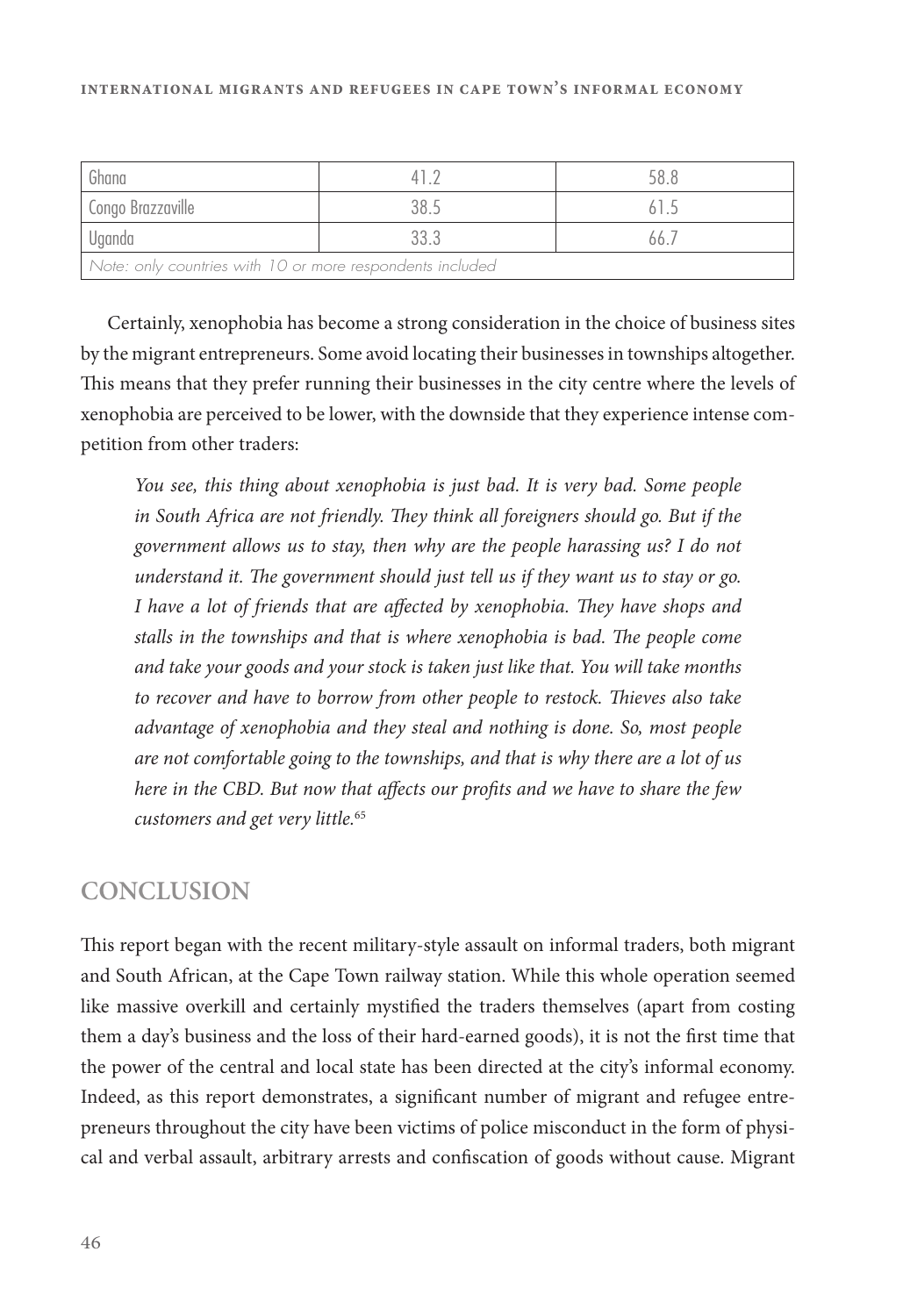entrepreneurs trying to tap the township and informal settlement markets take their lives into their hands because, they claim, they receive no police protection and the police do not arrest those who attack them. The proportion of migrant entrepreneurs (even those who do not go near the townships and informal settlements) who have been victims of crimes is extraordinarily high. Clearly, the agents of law and order on the ground are not providing even the most basic protections and, in some cases, are participants in creating an unsafe environment for business (by commission and omission).<sup>66</sup>

One of the reasons for the aversion, uncertainty and stereotyping of migrant entrepreneurs on the streets and in the corridors of municipal power may be the relatively recent penetration of Cape Town's informal economy by migrants and refugees. Very few of the respondents in this study came to South Africa before 2000 and the vast majority established their businesses in the city after 2005. If this is the case, then a serious effort needs to be made to educate the public, the police and officials about what migrant entrepreneurs offer the city. All too often, it is the supposed negative impacts that gain all the media attention – putting South Africans out of business, engaging in nefarious and underhand business practices, purveying illegal goods and firing back when they are attacked by mobs of looters. When service delivery protests against the state turn into violent attacks on migrant businesses, as they did in 2013, there is clearly something badly amiss in the public perception of the role and value of migrant entrepreneurship.<sup>67</sup>

This report is the most comprehensive study yet of the contribution of migrant and refugee entrepreneurs to Cape Town's local economy. The survey of over 500 entrepreneurs engaged in trade, services and manufacturing in different areas of the city dispels some of the more prevalent myths that often attach to the activities of migrants. First, the vast majority are not "illegal foreigners" in the provocative language of the Immigration Act, but have a legal right to be in South Africa and to run a business. Second, the majority are not "survivalists", forced into the informal economy out of poverty and desperation. Instead, they are highly motivated individuals who enter the informal economy to earn revenue to support themselves, their families, and their relatives in their home country (through remittances) and because they have a strong entrepreneurial motivation. Also, they view themselves as performing a broader social and economic function; that is, contributing to the development of South Africa.

Third, contrary to the claims of South African competitors, the vast majority are not successful because they are engaged in shadowy and illicit business practices. Even per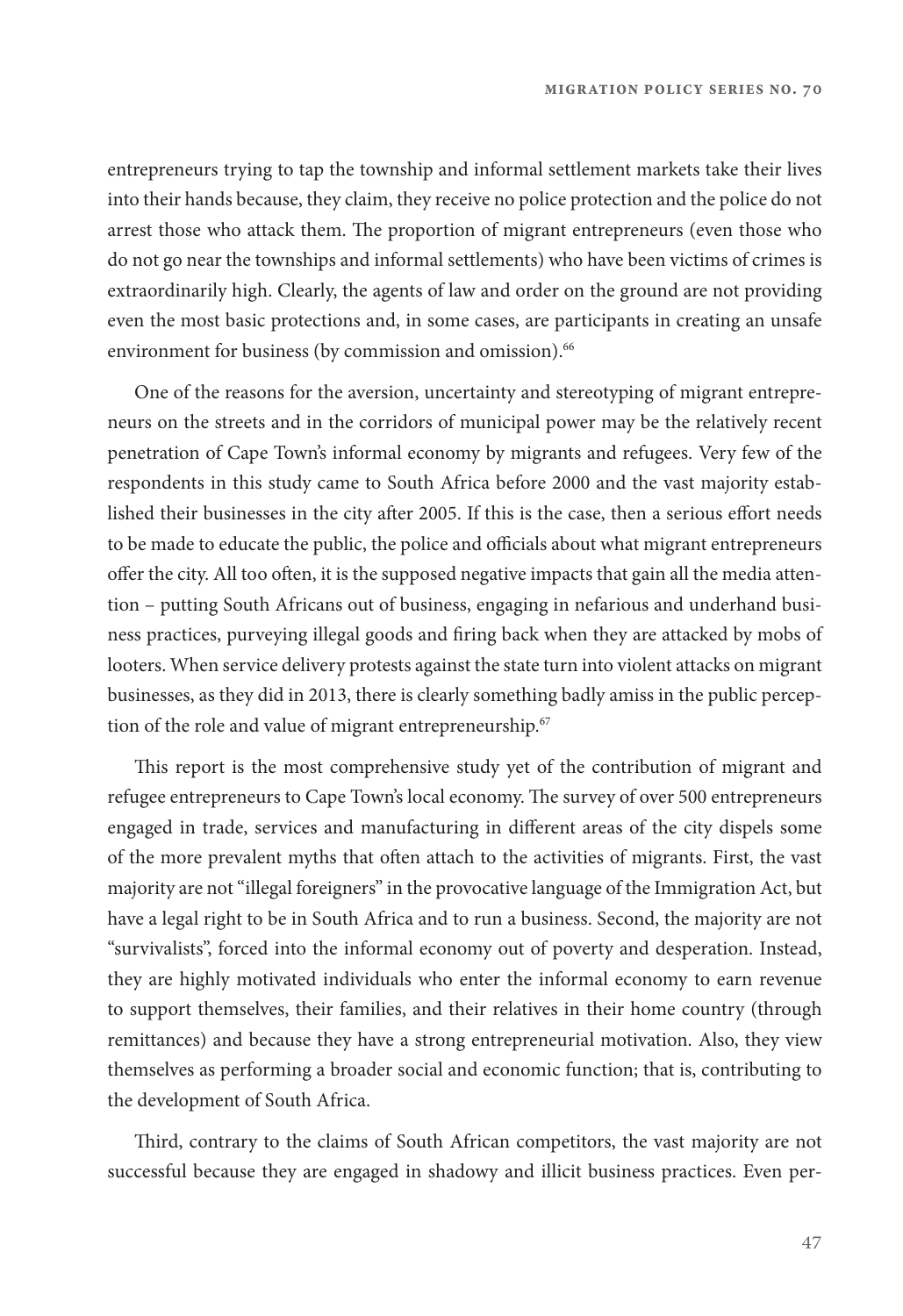fectly legitimate practices, such as group bulk buying from suppliers, are not as widespread as is often claimed. What emerges from the survey is that while migrant and refugee entrepreneurs undoubtedly have strong social networks at the personal level, their businesses are highly individualistic in terms of organization, ownership and activity in a highly competitive business environment.

Who, then, benefits from their presence in Cape Town? First, city coffers benefit in terms of payments by those occupying business premises for which the City charges rents. This amounted to a third of the entrepreneurs in total. South African property owners also benefit by renting stands to migrants and refugees. Again, about a third of the entrepreneurs pay rentals to South Africans. Two-thirds of the entrepreneurs, despite being in the informal economy, thus pay rent to the municipality or South African property owners. In total, this means a total of ZAR9.7 million per year, just from this sample of respondents. The total figure from all entrepreneurs would be very much higher.

The third group of beneficiaries are those from whom the entrepreneurs purchase their goods and supplies. These include wholesalers, small shops and retailers, supermarkets, factories and the Epping fresh produce market. Wholesalers benefit the most with two-thirds of the entrepreneurs sourcing goods from their outlets. Only a few entrepreneurs source goods from another country or their home country, although some travel to other South African cities such as Johannesburg to purchase goods for resale in Cape Town. There is a tendency – inherent in descriptions of the informal economy as the "second economy" – to view formal and informal business as separate entities. This is an artificial division in the Cape Town context. Informal businesses constantly interact with formal suppliers, to the obvious financial benefit of the latter.

The fourth group of beneficiaries are the unemployed and job-seekers. Contrary to popular perceptions that entrepreneurs only hire their own, this study revealed that informal businesses also generate employment for South Africans. The migrant entrepreneurs interviewed for this study employed a total of 644 people (or 1.1 jobs per business). Of these, 496 were non-family and 282 (or 57%) were South Africans. As many as 41% of the entrepreneurs employed South Africans. By creating employment of any kind, they are contributing to the alleviation of the unemployment problem in South Africa. However, noting their specific employment of South Africans, it becomes more difficult to sustain the common xenophobic argument that all migrants do is "steal" jobs from South Africans.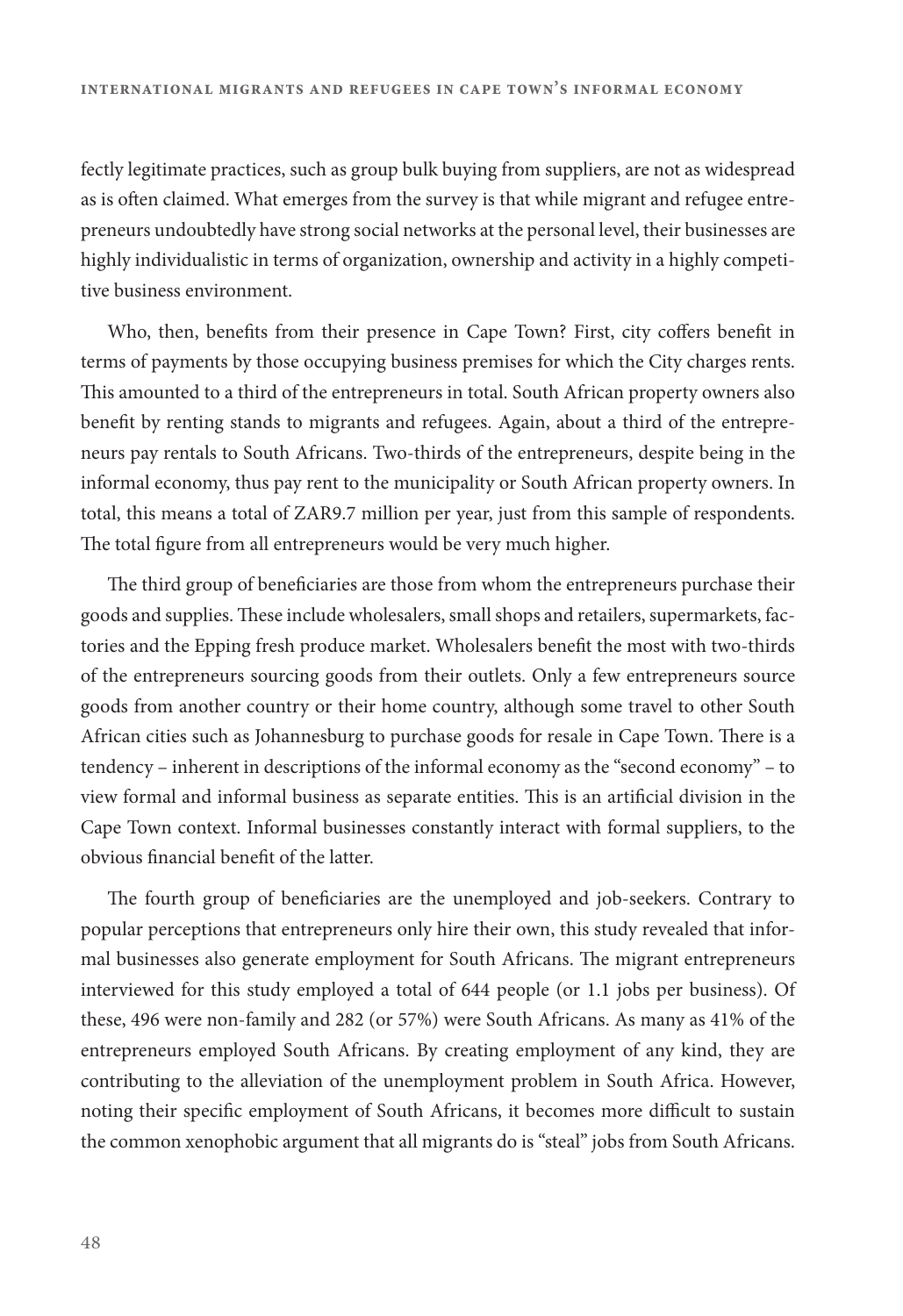As noted at the outset of this report, the Mayor of Cape Town made extremely positive and encouraging remarks about the importance of the informal economy to the City at the 2013 Summit on Informal Traders. To prove that this was not simply rhetoric, the City took a very critical public stance on the moribund draft Licensing of Businesses Bill tabled by the Minister of Trade and Industry, which threatened to overwhelm small businesses and the municipality with red tape and would give the police free reign to drive informal businesses to the wall. What was not clear from De Lille's supportive remarks is whether she was referring to all informal vendors or only those with South African citizenship. If she was typical of the municipal authorities in many South African cities, as well as politicians like the Minister of Small Business Development, Lindiwe Zulu, her support would have been largely confined to South Africans.<sup>68</sup> At the same time, De Lille also loudly condemned the nationwide xenophobic violence in early 2015. In a strong public statement – "City Stands United Against Xenophobia" – she proclaimed that "some among us have turned against the brothers and sisters from the very nations who assisted us in our struggle against apartheid. We cannot allow this to continue. We cannot let this be done, in the name of our country, South Africa."69

The challenge facing the Mayor is to bring these two streams together in her own mind, in the ranks of city officials, and among ordinary Capetonians. In other words, xenophobia needs to be purged from the informal economy and those who claim to police and regulate it. There is enough evidence in this report to suggest both that xenophobia is a significant, and unnecessary, business challenge for migrant and refugee entrepreneurs who are often vilified and not sufficiently protected to go about their business as usual. Xenophobia and associated negative attitudes and regulations also pose significant business challenges to a group of extremely hard-working entrepreneurs whose efforts would be praised in most other contexts. Instead of having them give up their "secrets" of success to their competitors, as the Minister of Small Business Development recently demanded, it would make much more sense to support their efforts through bank loans, micro-credit schemes and business skills development, if only to create economic benefit and additional jobs for all.<sup>70</sup> Or as one of the focus group participants presciently observed:

South Africa allowed us to live here so we have to do something to help ourselves and also help the people that provide us with the place to live. I am happy about that…We are grateful to South Africa for allowing us to stay here. So we appreciate that. We are here to do our bit. We will work and try as much as we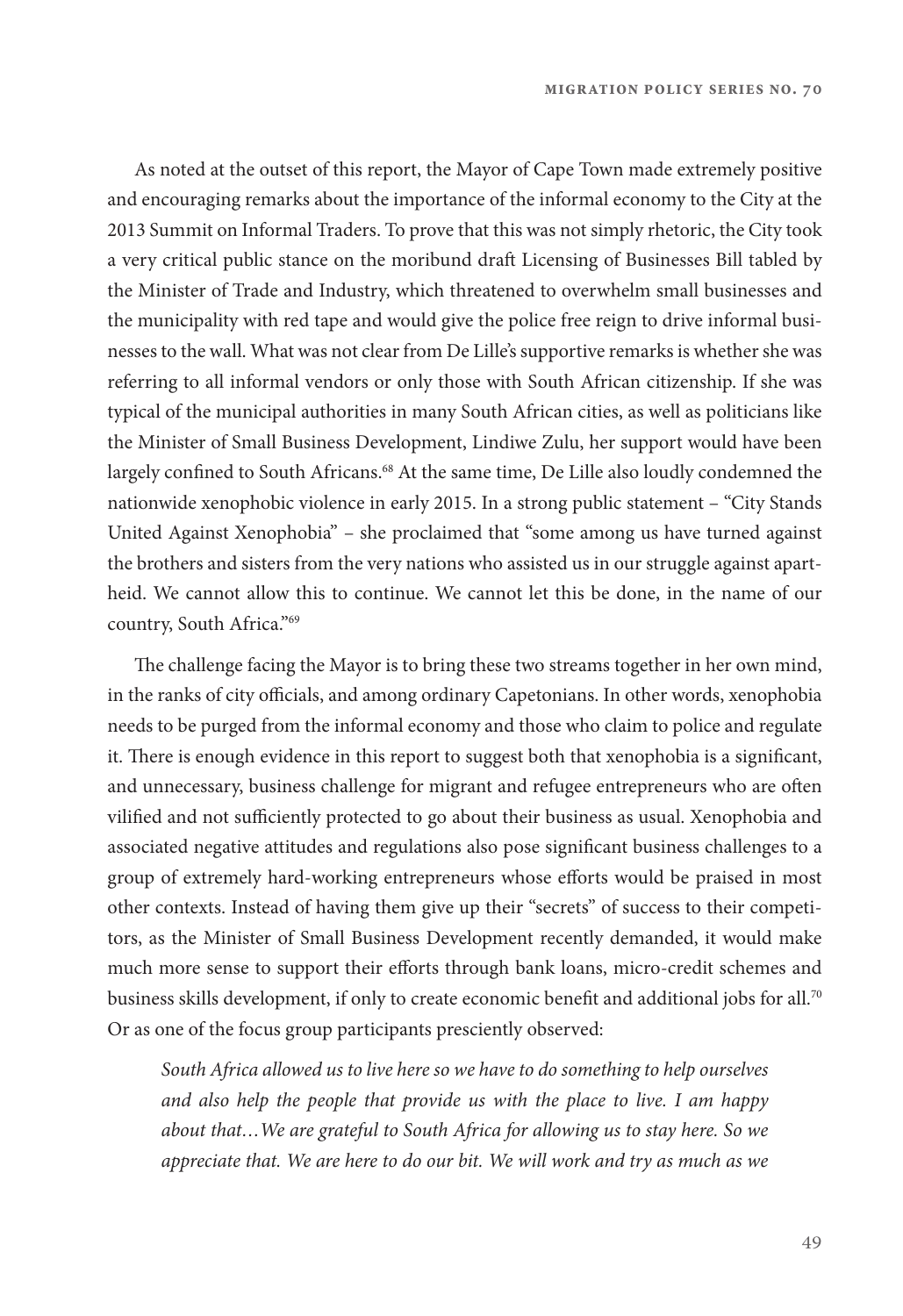can to operate our businesses and help each other. But we need the government to protect us and make conditions better for us to survive. We are not here to steal jobs. We are here to create jobs and help ourselves. South African people must not see us as enemies. We are not enemies. We are just people trying to make a living. We can work together, and they can learn from us. Like my South African sister that works for me. Now she is able to do plaiting and a lot of hair styles that she learned from me. We can do that with a lot of other people if they do not scare us, or steal and threaten  $us.^{71}$ 

#### **ENDNOTES**

- 1 City of Cape Town, "Speech by the Executive Mayor of Cape Town, Alderman Patricia De Lille on the Occasion of a Summit for Informal Traders Hosted by the City, 20 March 2013" Media Release No. 1260/ 2013.
- 2 Y. Kamaldien, "Foreigners Held in Cape Fiela Swoop" IOL News 21 June 2015.
- 3 Patricia Kawe, 60, of Khayelitsha, quoted in B. Chiguvare, "Army Closes Down Cape Town Station" GroundUp 22 June 2015.
- 4 Noluvuyo Faye, informal trader, 32, Gugulethu, quoted in R. Pather, "Operation Fiela in the Cape Town CBD" The Daily Vox 23 June 2015.
- 5 Mwanyange Ubao Mohamed, 37, informal trader, Salt River, from Tanzania, quoted in Pather "Operation Fiela."
- 6 Fatima Nyondo, 26, hairdresser, Lansdowne, from Malawi, quoted in Pather, "Operation Fiela."
- 7 Philemon Nji Kum, 33, student at Cape Peninsula University of Technology and clothing trader, from Cameroon, quoted in Chiguvare, "Army Closes Down Cape Town Station."
- 8 V. Gastrow, "Business Robbery, the Foreign Trader and the Small Shop" SA Quarterly 43(2013): 5-16.
- 9 IRIN News, "Somalia-South Africa: Foreign Competitors Not Welcome" 17 October 2008.
- 10 https://www.facebook.com/SomaliSouthAfrica
- 11 Gastrow, "Business Robbery" p. 8.
- 12 Ibid., p. 11.
- 13 V. Kalitanyi, "Evaluation of Employment Creation by African Immigrant Entrepreneurs for Unemployed South Africans in Cape Town" M.Comm. Thesis, University of the Western Cape, 2007; V. Kalitanyi and K. Visser, "African Immigrants in South Africa: Job Takers or Job Creators?" South African Journal of Economic and Management Sciences, 13(2010): 376-90; A. Charman and L. Piper, "Xenophobia, Criminality and Violent Entrepreneurship: Violence against Somali Shopkeepers in Delft South, Cape Town, South Africa" South African Review of Sociology 43(2012): 81-105; A.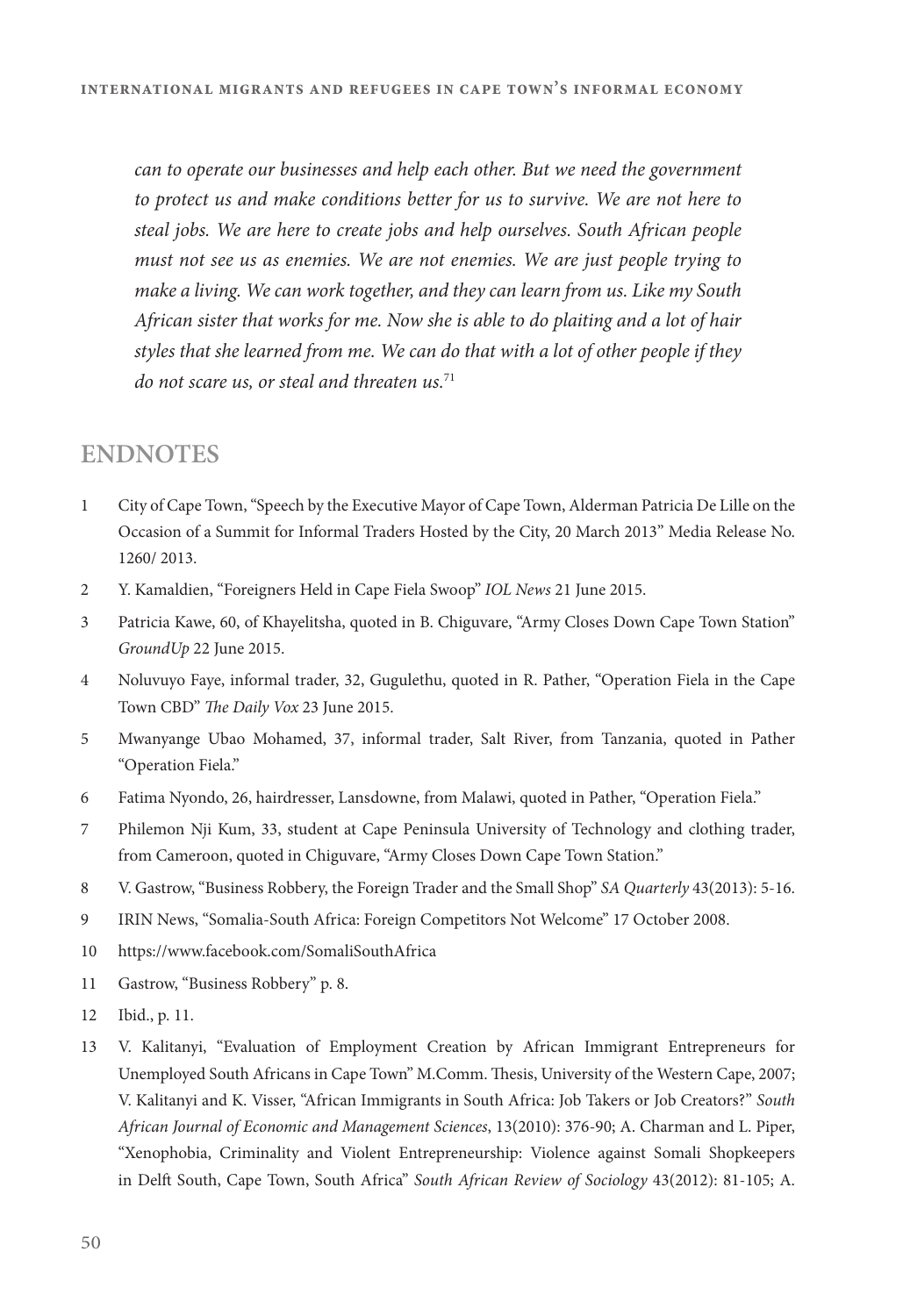Charman, L. Petersen and L. Piper, "From Local Survivalism to Foreign Entrepreneurship: The Transformation of the Spaza Sector in Delft, Cape Town" Transformation: Critical Perspectives on Southern Africa 78(2012): 47-73; R. Tengeh, "A Business Framework for the Effective Start-up and Operation of African Immigrant-Owned Businesses in the Cape Town Metropolitan Area, South Africa" PhD Thesis, Cape Peninsula University of Technology, 2012; V. Gastrow and R. Amit, "Somalinomics: A Case Study on the Economic Dimensions of Somali Informal Trade in the Western Cape" ACMS Report, University of the Witwatersrand, 2013; B. Mwasinga, "Assessing the Implications of Local Governance on Street Trading: A Case of Cape Town's Inner City" Masters in City and Regional Planning Thesis, University of Cape Town, 2013; C. Lapah and R. Tengeh, "The Migratory Trajectories of the Post-1994 Generation of African Immigrants to South Africa: An Empirical Study of Street Vendors in the Cape Town Metropolitan Area" Mediterranean Journal of Social Sciences 4(2013): 181-95; T. Washinyira, "Cape Town: Immigrants Accuse Cops of Abuse as Their Businesses are Destroyed" Daily Maverick 27 June 2013; F. Basardien, H. Parker, M. Bayat, C. Friedrich and A. Sulaiman, "Entrepreneurial Orientation of Spaza Shop Entrepreneurs: Evidence from a Study of South African and Somali-owned Spaza Shop Entrepreneurs in Khayelitsha" Singaporean Journal of Business Economics and Management Studies 2(2014): 45-61; A. Bukasa, "Securing Sustainable Livelihoods: A Critical Assessment of the City of Cape Town's Approach to Inner City Street Trading" MA Thesis, University of Cape Town, 2014; R. Khosa, "An Analysis of Challenges in Running Micro-Enterprises: A Case of African Foreign Entrepreneurs in Cape Town, Western Cape" M.Tech. Thesis, Cape Peninsula University of Technology, Cape Town, 2014; R. Khosa and V. Kalitanyi, "Challenges in Operating Micro-Enterprises by African Foreign Entrepreneurs in Cape Town, South Africa" Mediterranean Journal of Social Sciences 5(2014): 205-215; Gastrow, "Business Robbery", Charman and Piper, "Xenophobia, Criminality and Violent Entrepreneurship."

- 14 J. Crush and D. Tevera, eds., Zimbabwe's Exodus: Crisis, Migration, Survival (Ottawa and Cape Town: IDRC and SAMP, 2010); J. Crush, A. Chikanda and G. Tawodzera, The Third Wave: Mixed Migration from Zimbabwe to South Africa, SAMP Migration Policy Series No. 59, Cape Town, 2012.
- 15 N. Kleist, "Nomads, Sailors and Refugees: A Century of Somali Migration" Sussex Migration Working Paper No. 23, Sussex University, 2004; Z. Jinnah, "Rational Routes? Understanding Somali Migration to South Africa" In M. van der Velde, ed., Mobility and Migration Choices: Thresholds to Crossing Borders (Surrey: Ashgate, 2015), pp. 43-54.
- 16 A. Hammerstad, "Linking South Africa's Immigration Policy and Zimbabwe Diplomacy" Policy Briefing 42, South African Institute of International Affairs, Johannesburg, 2011.
- 17 A. Betts, "From Persecution to Deprivation: How Refugee Norms Adapt at Implementation" In A. Betts and P. Orchard, eds., Implementation and World Politics: How International Norms Change Practice (Oxford: Oxford University Press, 2014), pp. 29-49.
- 18 Charman and Piper, "Xenophobia, Criminality and Violent Entrepreneurship"; J. Crush, S. Ramachandran and W. Pendleton, Soft Targets: Xenophobia, Public Violence and Changing Attitudes to Migrants in South Africa After May 2008, SAMP Migration Policy Series No. 64, Cape Town, 2013;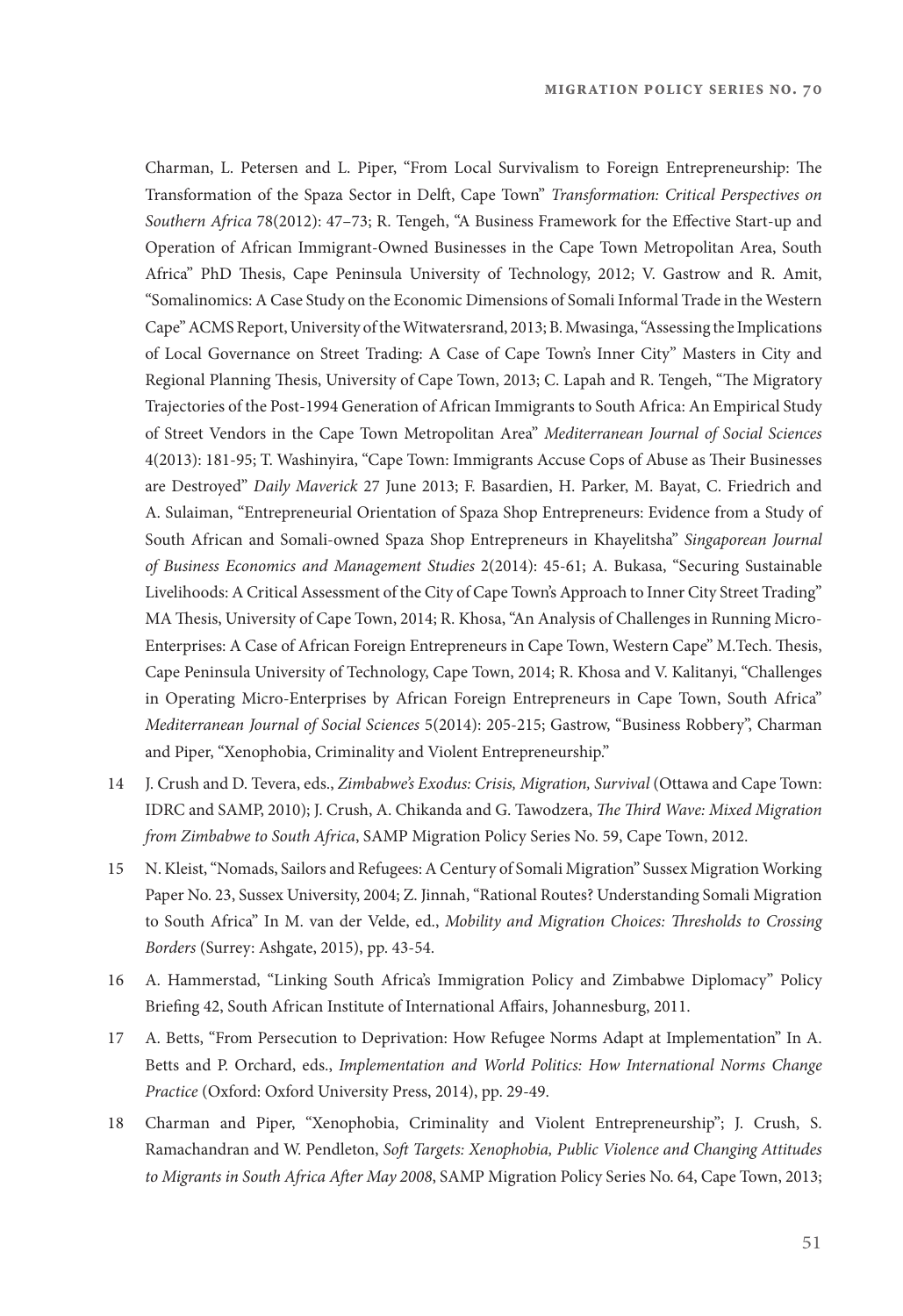J. Crush and S. Ramachandran, Migrant Entrepreneurship and Collective Violence in South Africa, SAMP Migration Policy Series No. 67, Cape Town, 2014.

- 19 Z. Jinnah, "Making Home in a Hostile Land: Understanding Somali Identity, Integration, Livelihood and Risks in Johannesburg" Journal of Sociology and Social Anthropology 1 (2010): 91-9; V. Gastrow and R. Amit, "Somalinomics: A Case Study on the Economic Dimensions of Somali Informal Trade in the Western Cape" ACMS Report, University of the Witwatersrand, 2013.
- 20 V. Vijaya, and T. Kamalanabhan, "A Scale to Assess Entrepreneurial Motivation" Journal of Entrepreneurship 7(1998): 183-198; Y. Robichaud, E. McGraw and A. Roger, "Toward the Development of a Measuring Instrument for Entrepreneurial Motivation" Journal of Development Entrepreneurship, 6(2001): 189-201; S. Shane, E. A. Locke and C. Collins, "Entrepreneurial Motivation" Human Resource Management Review 13(2003): 257-79; B. Mitchell, "Motives of Entrepreneurs: A Case Study of South Africa" Journal of Entrepreneurship 13(2004): 167-183; O. Fatoki and T. Patswawairi, "The Motivations and Obstacles to Immigrant Entrepreneurship" Journal of Social Science 32(2012): 133-42; R. Khosa and V. Kalitanyi, "Migration Reasons, Traits and Entrepreneurial Motivation of African Immigrant Entrepreneurs" Journal of Enterprising Communities: People and Places in the Global Economy 9(2015):132-155.
- 21 Interview with Somali entrepreneur, Bellville, October 2014.
- 22 Interview with Zimbabwean entrepreneur, Cape Town CBD.
- 23 Interview with DRC entrepreneur, Bellville.
- 24 Focus group participant, Cape Town CBD, 21 June 2014.
- 25 Crush et al., Soft Targets; Charman and Piper, "Xenophobia, Criminality and Violent Entrepreneurship."
- 26 Kalitanyi and Visser, "African Immigrants in South Africa"; N. Radipere, "An Analysis of Local and Immigrant Entrepreneurship in the South African Small Enterprise Sector (Gauteng Province)" PhD Thesis, UNISA, 2012; Tengeh, "Business Framework for Effective Start-up."
- 27 Interview with female tailor, Philippi.
- 28 Interview with Nigerian barber-shop owner, Philippi.
- 29 Interview with Zimbabwean entrepreneur, Cape Town CBD.
- 30 Interview with Zimbabwean entrepreneur, Cape Town CBD.
- 31 O. Fatoki, "An Investigation into the Financial Bootstrapping Methods Used by Immigrant Entrepreneurs in South Africa" *Journal of Economics* 4(2013): 89-96; A. Ikuomola and J. Zaaiman, "We Have Come to Stay and We Shall Find All Means to Live and Work in This Country: Nigerian Migrants and Life Challenges in South Africa" Issues in Ethnology and Anthropology 9(2014): 371-88.
- 32 Gastrow and Amit, "Somalinomics".
- 33 Interview with wholesale manager, Cape Town, 27 June 2014.
- 34 Kalitanyi, "Evaluation of Employment Creation"; Charman, Petersen and Piper, "From Local Survivalism to Foreign Entrepreneurship."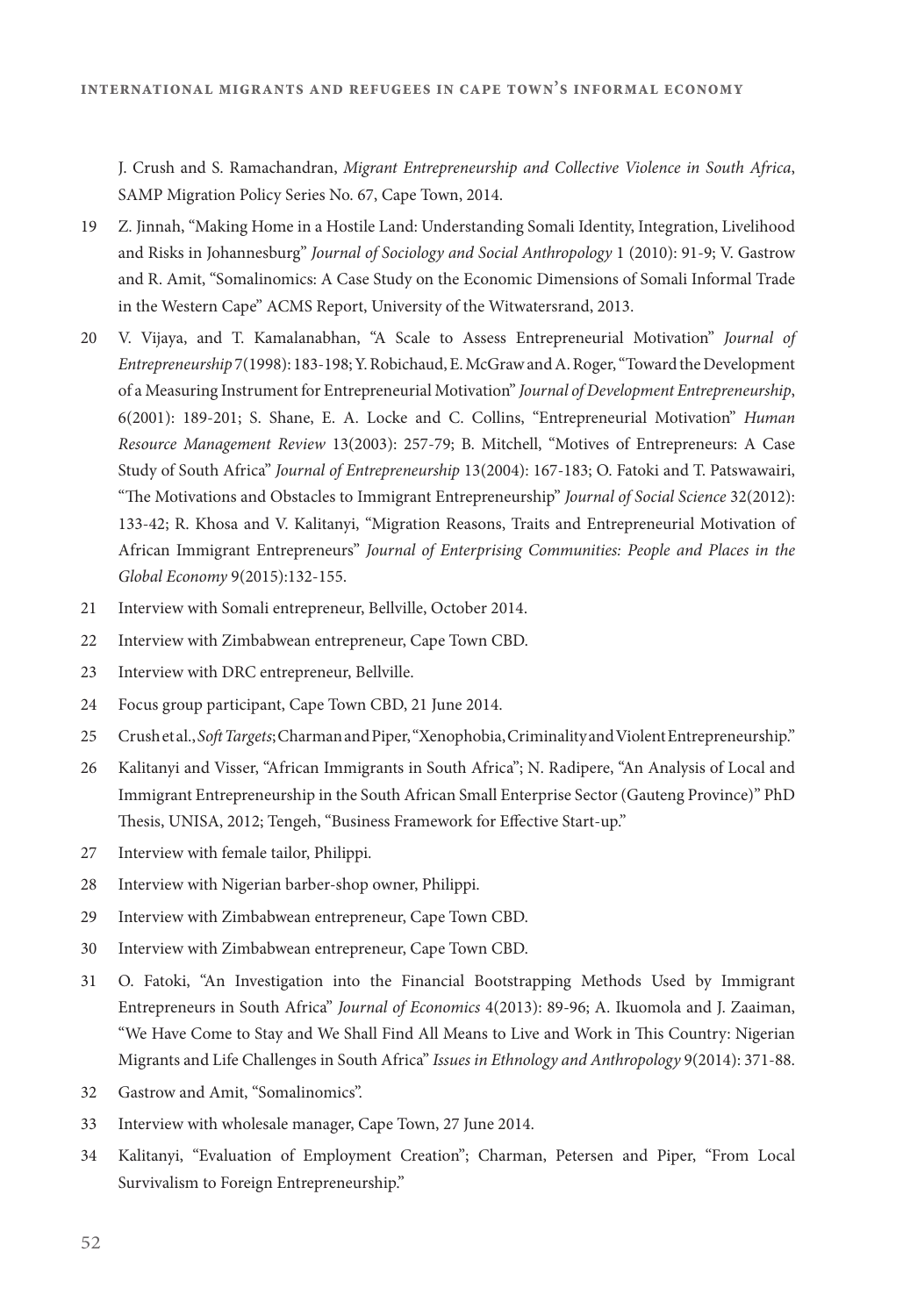- 35 Ibid.; R. Liedeman, "Understanding the Internal Dynamics and Organisation of Spaza Shop Operators" Master's Thesis, University of the Western Cape, 2013.
- 36 Focus group participant, Cape Town CBD, 21 June 2014.
- 37 Focus group participant, Cape Town CBD, 21 June 2014.
- 38 Interview with Somali entrepreneur, Cape Town.
- 39 Interview with Nigerian barber-shop owner, Philippi.
- 40 Interview with Congolese entrepreneur, Bellville.
- 41 Interview with female tailor, Philippi.
- 42 Interview with Congolese barber, Bellville.
- 43 Interview with Somali entrepreneur, Cape Town.
- 44 Interview with Cameroonian entrepreneur, Bellville, October 2014.
- 45 R. Adams, "Remittances, Poverty, and Investment in Guatemala" In C. Özden and M. Schiff (Eds.), International Migration, Remittances, and the Brain Drain (Washington D.C. and Basingstoke: World Bank and Palgrave Macmillan, 2006), pp. 53-80; R. Adams and J. Page, "Do International Migration and Remittances Reduce Poverty in Developing Countries?" World Development 33(2005): 1645- 69; D. Kapur, "Remittances: The New Development Mantra?" In S. Maimbo and D. Ratha, eds., Remittances: Development Impact and Future Prospects (Washington DC: World Bank, 2005), pp. 331-60.
- 46 J. Crush and B. Frayne, "Supermarket Expansion and the Informal Food Economy in Southern African Cities: Implications for Urban Food Security" Journal of Southern African Studies 37(2011): 781-807; J. Battersby and S. Peyton, "The Geography of Supermarkets in Cape Town: Supermarket Expansion and Food Access" Urban Forum 25(2014): 153-64; S. Peyton, W. Moseley and J. Battersby, "Implications of Supermarket Expansion on Urban Food Security in Cape Town, South Africa" African Geographical Review 34(2015): 36-54.
- 47 Interview with Zimbabwean trader, Cape Town CBD, October 2014.
- 48 Interview with Zimbabwean trader, Cape Town CBD, October 2014.
- 49 Interview with Congolese hairdresser, Bellville.
- 50 Interview with Congolese hairdresser, Bellville.
- 51 Focus group participant, Cape Town CBD, 21 June 2014.
- 52 Interview with Somali entrepreneur, Bellville, October 2014.
- 53 Focus group participant, Cape Town CBD, 21 June 2014.
- 54 Gastrow, "Business Robbery"; Crush and Ramachandran, "Migrant Entrepreneurship and Collective Violence in South Africa."
- 55 Charman and Piper, "Xenophobia, Criminality and Violent Entrepreneurship."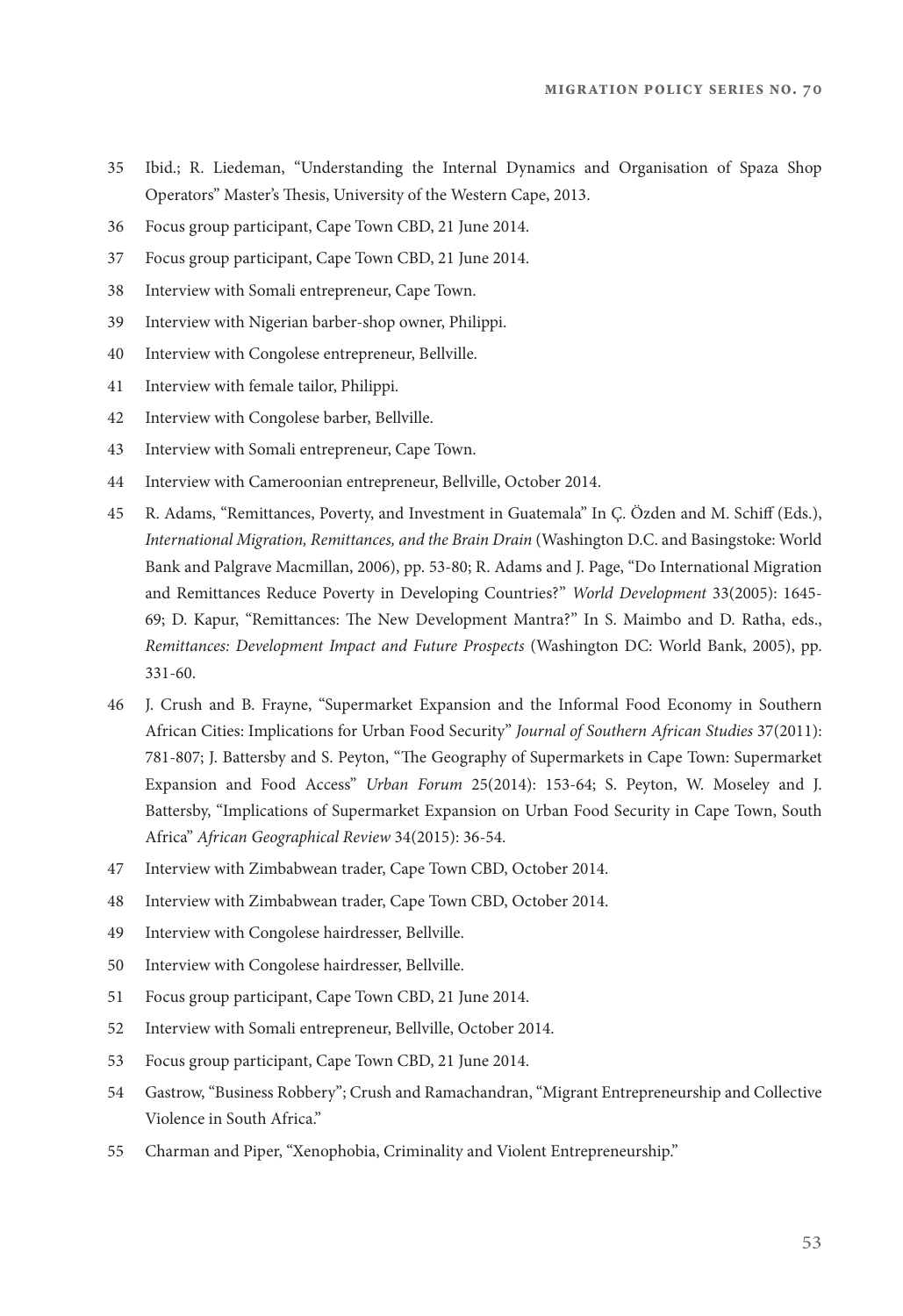- 56 Interview with Somali entrepreneur, Philippi, October 2014.
- 57 Interview with Pakistani entrepreneur, Bellville, October 2014.
- 58 Interview with Somali entrepreneur, Bellville, October 2014.
- 59 Interview with Cameroonian entrepreneur, Philippi.
- 60 Interview with barber, Philippi.
- 61 Interview with Zimbabwean entrepreneur, Cape Town.
- 62 C. Abdi, "Moving Beyond Xenophobia: Structural Violence, Conflict and Encounters with the 'Other' Africans" Development Southern Africa 28(2011): 691-704; J. Crush, and S. Ramachandran, "Xenophobia, International Migration and Development" Journal of Human Development and Capabilities 11(2010): 209-228.
- 63 J. Crush, A. Chikanda, and C. Skinner, eds., Mean Streets: Migration, Xenophobia and Informality in South Africa (Cape Town: SAMP, IDRC and ACC, 2015).
- 64 J. Crush and G. Tawodzera, "Medical Xenophobia and Zimbabwean Migrant Access to Health Services in South Africa" Journal of Ethnic and Migration Studies 40(2014): 655-70.
- 65 Focus group participant, Cape Town CBD, 21 June 2014.
- 66 J. Crush and S. Ramachandran, "Doing Business with Xenophobia" In Crush, Chikanda and Skinner, Mean Streets.
- 67 ECNA, "Cape Town Braces for Service Delivery Protest" 29 November 2013.
- 68 L. Steyn, "Mind Your Own Business, Minister" Mail & Guardian 30 January 2015.
- 69 https://www.capetown.gov.za/en/mayor/Documents/DeLille\_speeches/Statement\_City\_united\_ against\_xenophobia.pdf.
- 70 K. Magubane, "Reveal Trade Secrets, Minister Tells Foreigners" Business Day 25 January 2015.
- 71 Focus group participant, Cape Town CBD, 21 June 2014.

#### **MIGRATION POLICY SERIES**

- 1 Covert Operations: Clandestine Migration, Temporary Work and Immigration Policy in South Africa (1997) ISBN 1-874864-51-9
- 2 Riding the Tiger: Lesotho Miners and Permanent Residence in South Africa (1997) ISBN 1-874864-52- 7
- 3 International Migration, Immigrant Entrepreneurs and South Africa's Small Enterprise Economy (1997) ISBN 1-874864-62-4
- 4 Silenced by Nation Building: African Immigrants and Language Policy in the New South Africa (1998) ISBN 1-874864-64-0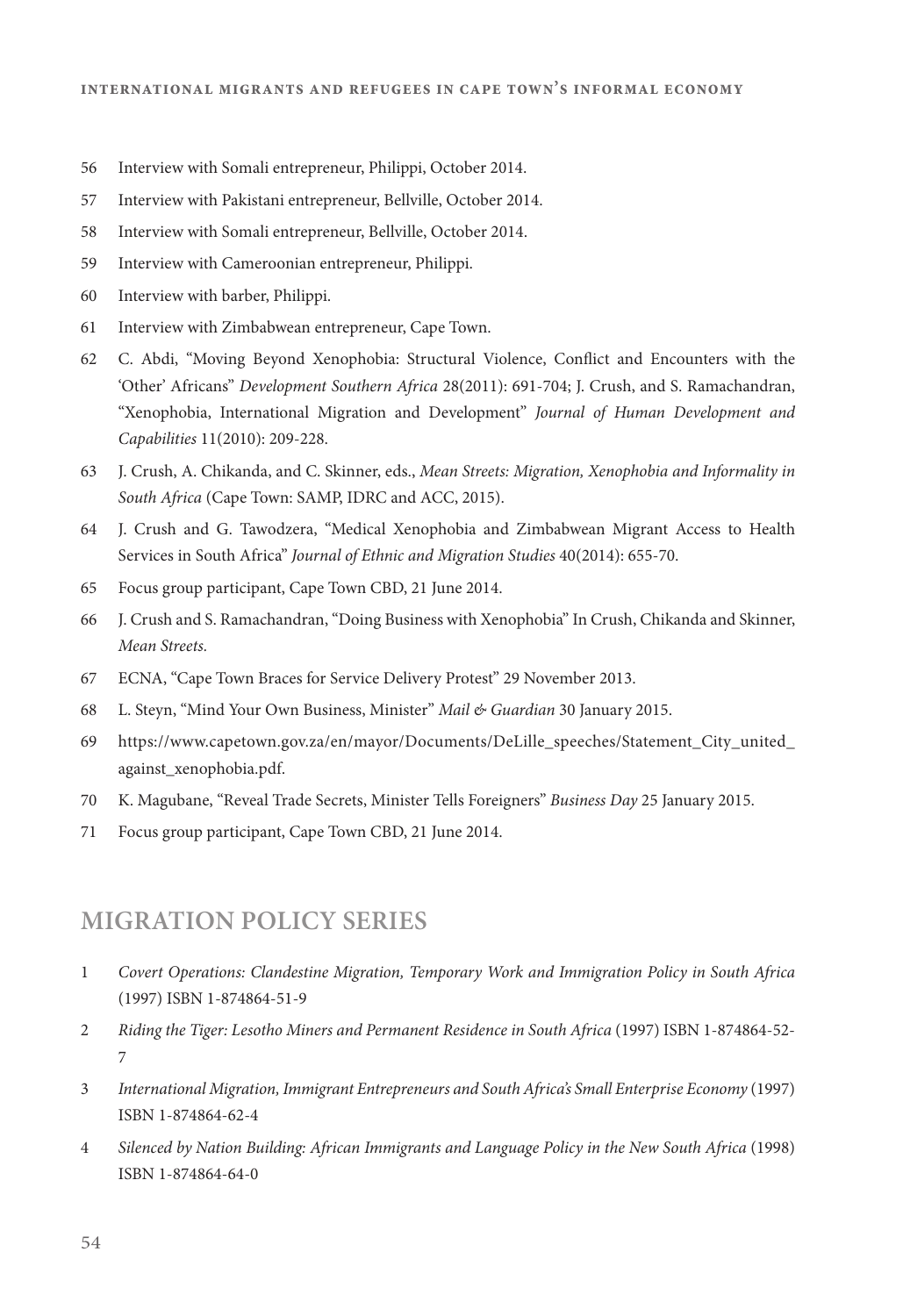- 5 Left Out in the Cold? Housing and Immigration in the New South Africa (1998) ISBN 1-874864-68-3
- 6 Trading Places: Cross-Border Traders and the South African Informal Sector (1998) ISBN 1-874864- 71-3
- 7 Challenging Xenophobia: Myth and Realities about Cross-Border Migration in Southern Africa (1998) ISBN 1-874864-70-5
- 8 Sons of Mozambique: Mozambican Miners and Post-Apartheid South Africa (1998) ISBN 1-874864- 78-0
- 9 Women on the Move: Gender and Cross-Border Migration to South Africa (1998) ISBN 1-874864-82-9.
- 10 Namibians on South Africa: Attitudes Towards Cross-Border Migration and Immigration Policy (1998) ISBN 1-874864-84-5.
- 11 Building Skills: Cross-Border Migrants and the South African Construction Industry (1999) ISBN 1-874864-84-5
- 12 Immigration & Education: International Students at South African Universities and Technikons (1999) ISBN 1-874864-89-6
- 13 !e Lives and Times of African Immigrants in Post-Apartheid South Africa (1999) ISBN 1-874864-91- 8
- 14 Still Waiting for the Barbarians: South African Attitudes to Immigrants and Immigration (1999) ISBN 1-874864-91-8
- 15 Undermining Labour: Migrancy and Sub-Contracting in the South African Gold Mining Industry (1999) ISBN 1-874864-91-8
- 16 Borderline Farming: Foreign Migrants in South African Commercial Agriculture (2000) ISBN 1-874864-97-7
- 17 Writing Xenophobia: Immigration and the Press in Post-Apartheid South Africa (2000) ISBN 1-919798- 01-3
- 18 Losing Our Minds: Skills Migration and the South African Brain Drain (2000) ISBN 1-919798-03-x
- 19 Botswana: Migration Perspectives and Prospects (2000) ISBN 1-919798-04-8
- 20 !e Brain Gain: Skilled Migrants and Immigration Policy in Post-Apartheid South Africa (2000) ISBN 1-919798-14-5
- 21 Cross-Border Raiding and Community Conflict in the Lesotho-South African Border Zone (2001) ISBN 1-919798-16-1
- 22 Immigration, Xenophobia and Human Rights in South Africa (2001) ISBN 1-919798-30-7
- 23 Gender and the Brain Drain from South Africa (2001) ISBN 1-919798-35-8
- 24 Spaces of Vulnerability: Migration and HIV/AIDS in South Africa (2002) ISBN 1-919798-38-2
- 25 Zimbabweans Who Move: Perspectives on International Migration in Zimbabwe (2002) ISBN 1-919798-40-4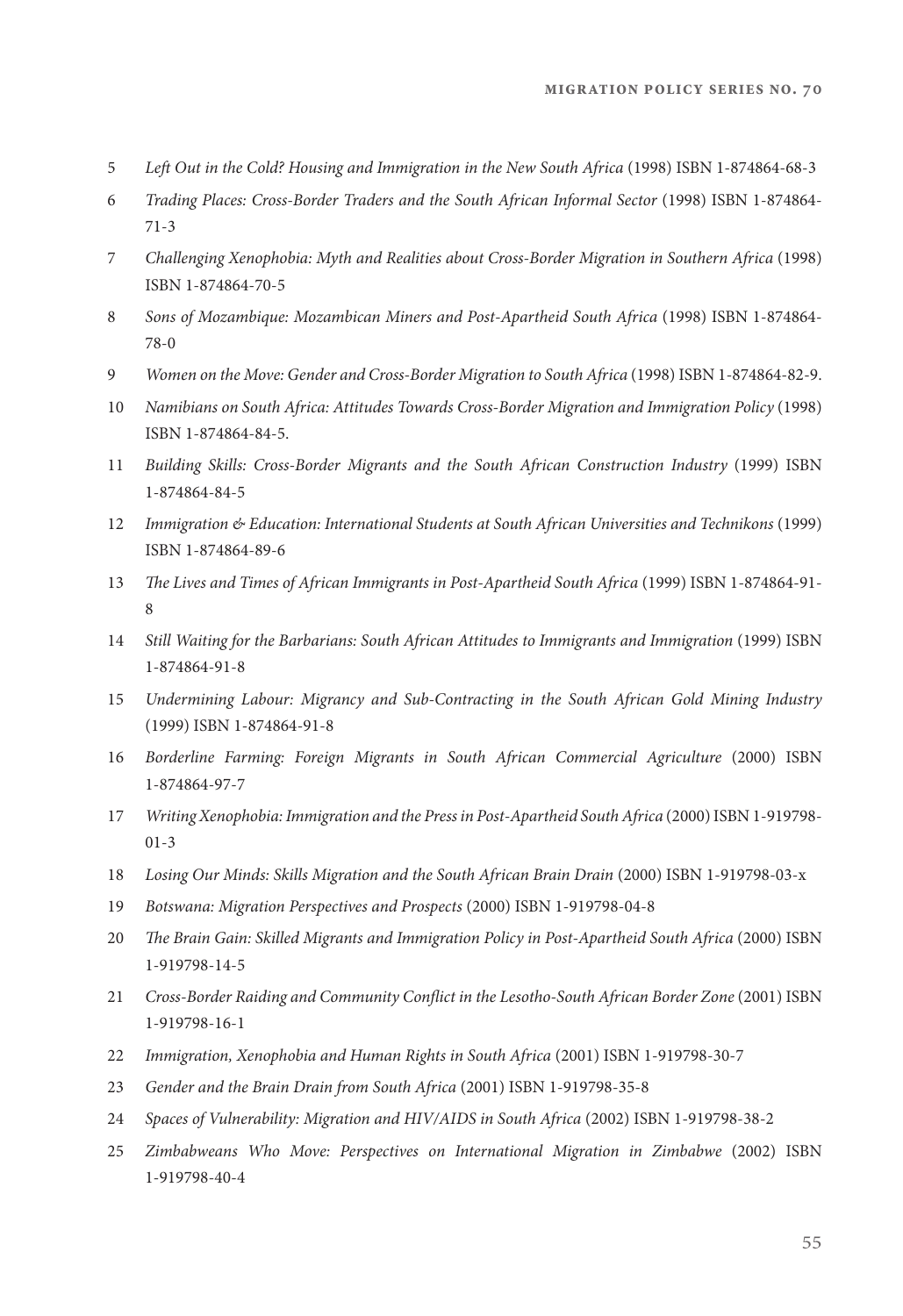- 26 The Border Within: The Future of the Lesotho-South African International Boundary (2002) ISBN 1-919798-41-2
- 27 Mobile Namibia: Migration Trends and Attitudes (2002) ISBN 1-919798-44-7
- 28 Changing Attitudes to Immigration and Refugee Policy in Botswana (2003) ISBN 1-919798-47-1
- 29 The New Brain Drain from Zimbabwe (2003) ISBN 1-919798-48-X
- 30 Regionalizing Xenophobia? Citizen Attitudes to Immigration and Refugee Policy in Southern Africa (2004) ISBN 1-919798-53-6
- 31 Migration, Sexuality and HIV/AIDS in Rural South Africa (2004) ISBN 1-919798-63-3
- 32 Swaziland Moves: Perceptions and Patterns of Modern Migration (2004) ISBN 1-919798-67-6
- 33 HIV/AIDS and Children's Migration in Southern Africa (2004) ISBN 1-919798-70-6
- 34 Medical Leave: The Exodus of Health Professionals from Zimbabwe (2005) ISBN 1-919798-74-9
- 35 Degrees of Uncertainty: Students and the Brain Drain in Southern Africa (2005) ISBN 1-919798-84-6
- 36 Restless Minds: South African Students and the Brain Drain (2005) ISBN 1-919798-82-X
- 37 Understanding Press Coverage of Cross-Border Migration in Southern Africa since 2000 (2005) ISBN 1-919798-91-9
- 38 Northern Gateway: Cross-Border Migration Between Namibia and Angola (2005) ISBN 1-919798-92- 7
- 39 Early Departures: The Emigration Potential of Zimbabwean Students (2005) ISBN 1-919798-99-4
- 40 Migration and Domestic Workers: Worlds of Work, Health and Mobility in Johannesburg (2005) ISBN 1-920118-02-0
- 41 The Quality of Migration Services Delivery in South Africa (2005) ISBN 1-920118-03-9
- 42 States of Vulnerability: The Future Brain Drain of Talent to South Africa (2006) ISBN 1-920118-07-1
- 43 Migration and Development in Mozambique: Poverty, Inequality and Survival (2006) ISBN 1-920118- 10-1
- 44 Migration, Remittances and Development in Southern Africa (2006) ISBN 1-920118-15-2
- 45 Medical Recruiting: The Case of South African Health Care Professionals (2007) ISBN 1-920118-47-0
- 46 Voices From the Margins: Migrant Women's Experiences in Southern Africa (2007) ISBN 1-920118-50- 0
- 47 The Haemorrhage of Health Professionals From South Africa: Medical Opinions (2007) ISBN 978-1-920118-63-1
- 48 !e Quality of Immigration and Citizenship Services in Namibia (2008) ISBN 978-1-920118-67-9
- 49 Gender, Migration and Remittances in Southern Africa (2008) ISBN 978-1-920118-70-9
- 50 The Perfect Storm: The Realities of Xenophobia in Contemporary South Africa (2008) ISBN 978-1-920118-71-6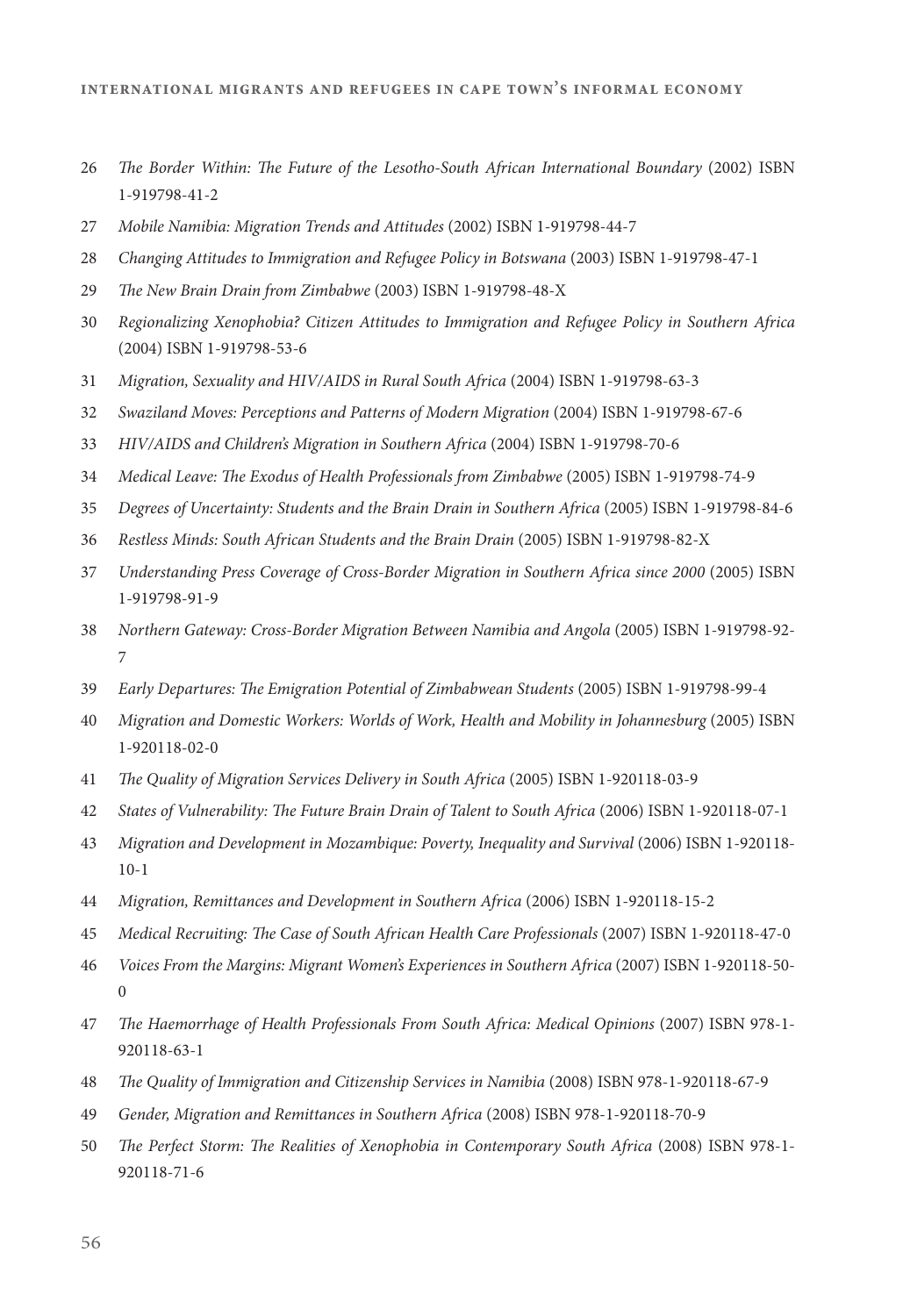- 51 Migrant Remittances and Household Survival in Zimbabwe (2009) ISBN 978-1-920118-92-1
- 52 Migration, Remittances and 'Development' in Lesotho (2010) ISBN 978-1-920409-26-5
- 53 Migration-Induced HIV and AIDS in Rural Mozambique and Swaziland (2011) ISBN 978-1-920409- 49-4
- 54 Medical Xenophobia: Zimbabwean Access to Health Services in South Africa (2011) ISBN 978-1- 920409-63-0
- 55 The Engagement of the Zimbabwean Medical Diaspora (2011) ISBN 978-1-920409-64-7
- 56 Right to the Classroom: Educational Barriers for Zimbabweans in South Africa (2011) ISBN 978-1- 920409-68-5
- 57 Patients Without Borders: Medical Tourism and Medical Migration in Southern Africa (2012) ISBN 978-1-920409-74-6
- 58 The Disengagement of the South African Medical Diaspora (2012) ISBN 978-1-920596-00-2
- 59 The Third Wave: Mixed Migration from Zimbabwe to South Africa (2012) ISBN 978-1-920596-01-9
- 60 Linking Migration, Food Security and Development (2012) ISBN 978-1-920596-02-6
- 61 Unfriendly Neighbours: Contemporary Migration from Zimbabwe to Botswana (2012) ISBN 978-1- 920596-16-3
- 62 Heading North: The Zimbabwean Diaspora in Canada (2012) ISBN 978-1-920596-03-3
- 63 Dystopia and Disengagement: Diaspora Attitudes Towards South Africa (2012) ISBN 978-1-920596- 04-0
- 64 Soft Targets: Xenophobia, Public Violence and Changing Attitudes to Migrants in South Africa after May 2008 (2013) ISBN 978-1-920596-05-7
- 65 Brain Drain and Regain: Migration Behaviour of South African Medical Professionals (2014) ISBN 978-1-920596-07-1
- 66 Xenophobic Violence in South Africa: Denialism, Minimalism, Realism (2014) ISBN 978-1-920596-08- 8
- 67 Migrant Entrepreneurship Collective Violence and Xenophobia in South Africa (2014) ISBN 978-1- 920596-09-5
- 68 Informal Migrant Entrepreneurship and Inclusive Growth in South Africa, Zimbabwe and Mozambique (2015) ISBN 978-1-920596-10-1
- 69 Calibrating Informal Cross-Border Trade in Southern Africa (2015) ISBN 978-1-920596-13-2